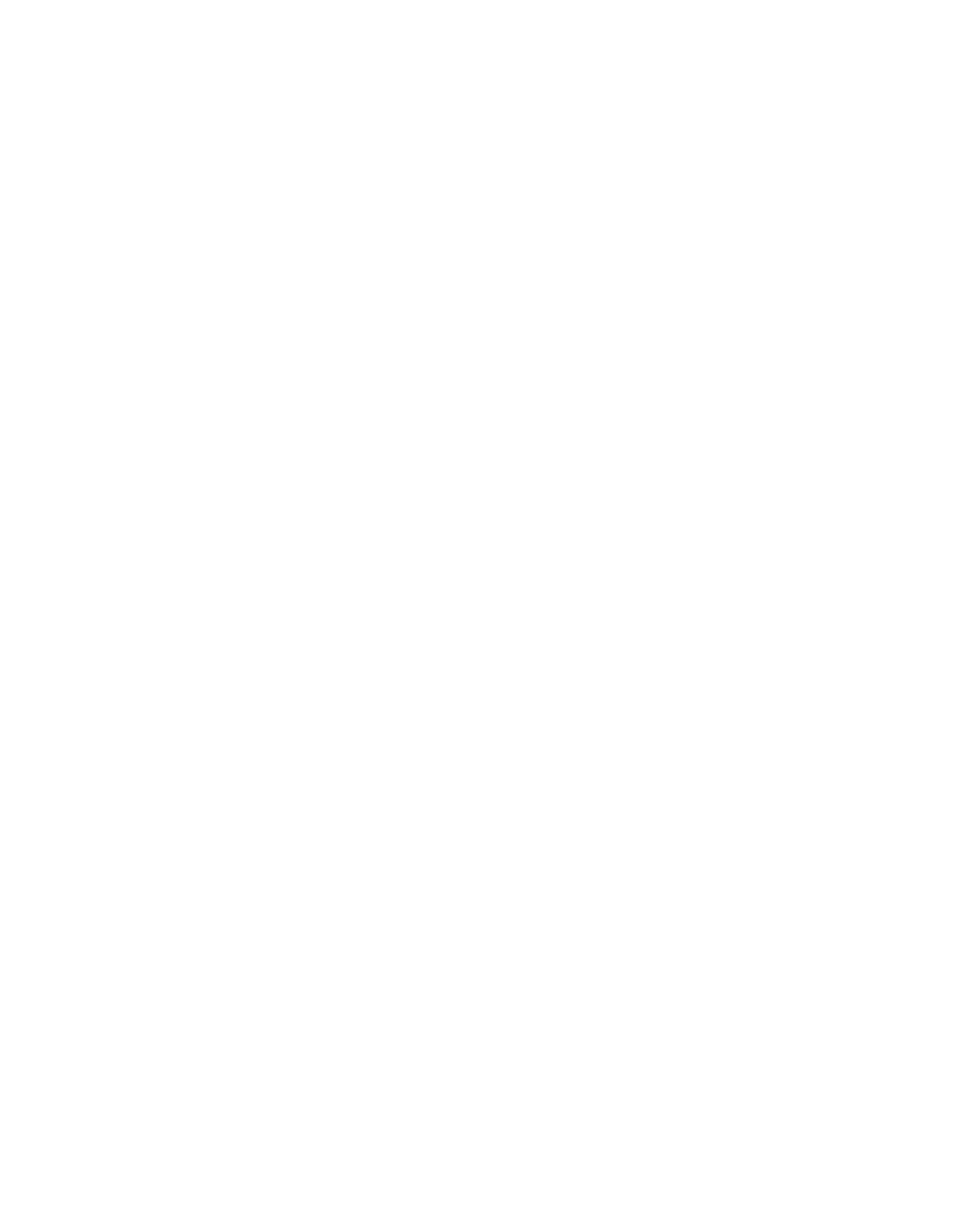# TABLE OF CONTENTS

| <b>PURPOSE AND SCOPE OF COMPLIANCE PROGRAM</b>                                                                                                                                                                                                                                                                                                                                                                                                                                                                                                                                                                                                                                                                                                                                                                                                                                                                                                                                                             | $\mathbf 1$                                                                                                                                                                 |
|------------------------------------------------------------------------------------------------------------------------------------------------------------------------------------------------------------------------------------------------------------------------------------------------------------------------------------------------------------------------------------------------------------------------------------------------------------------------------------------------------------------------------------------------------------------------------------------------------------------------------------------------------------------------------------------------------------------------------------------------------------------------------------------------------------------------------------------------------------------------------------------------------------------------------------------------------------------------------------------------------------|-----------------------------------------------------------------------------------------------------------------------------------------------------------------------------|
| <b>PART I: CODE OF CONDUCT</b>                                                                                                                                                                                                                                                                                                                                                                                                                                                                                                                                                                                                                                                                                                                                                                                                                                                                                                                                                                             |                                                                                                                                                                             |
| <b>INTRODUCTION</b><br><b>RECORD KEEPING</b><br><b>CONDFIDENTIAL INFORMATION</b><br>REPORTING VIOLATIONS AND DISCIPLINE<br>NON-HARASSMENT AND NON-DISCRIMATION POLICIES<br><b>AVOIDING ABUSE OF TRUST</b><br>USE OF UNIVERSITY PROPERTY<br><b>CONFLICTS OF INTEREST</b><br><b>GIFTS AND ENTERTAINMNET GUIDELINES</b><br>POLITICAL CONTRIBUTIONS<br>DEALING WITH SUPPLIERS, OTHER PROVIDERS AND PHYSICIANS<br>FALSE STATEMENTS, SCHEMES TO DEFRAUD AND THEFT<br><b>BRIBES, KICKBACKS AND MEDICARE/MEDICAID FRAUD AND ABUSE</b><br>ANTITRUST LAWS AND OTHER LEGAL OBLIGATIONS<br><b>SECURITIES LAWS</b><br>COPYRIGHT AND INTELLECTUAL PROPERTY LAWS<br>WIRETAPPING, EAVESDROPPING, SURREPTITIOUS RECORDING AND COMPUTER ACCESS<br>RESPONDING TO REQUESTS BY GOVERNMENTAL OR REGULATORY AUTHORITIES<br>HEALTH, SAFETY AND HAZARDOUS MATERIALS                                                                                                                                                                 | 3<br>$4 - 5$<br>6<br>7<br>8<br>9<br>10<br>11<br>12<br>13<br>14<br>15<br>16<br>17<br>18<br>19<br>20<br>$21 - 23$<br>24                                                       |
| <b>PART II: POLICIES</b>                                                                                                                                                                                                                                                                                                                                                                                                                                                                                                                                                                                                                                                                                                                                                                                                                                                                                                                                                                                   |                                                                                                                                                                             |
| POLICY 1 - DUTIES OF COMPLIANCE OFFICER AND COMMITTEE(S)<br>POLICY 2 - COMPLIANCE MONITORING AND AUDITING<br><b>POLICY 3 - COMPLIANCE TRAINING AND CONTINUING EDUCATION</b><br><b>POLICY 4 - CORRECTIVE ACTION AND DISCIPLINARY PROCEDURES</b><br><b>POLICY 5 - REPORTING NON-COMLIANCE AND WRONGDOING</b><br>POLICY 6 – RETALIATION<br>POLICY 7 - EMPLOYEE SCREENING<br>POLICY 8 - MEDICAL RECORD DOCUMENTATION<br>POLICY 9 - CODING, BILLING, AND SELECTION OF CPT CODES<br>POLICY 10 - REFUND OF OVERPAYMENTS<br>POLICY 11 - REASONALBE AND NECESSARY SERVICES<br><b>POLICY 12 - VALID PROVIDER NUMBERS</b><br>POLICY 13 - ASSIGNMENT<br><b>POLICY 14 - NON-COVERED SERVICES AND ADVANCE BENEFICIARY NOTICES</b><br><b>POLICY 15 - PROFESSIONAL COURTESY</b><br>POLICY 16 - ROUTINE WAIVER OF DEDUCTIBLES AND CO-INSURANCE<br>POLICY 17 - FRAUD AND ABUSE PREVENTION<br>POLICY 18 - ANTI-KICKBACK AND SELF-REFERRAL CONCERNS<br>POLICY 19 - UNLAWFUL ADVERTIZING<br>POLICY 20 - MINOR PATIENT CHAPERONE | $25 - 27$<br>$28 - 30$<br>$31 - 32$<br>$33 - 35$<br>36-37<br>38<br>39-40<br>$41 - 42$<br>$43 - 45$<br>46<br>47<br>48<br>49<br>50<br>51<br>52<br>$53 - 55$<br>56<br>57<br>58 |

[GLOSSARY](#page-62-0) OF TERMS 59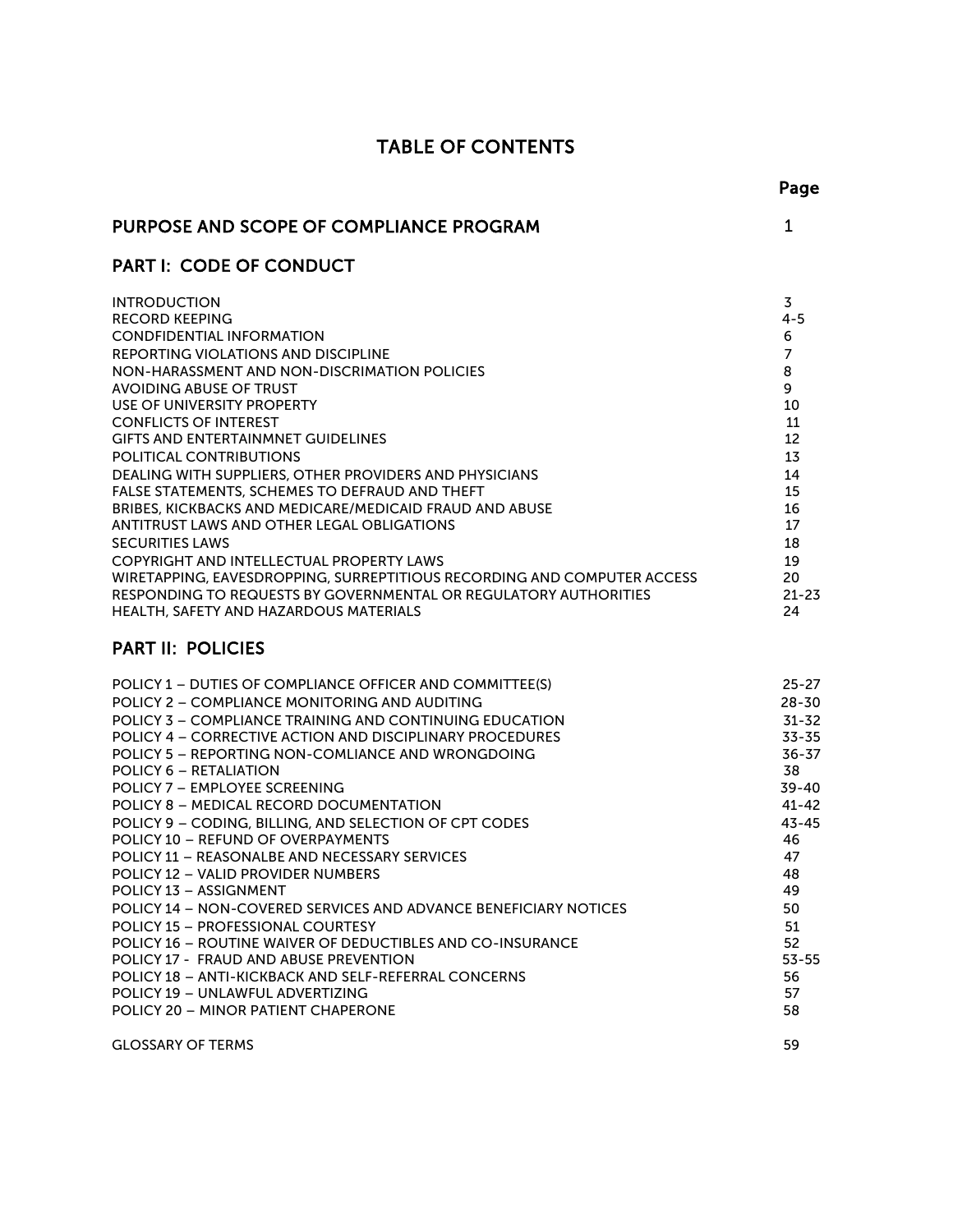# **EXHIBITS**

|                                                                            | Page  |
|----------------------------------------------------------------------------|-------|
| <b>EXHIBIT A</b><br>LISTING OF COMPLIANCE OFFICER AND REPORTING MECHANISMS | 59    |
| EXHIBIT B<br>REPORT OF POTENTIAL COMPLIANCE ISSUE                          | 60    |
| <b>EXHIBIT C</b><br><b>COMPLIANCE INCIDENT REPORT</b>                      | 61    |
| <b>EXHIBIT D</b><br><b>PROTOCOL FOR MEDICARE CHART AUDIT</b>               | 62-64 |
| <b>EXHIBIT E</b><br><b>COMPLIANCE PROGRAM AWARENESS CERTIFICATION FORM</b> | 65    |
| <b>EXHIBIT F</b><br>ANNUAL PROVIDER COMPLIANCE EDUCATION AND TRAINING      | 66    |
| <b>EXHIBIT G</b><br><b>CORRECTIVE ACTION FORM</b>                          | 67    |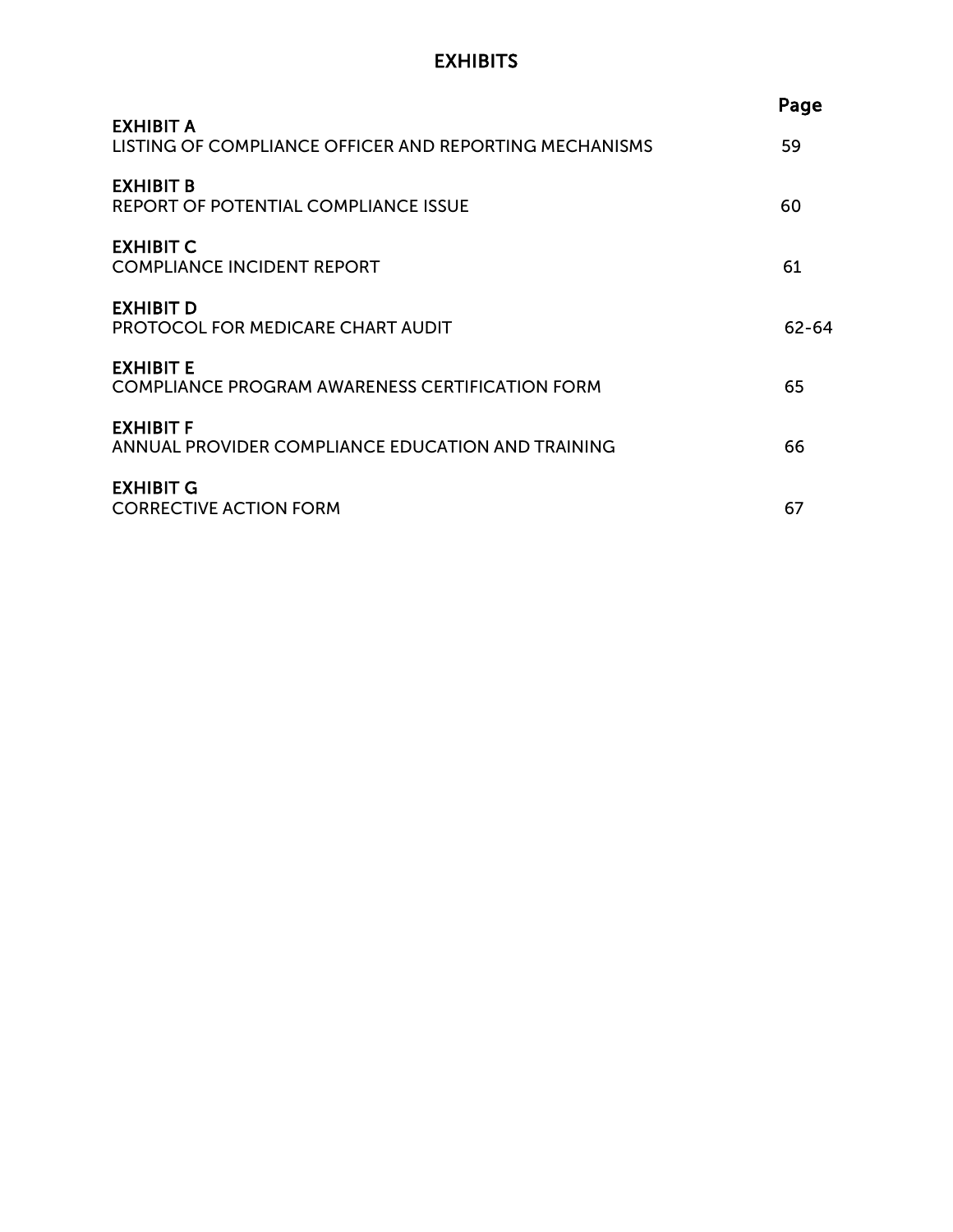# SALUS UNIVERSITY COMPLIANCE PROGRAM

## PURPOSE AND SCOPE OF COMPLIANCE PROGRAM

<span id="page-4-0"></span>To underscore and enhance the commitment of Salus University ("Salus" or the "University") to legal compliance and University ethics, Salus has established a University Compliance Program (the "Compliance Program" or the "UCP". As used in this document, "Salus" refers to Salus University and all of its affiliates, colleges, divisions and departments, including but not limited to Pennsylvania College of Optometry Foundation, Pennsylvania College of Optometry, Osborne College of Audiology, the College of Health Sciences, Education and Rehabilitation, The Eye Institute, The Ear Institute, The Occupational Therapy Institute and The Speech Language Institute. At the heart of the Compliance Program is this document, the "Compliance Plan." This Plan is designed to assist Salus employees, contractors, agents, and students understand their role responsibilities and to foster compliance with federal, state and local laws, and federal health care program and private health plan requirements. The goal is to prevent improper or unlawful conduct or the perception thereof. The Compliance Plan consists of the following items:

- The appointment of a "Compliance Officer" to oversee and run the Compliance Program,with the assistance of a "Compliance Committee," consisting of designated Salus employees with expertise in specific areas of operations;
- The establishment of written policies and procedures to guide Salus employees, contractors, agents, and students in appropriate and ethical business practices, includingthe establishment of a "Code of Conduct" and certain "Compliance Policies and Procedures";
- The development of mandatory educational and compliance training sessions for Salus employees, and the development of periodic reminders of compliance issues published inmemoranda or other written notices;
- The establishment of processes to enable and encourage reporting of potential non-compliance issues or other areas of concern, including through direct access to the Compliance Officer and the establishment of an anonymous reporting mechanism;
- Periodic and ongoing monitoring and auditing to gauge overall compliance efforts andthe success of the Compliance Program; and
- The development of a process for corrective action, as necessary, to address issues ofnon-compliance, required disciplinary actions or policy changes (including the non-employment or non-retention of sanctioned persons).

#### What is a "Compliance Officer?"

The Compliance Officer is a person who has the responsibility and authority for managing, directing and ensuring the proper functioning of the Compliance Program. Salus'Compliance Officer is listed on **Exhibit A** to this document.

The Compliance Officer is responsible for the Compliance Program for Salus and will beresponsible for a variety of activities, including: overseeing and monitoring the **Compliance**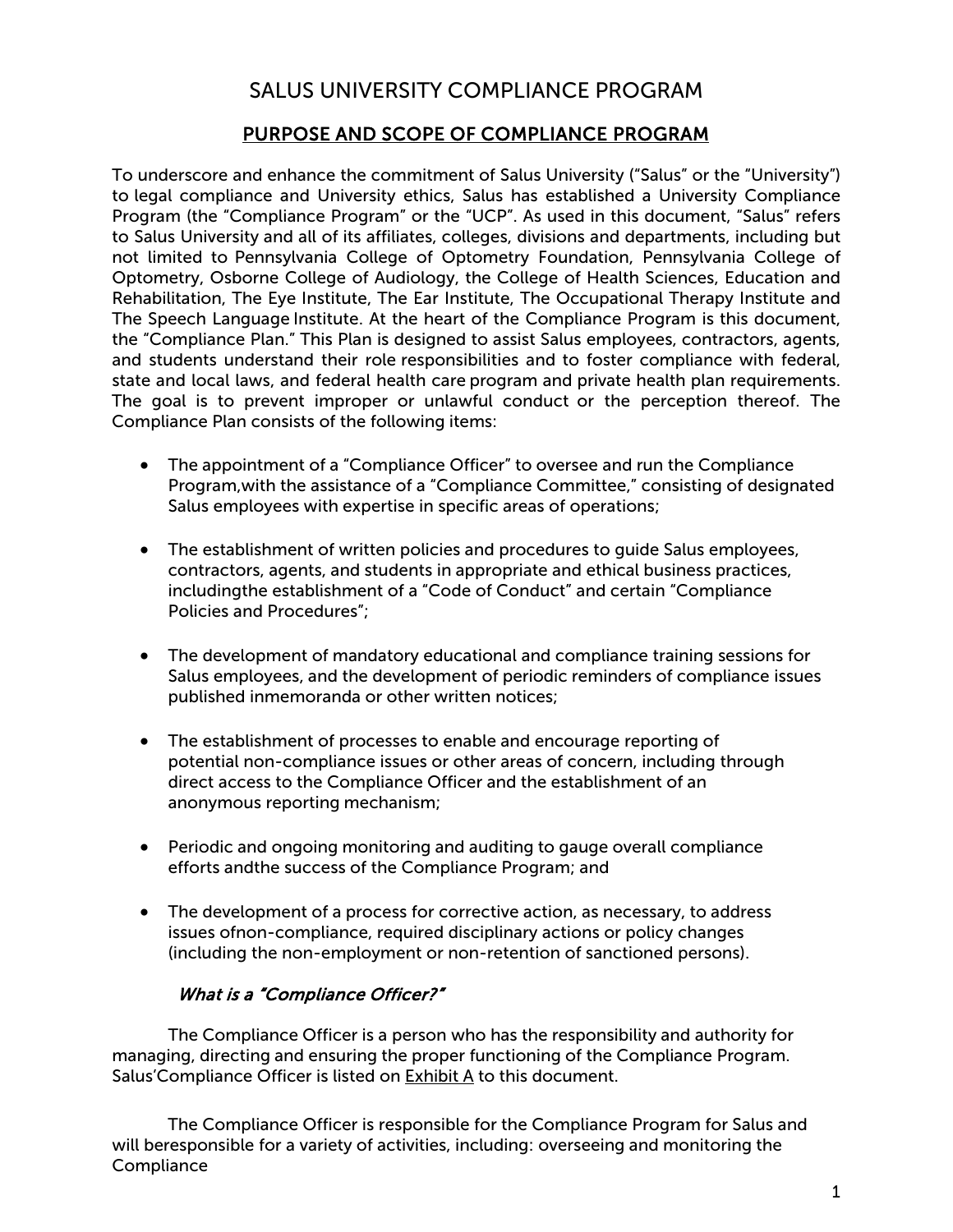Program; establishing methods, such as periodic audits, to improve Salus' efficiency and qualityof services, and to reduce Salus' vulnerability to fraud and abuse; periodically revising the Compliance Program subject to approval by the Board of Trustees of Salus University (hereinafter the "Board of Trustees" or "Board") in light of changes in the needs of Salus or changes in the law and in the standards and procedures of Government and private payor health plans; developing, coordinating and participating in a training program that focuses on the components of the Compliance Program, and ensuring that training materials are appropriate; ensuring that applicable federal or state databases of sanctioned providers have been checked with respect to all employees, contractors, agents, students and independent contractors; and investigating reports or allegations concerning possible unethical or improper business practicesand monitoring subsequent corrective action and/or compliance.

#### What is My Role with Respect to the Compliance Officer?

Salus takes all reports of non-compliance and wrongdoing seriously. As a general rule, compliance matters must be brought to the prompt attention of the Compliance Officer. One of the purposes of a Compliance Program is to provide a mechanism that allows reporting of any matter that may be unethical, unprofessional, illegal or potentially an issue of non-compliance orwrongdoing, without fear of retribution or embarrassment. With respect to any such matter, every person within Salus will have direct access to, and is encouraged to consult with, the Compliance Officer. You may make a report to the Compliance Officer in any of the following fashions:

- In person;
- By telephone;
- By mail addressed to the "Compliance Officer" (Mark the envelope "Confidential"); or
- By email directed to the email address listed on Exhibit A.

You are not required to provide your name or any other facts that may give away your identity. If you provide your identity, then you will be provided with a file identification numberfor the reported matter and will be advised when the matter has been addressed and resolved.

You will be encouraged to provide as much information as possible to assist with the investigation of the matter. You will also be advised that the Compliance Officer will use best efforts to keep your identity confidential; however, if you do provide your identity, there may bea point in time when your identity may become known or may have to be revealed.

All mailing addresses, email addresses and telephone numbers for compliance reporting are set forth on  $Exhibit A$  to this document. A sample "report" form that may be used to make areport to the Compliance Officer may be found at Exhibit B.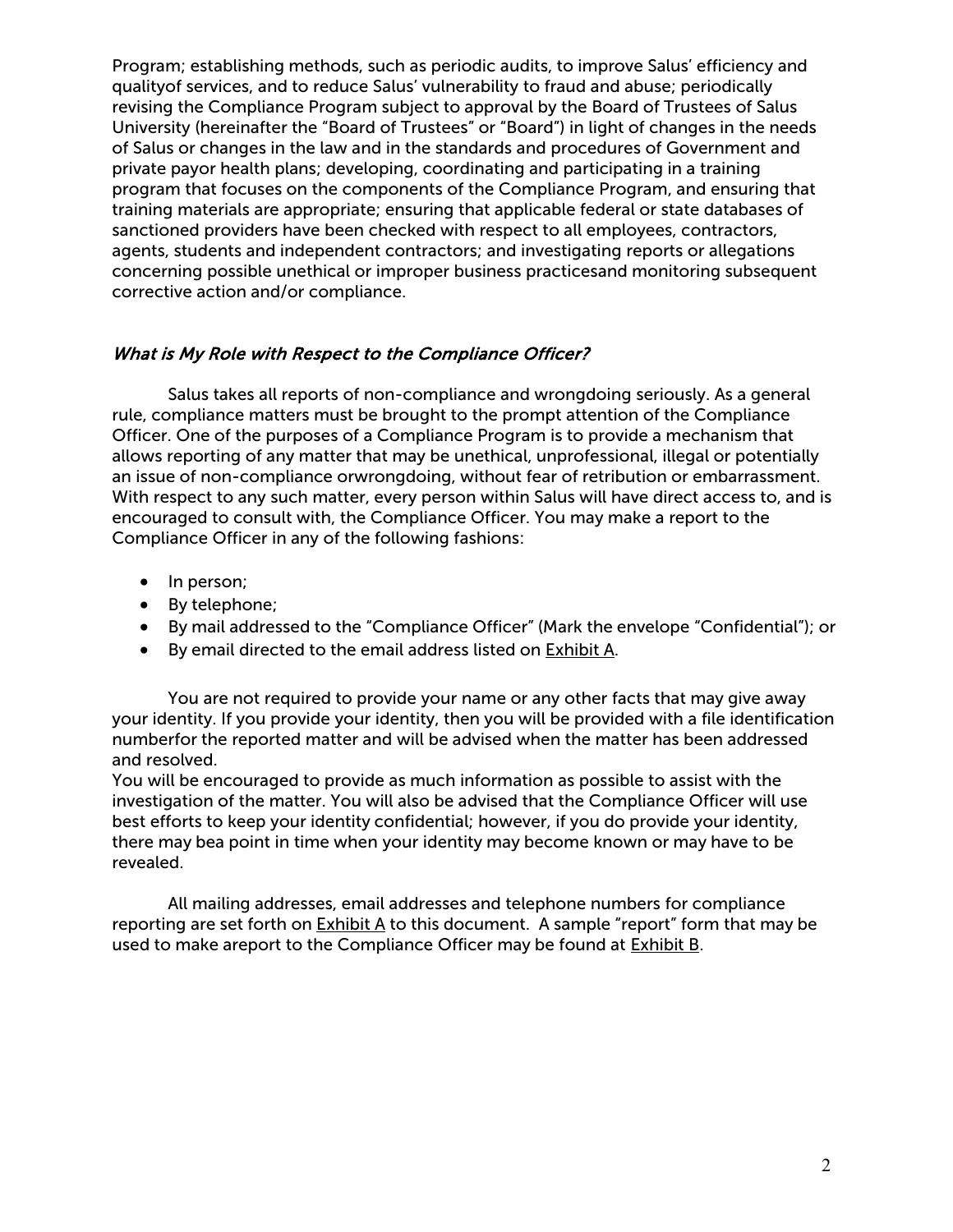# CODE OF CONDUCT

#### INTRODUCTION

<span id="page-6-0"></span>Salus expects adherence to high standards of operational and personal ethics of allindividuals employed by, or doing work for the University.<sup>1</sup>.

It is the personal responsibility of all Salus employees, contractors, agents, and students to acquaint themselves with the legal and policy standards and restrictions applicable to their assigned duties and responsibilities, and to conduct themselves accordingly. Over and above thestrictly legal aspects involved, all Salus personnel are expected to observe high standards of business and personal ethics in the discharge of their assigned responsibilities. All Salus employees and those doing work for the University must remain in full compliance with all applicable federal, state and local laws and regulations regarding health care regulatory matters, as well as the requirements of governmental and nongovernmental organizations.

All Salus personnel are required to deal fairly, honestly and professionally with patientsand their families, regulatory authorities, payors, suppliers and the community at large. Every individual must avoid any action, relationship or situation which could jeopardize or impair theconfidence or respect in which the University is held by its patients and the general public.

Salus has an ethical responsibility to its patients/clients and business partners. Ethical care practices and ethical business practices go hand in hand. All employees, contractors, agents,and students of the University have a responsibility to review, understand and abide by the principles set forth in this Code of Conduct.

The Code of Conduct that follows is based not just upon strict compliance with all laws affecting health services at the University and higher education regulations, but on abiding by principles of integrity, honor, and concern for others. This Code of Conduct serves as a reminderof Salus's high ethical standards, and reaffirms the basic standards of professional and business compliance and personal conduct for all University personnel.

It is every person's responsibility to be familiar with this Code of Conduct and to besensitive to any situations that may violate it. Claims of ignorance, good intentions and badadvice may not be acceptable as excuses for non-compliance. Those of you in supervisory positions have the additional responsibility to verify that the persons whom you supervise understand their obligations to comply with the standards set forth in the Code of Conduct.

 $<sup>1</sup>$  All employees and contractors are engaged by the University. This CCP applies to those</sup> individuals who work atthe University or any University site. For convenience, all such individuals are referred to in this CCP as Salus employees or contractors. All University clinics, unincorporated or separately incorporated, are bound by all Saluspolicies. If any clinic does not have a specific, stand-alone policy on a particular subject, it follows the applicable institution-wide Salus policy.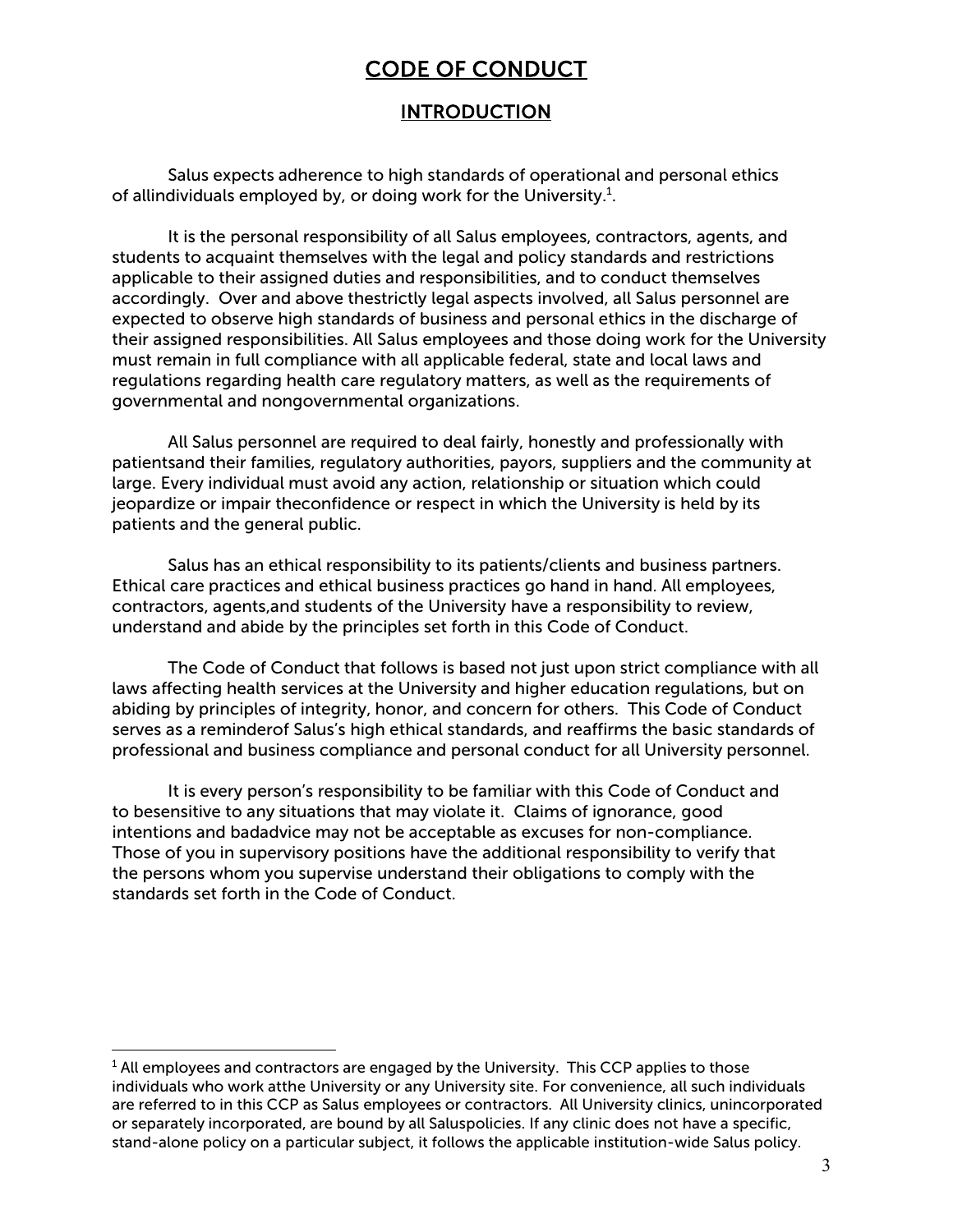# RECORD-KEEPING

<span id="page-7-0"></span>Accuracy and reliability in the preparation of all business records is mandated by law. It is of critical importance to the University decision-making process and to the proper discharge ofthe University's financial, legal and reporting obligations. All bills rendered to patients, their representatives or third parties must accurately reflect the services provided, and the patients' medical records shall properly and accurately record those services. All business records and reports are to be prepared with care and honesty. False or misleading entries are not permitted inthe books and records of the University or its clinics. Compliance with accounting procedures and internal control procedures is required at all times. It is the responsibility of all employees toensure that both the letter and the spirit of organizational accounting and internal control procedures are strictly adhered to at all times. Any employee should advise the Compliance Officer of any shortcomings they observe in such procedures. Every employee at University clinics is expected to record and report all information accurately and honestly. The ComplianceOfficer will vigorously investigate and respond accordingly to any situation where falsification of records or matters of a similar nature may be involved.

All persons involved in creating, processing and recording financial information, medical charts or billing records, or University documentation or information of any kind, are responsiblefor the integrity of such items. Every accounting, financial, medical and billing entry should reflect exactly what is described by the supporting information.

Record-keeping policies apply to all aspects of the University's business such as admissions, student financial aid, business and finance. In the context of University clinics, record-keeping policies apply to all records, including but not limited to:

- All clinical/medical records and billing/claims documentation required by federal or statelaw or the program requirements of Medicare, Medicaid and third party payors; and
- All records necessary to protect the integrity of the University's compliance process and to confirm the effectiveness of the Compliance Program, including records listing the persons responsible for implementing each part of the Compliance Program, evidence ofadequate employee compliance training, compliance reports and the University's clinicalpractices ongoing auditing and monitoring activities, results of investigations conducted as a consequence of a compliance report or inquiry, modifications to the Compliance Program, corrective actions taken, self-disclosures made to government agencies, responses to third party payors to requests for clarification or guidance regarding billing issues, and written notifications given to third party payors or other parties regarding overpayments, contract terminations, and other compliance-related matters.

It is the University's policy to appropriately retain its documentation. Accordingly, University personnel are required to:

- Secure information in a safe place;
- Maintain paper copies (or other backup) of all electronic or database documentation;
- Limit access to any documentation to avoid accidental or intentional fabrication, loss, corruption, damage or destruction of records, or unauthorized access or reproduction; and
- Conform document retention and destruction policies to applicable laws.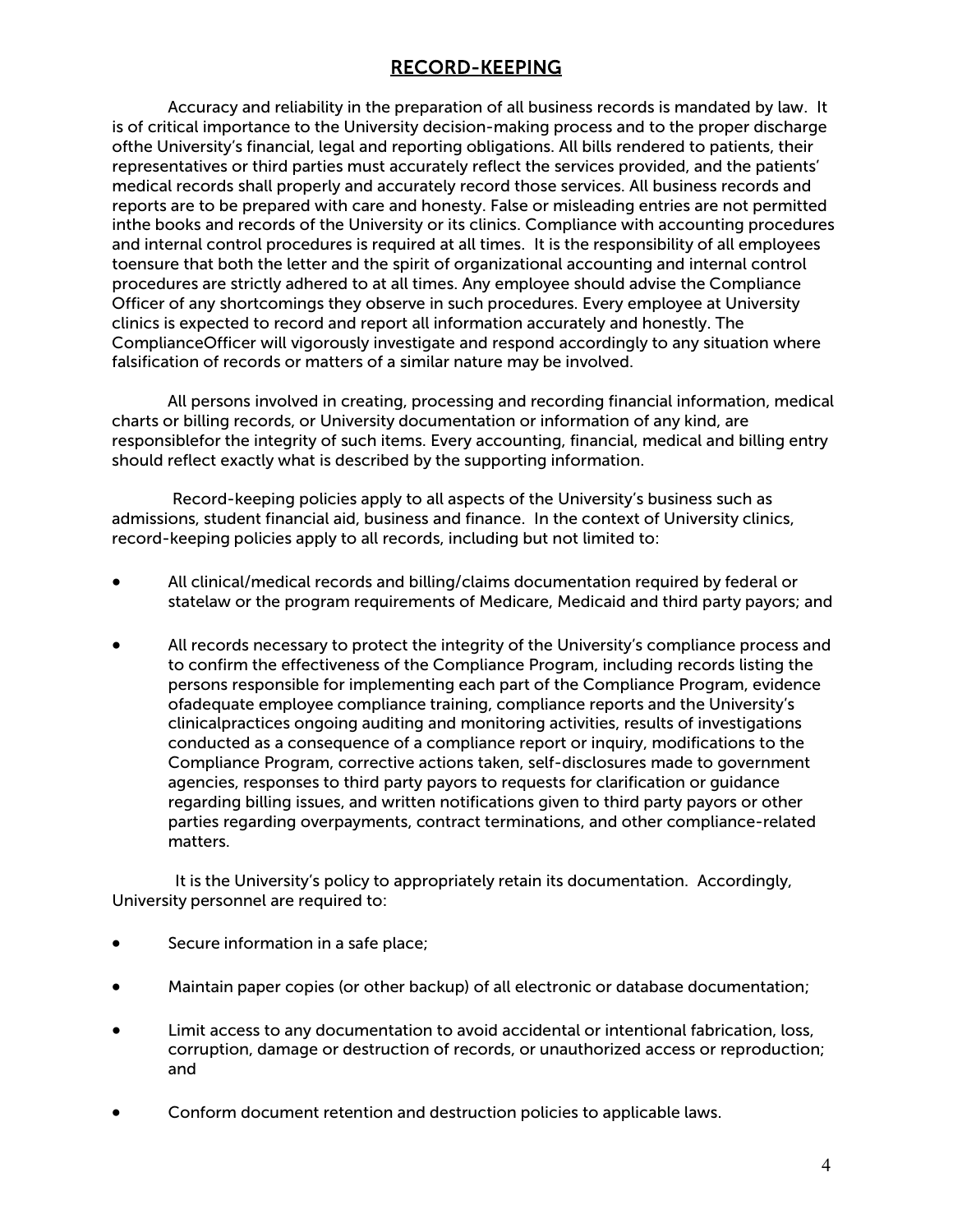All documents that relate to the operation of the Compliance Program, or that may support a claim for reimbursement related to professional medical or clinical services, are to be maintained for a period of seven (7) years, unless required to be maintained for a longer period by applicable law or separate University policy. Records that have satisfied their required periodof retention must be destroyed in a manner that ensures the confidentiality of the records and renders the information no longer personally identifiable. University records relating to patient medical information cannot be placed in trash receptacles unless the records are rendered no longer recognizable as a record of University clinics. .

Records that cannot be destroyed include records of matters in litigation or records that have been designated by the University for permanent retention. It is Salus's policy that under no circumstances shall any person ever destroy or alter any records of University clinics or other documents (i) in anticipation of a request for those records or documents from any government agency or court, or (ii) relating to a pending investigation or inquiry regarding a report of a possible billing error or an incident of alleged fraud and abuse or other wrongdoing, except with the prior permission of the Compliance Officer and the approval of the University's legal counsel. In the event of a lawsuit or government investigation, the applicable records that are notpermanent cannot be destroyed until the lawsuit or investigation has been finalized. Once the litigation/ investigation has been finalized, the records may be destroyed in accordance with University policy.

You should always check with the Compliance Officer if you have questions about whichrecords may be destroyed.

All records containing Protected Health Information (PHI) shall be handled in accordancewith the University's HIPAA/HITECH policies, as amended from time to time.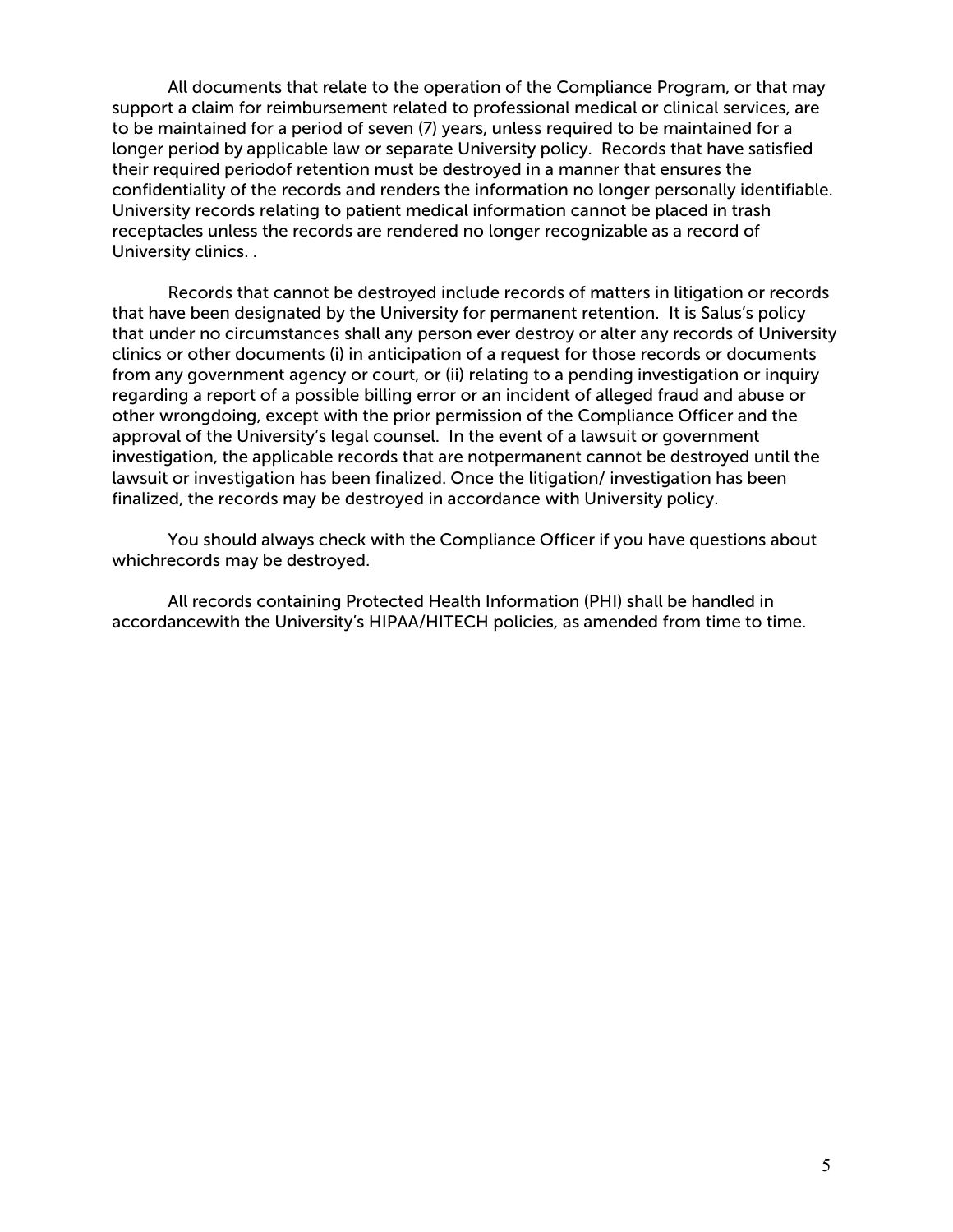## CONFIDENTIAL INFORMATION

Confidential information that is not generally available to those outside of the University's clinics is considered proprietary information of the University. This information must be kept confidential, and must be protected against theft, loss or improper disclosure. The confidentiality of student educational records and protection against the disclosure of their personally identifiable information is governed by the Family Educational Rights and Privacy Act (FERPA). The fact that an individual is a patient/client of a University clinic is a matter of confidentiality. University personnel must not discuss, disclose or permit the disclosure of patient/client information or data, systems, finances, pricing and marketing data, salary and wageinformation, or University policies to any person who does not have a need to know such information for the use and benefit of University or for medical care reasons, or to satisfy regulatory requirements or other appropriate purposes. Former employees of the University remain bound by these rules of confidentiality.

In accordance with federal and state law and University policy (Confidentiality of University Records and Information), confidential records should never be disclosed withoutappropriate authorization.

All Protected Health Information (PHI) as defined under the Health Insurance Portability and Accountability Act (HIPAA/HITECH) shall be handled in accordance with the University'sHealth Insurance Portability and Accountability Act (HIPAA/HITECH) policies.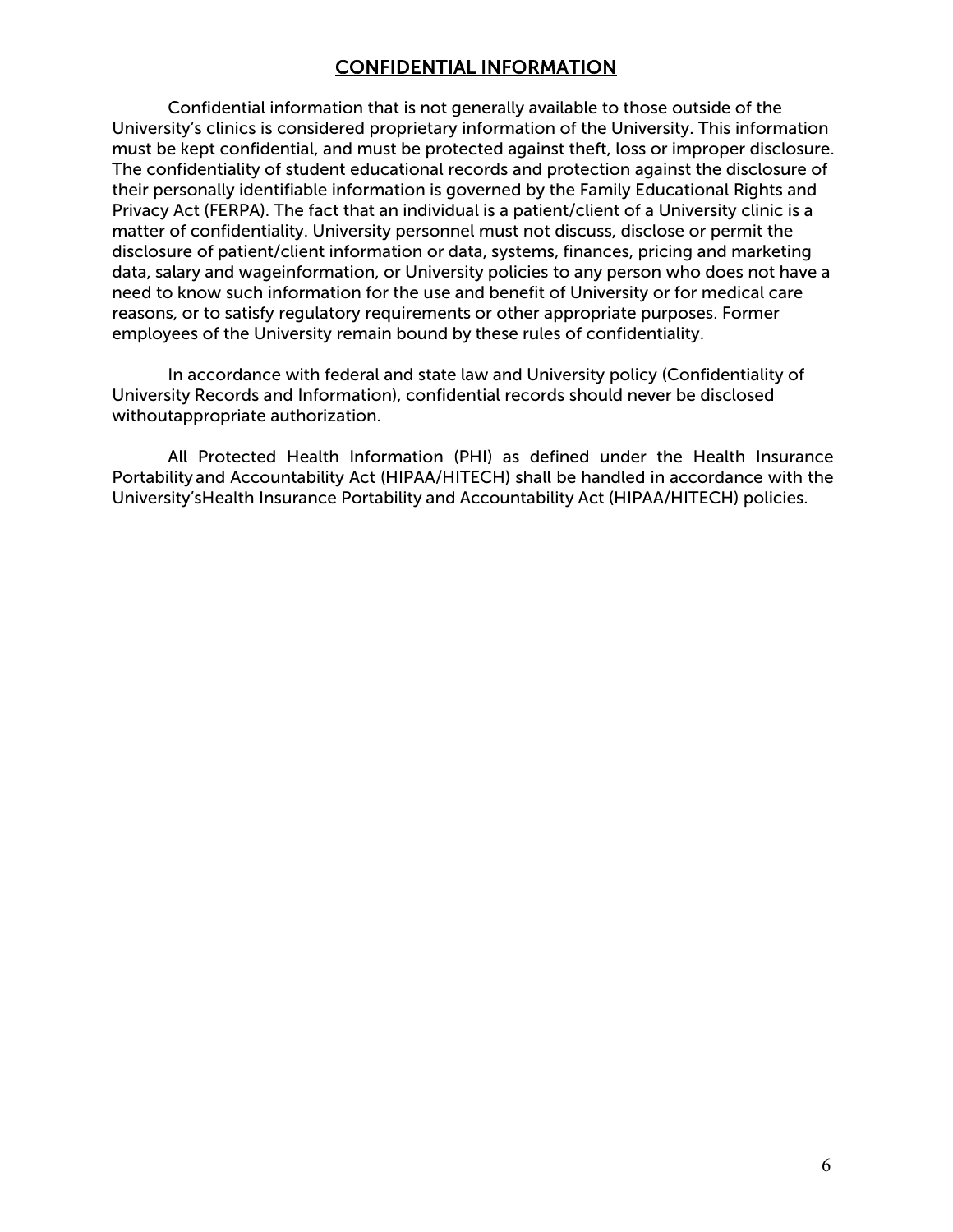# REPORTING VIOLATIONS AND DISCIPLINE

<span id="page-10-0"></span>Violation of the University's Code of Conduct, or any University policy, is a serious matter. Salus personnel are expected to act fairly and honestly in all transactions with the University and with others, and to maintain the high ethical standards of the University at all times. If a situation arises which presents in your mind a potential violation of laws relating to healthcare fraud, claims processing, coding, false claims, physician referrals or the Medicare andMedicaid Anti-kickback law as described herein, the Code of Conduct, or any of the CompliancePolicies and Procedures, you are required to contact the Compliance Officer.

If you believe you have information regarding other compliance matters, including butnot limited to the inappropriate use of Salus University's assets, officer and employee misconduct, concerns about the University's financial statement disclosures, accounting procedures, internal accounting controls and audit matters, you should follow the Salus University Whistleblower Policy.

You must also contact the Compliance Officer if you are requested to make, accept, authorize or agree to any offer, action or payment that is or may be contrary to any aspect of theUniversity's Code of Conduct or Compliance Policies and Procedures, or if you acquire information that another employee, agent or other person representing the University is engagedin conduct that violates Salus's Code of Conduct or Compliance Policies and Procedures.

Discovery of events of a questionable, fraudulent or illegal nature, whether accidental or deliberate, must be reported promptly. A knowing failure to report a violation is itself a violationof the University's Code of Conduct and the Compliance Program.

Salus will not penalize any employee for the good faith reporting of any suspected instance of non-compliance or wrongdoing, regardless of whether or not such noncompliance orwrongdoing ultimately is determined to exist following investigation. However, if the Vice President of Human Resources and Administrative Services, serving in the capacity of the University's Retaliation Complaint Officer (RCO), reasonably concludes that a report of wrongdoing was knowingly fabricated or distorted, either to injure somebody else or to inappropriately protect the reporting employee or other persons, the reporter will be subject to disciplinary action.

Managers and supervisors may be disciplined for failing to adequately instruct their subordinates or for failing to detect non-compliance with applicable policies and legal requirements, where reasonable diligence would have led to the discovery of any problems or violations and given the University the opportunity to correct them earlier. Additional guidance regarding compliance reporting obligations and procedures is set forth in Salus's Policy No. 5 onReporting Non-Compliance and Wrongdoing and in Salus's Whistleblower Policy.

Compliance with the Code of Conduct, the Compliance Policies and Procedures, and other aspects of the University's Compliance Program, is a condition of employment and will beconsidered in evaluating performance.

Violations of the Code of Conduct, the Compliance Policies and Procedures, or otheraspects of the Compliance Program, will result in appropriate disciplinary action, up to and including termination, in accordance with Salus's Policy No. 4 on Corrective Action andDisciplinary Procedures.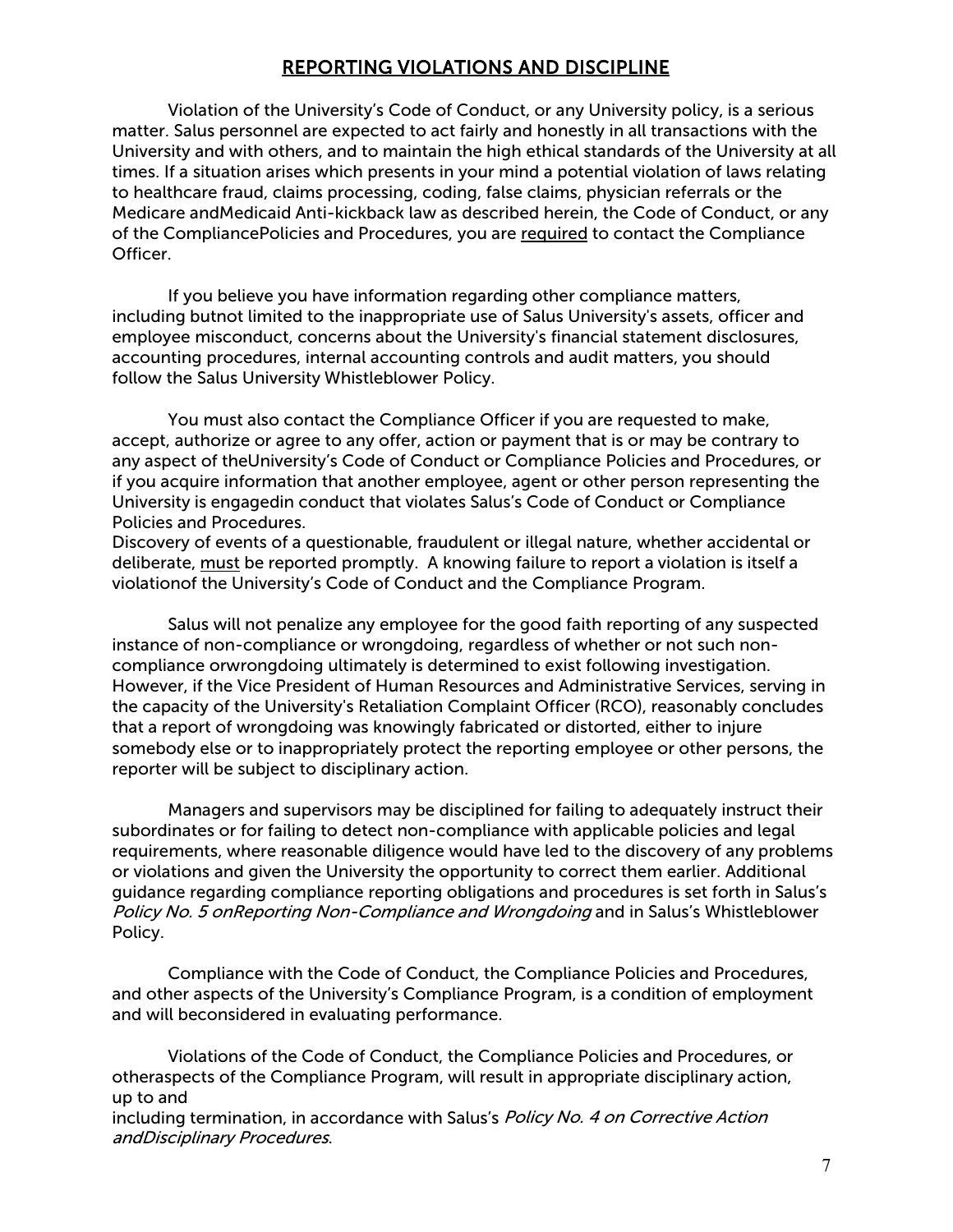# NON-HARASSMENT AND NON-DISCRIMINATION POLICIES

All Salus personnel shall comply with Salus's Non-Discrimination and Non-HarassmentPolicies. Please refer to Salus's Employee Handbook and Human Resources' policies for additional information regarding these policies.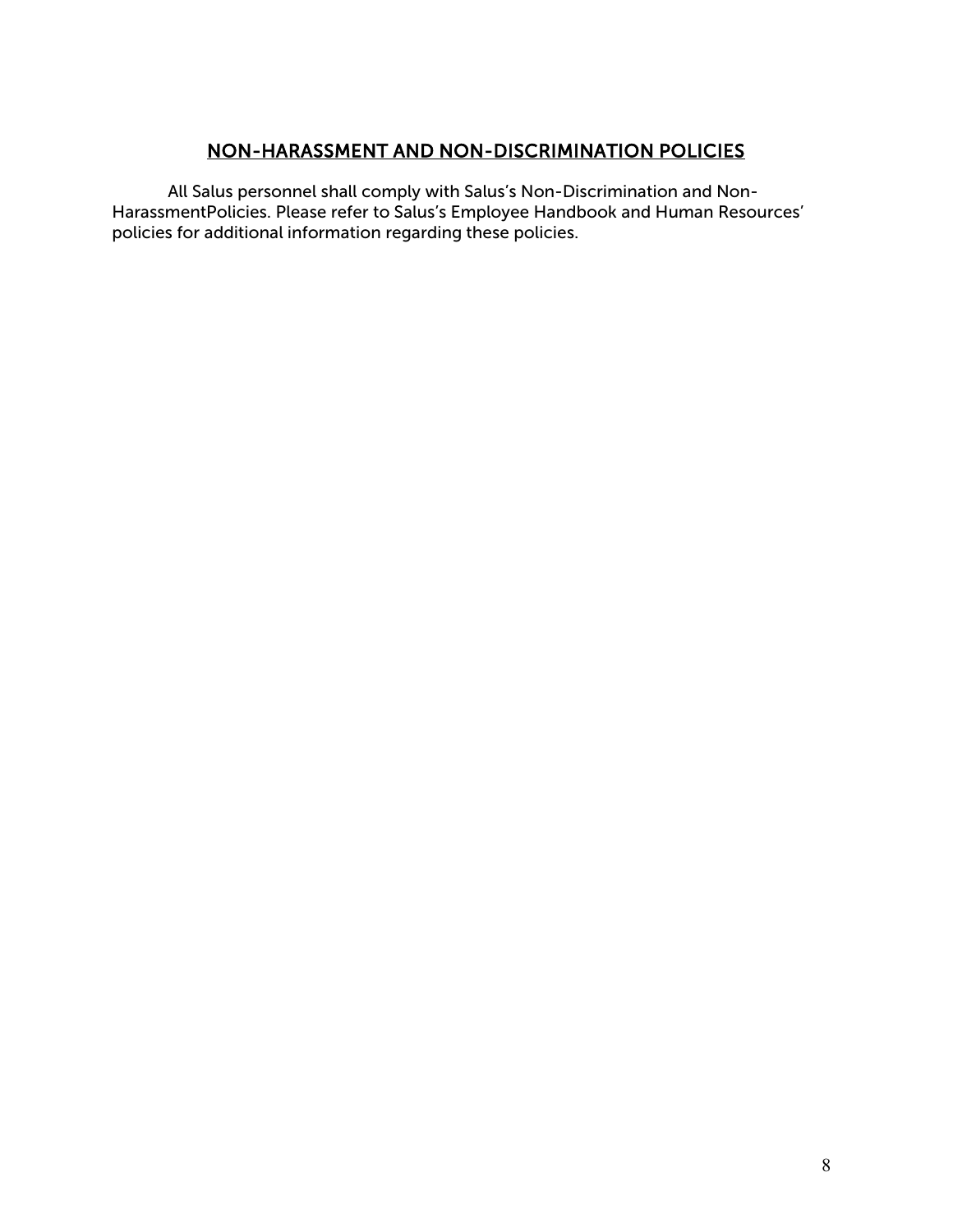## AVOIDING ABUSE OF TRUST

<span id="page-12-0"></span>The University strives to serve the best interests of the public by providing quality service, maintaining a position and reputation as a leading provider of health professions education, research, and health services, and providing full and timely information in response toproper requests. Whether we can achieve these goals depends upon the successful development of the relationships discussed in this Code of Conduct. By conducting our business in accordance with the principles of fairness, decency and integrity set forth herein, we help to build public confidence and avoid abuse of the public's trust.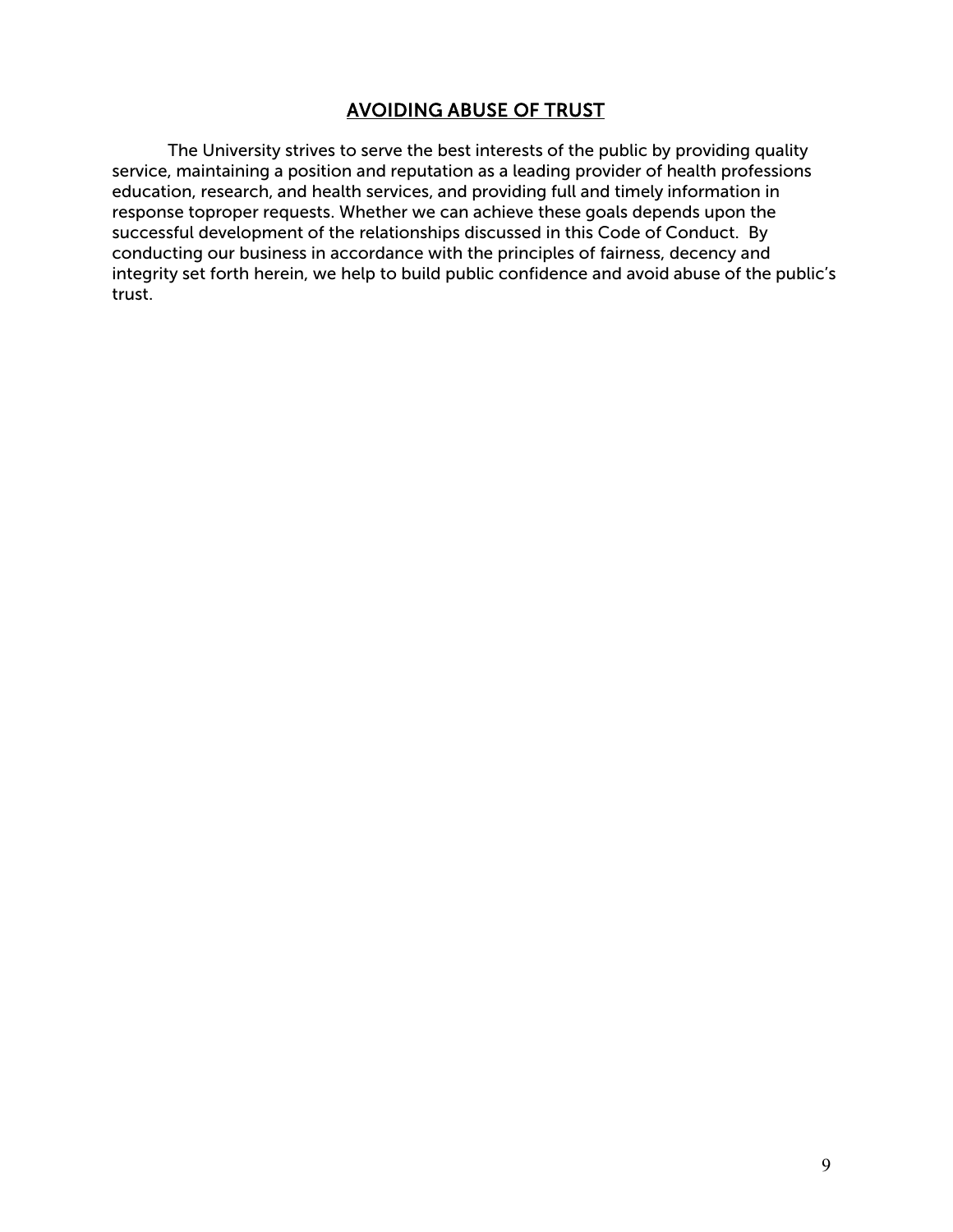# USE OF SALUS PROPERTY

Employees must use proper care when using Salus property and equipment. No employee of the University may take University property off University premises without authorization from the Provost (or designee) or the Vice President for Clinical Operations (or designee). No other employee of Salus may authorize such action. Violations of this policy mayresult in disciplinary action up to and including termination and possible legal action.

Furthermore, Salus property and equipment shall be utilized for the specific purpose of fulfillingone's job responsibilities, and not for personal use. This is not to prohibit customary personal use of the University's copy machines, telephones, etc., in accordance with the University's established policies.

At separation of employment, employees are required to return to the University allUniversity property in their possession, including any copies of University documents.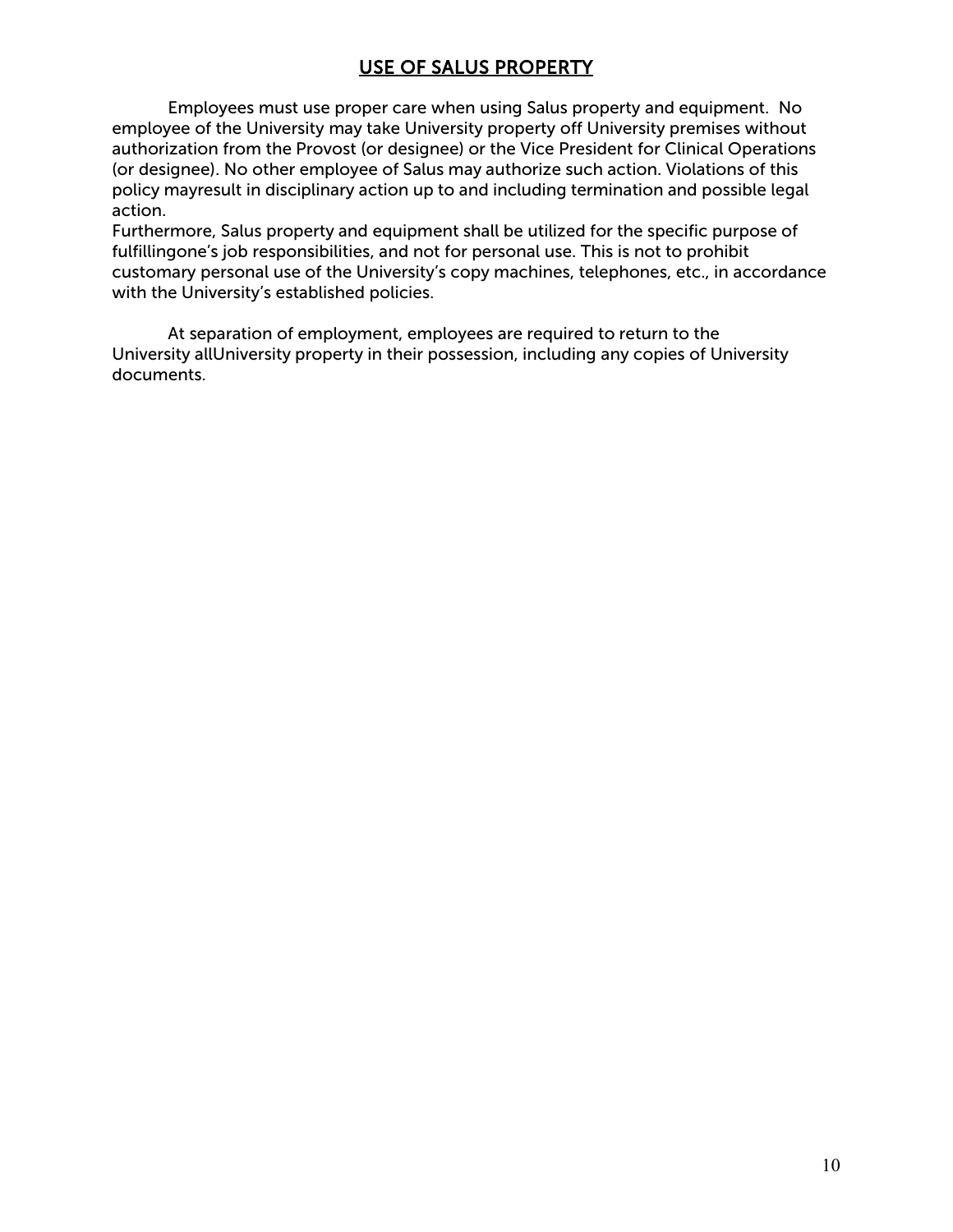# CONFLICTS OF INTEREST

<span id="page-14-0"></span>All University personnel shall comply with the University's Conflict of Interest Policy assuch policy may be amended from time to time by the Board of Trustees.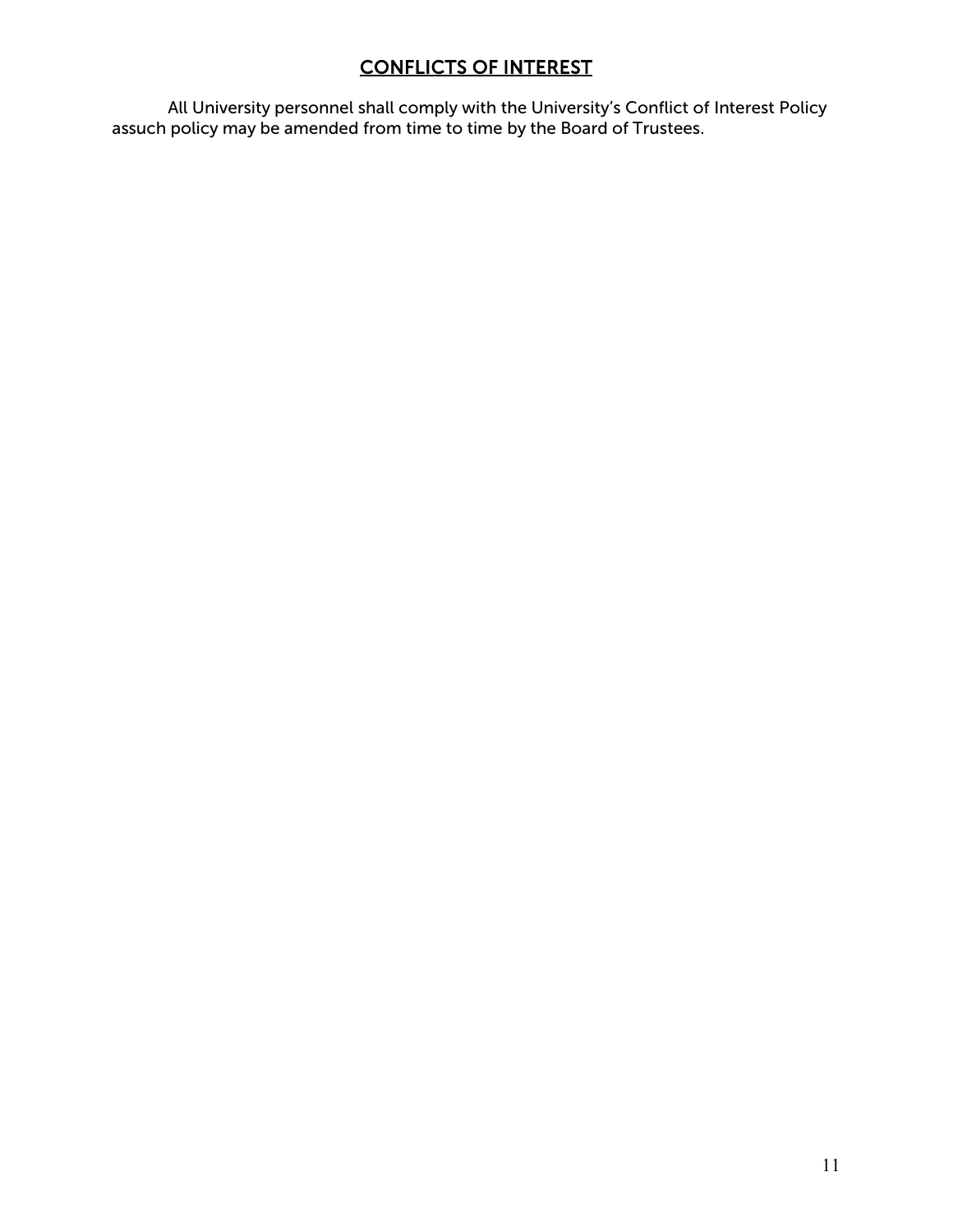## GIFTS AND ENTERTAINMENT GUIDELINES

It is the University's policy to prohibit its employees from offering or accepting extraordinary business courtesies. In general, a business courtesy is extraordinary if (i) it can be construed as intended to corrupt the judgment of the recipient so as to secure unfair preferential treatment, or (ii) public disclosure of the gift could reasonably be expected to harm the reputationof the University or the other party. It is the policy of the University to conduct its business affairs fairly and impartially in an ethical and proper manner. Integral to this policy is the avoidance of any appearance that the University's decisions are influenced by business courtesies they may be offered from those with whom Salus maintains business relations.

Business decisions made by Salus employees should be made on the basis of quality, service, price, and similar competitive factors. Business decisions should not be based on the businesscourtesies offered by those who are affected by the University's decisions, nor should the acceptance of business courtesies create the appearance that those business decisions are beinginfluenced.

Salus personnel in a position to deal with persons or firms with whom Salus maintains business relationships must be familiar with University policies and procedures regarding the acceptance of business courtesies, and must be sensitive to those circumstances where their offeror acceptance of business courtesies would be improper under this Code of Conduct, or would cause or create the appearance of favoritism in the allocation of University business or adversely affect the reputation of Salus for impartiality or fair dealing. Business courtesies should never beoffered or accepted under circumstances where it might appear that the attempt is being made to induce the recipient to grant an unfair competitive advantage or to do anything that is prohibited by law, regulation or University policy.

Business expenditures of an ordinary and customary nature should be included on expense reports and approved under standard University procedures. If you are unsure whetherthe offer or acceptance of a particular gift or item is permissible under these Gifts and Entertainment Guidelines, you should consult the Compliance Officer.

The University's dealings with government agencies and officials must be conducted legally and morally. You must not seek to influence any government employee's judgment by promising or giving money, gifts or loans, or by any other unlawful inducement. Federal and state laws also prohibit gifts and payments made to government officials, even if they are givenwith no intent to influence the official.

Any requests made to University personnel by a government or regulatory official forimproper payment, or any action taken or threatened by such an official with the intent of obtaining such a payment, must be reported immediately to the Compliance Officer.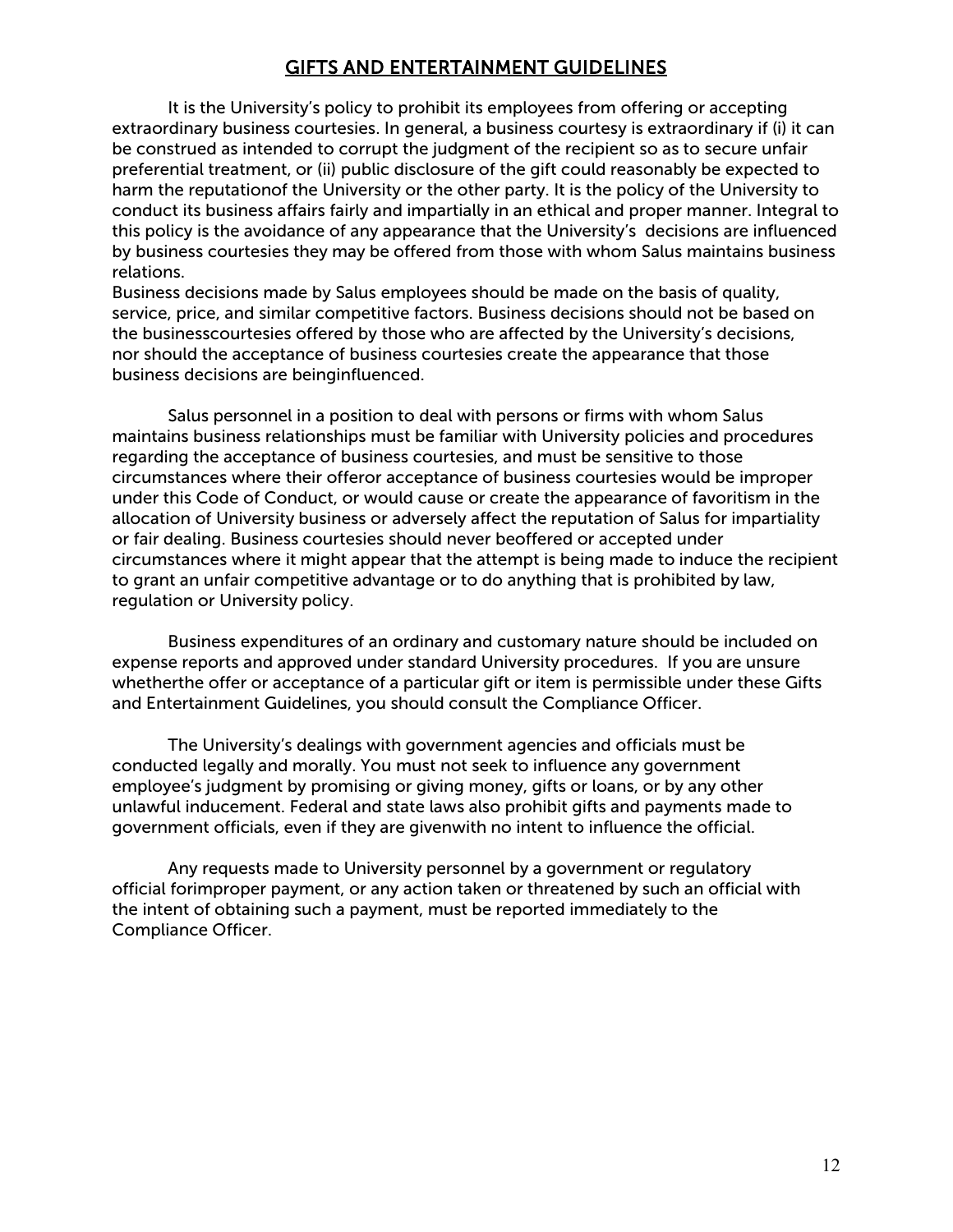# POLITICAL CONTRIBUTIONS

<span id="page-16-0"></span>No funds or assets of the University may be used for contributions to any political party,political action committee, organization or candidate, whether federal, state, or local. This prohibition covers not only direct contributions but also indirect assistance or support through buying tickets to fund-raising events or furnishing goods, services or equipment.

The University's policy on political contributions applies solely to the use of University assets, and is not intended to discourage or prevent individuals from engaging in political activities voluntarily and on their own time and at their own expense. No personal contributionsare subject to reimbursement by the University, and you must take care, in all cases, to avoid

giving the appearance that you are acting or speaking on the University's behalf. Since a person's work time can be considered a contribution, you may not work for any political party orcandidate during hours which are being paid for by the University (excluding vacation or personal time).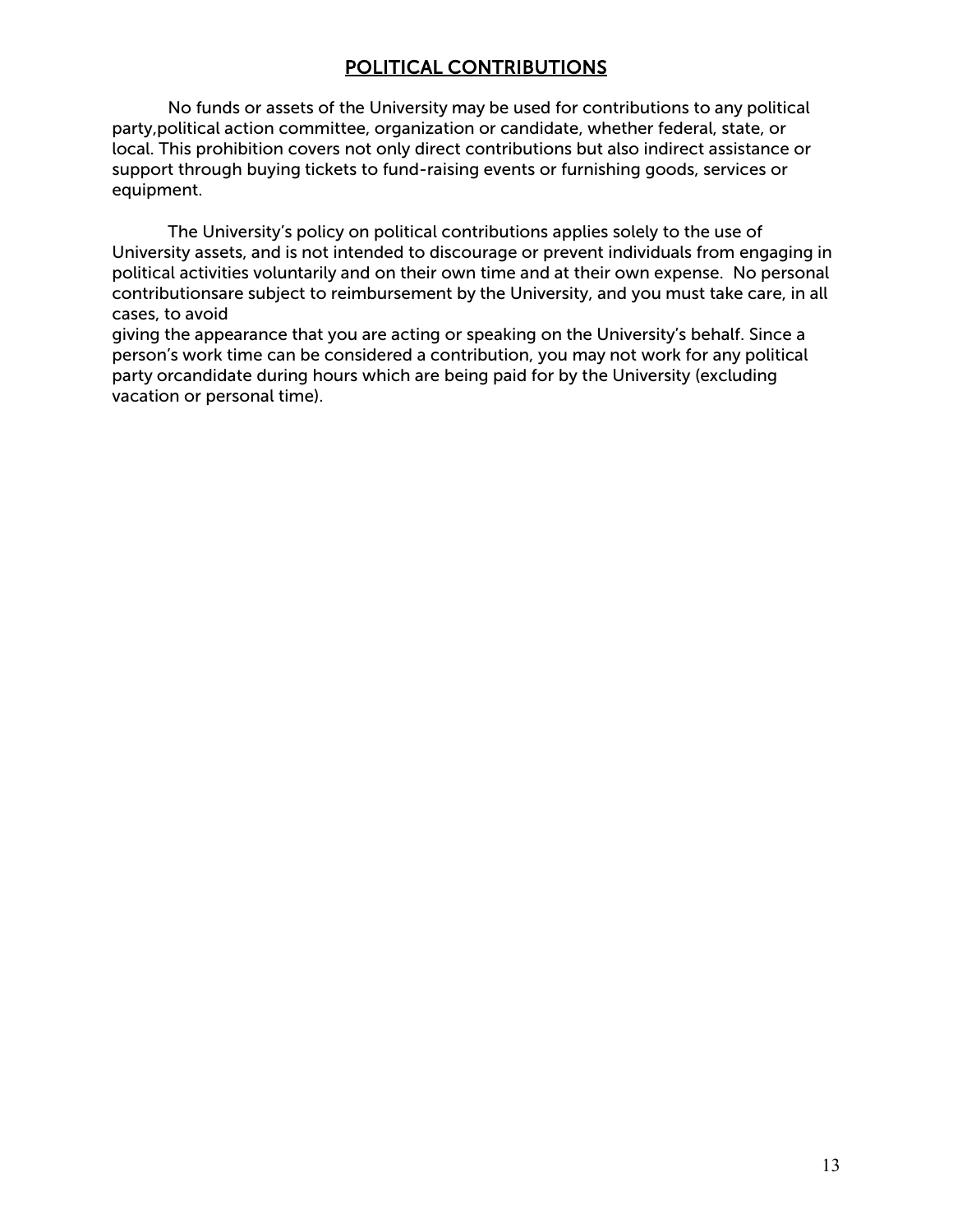# DEALING WITH SUPPLIERS, OTHER PROVIDERS AND PHYSICIANS

<span id="page-17-0"></span>The University's aim in conducting its purchasing operations is to assure continuing, reliable sources of supply. The University gives all potential suppliers fair and uniform consideration. Factors of race, religion, national origin, gender, other protected characteristics,personal or familial relationship, or friendship play no part in purchasing decisions, which mustbe based on objective criteria such as price and quality or vendor's reliability and integrity.

Salus expects all vendors to respect its Code of Conduct and Compliance Policies andProcedures. The University also encourages vendors to commit in their contracts with the University to adhere to the provisions of the Code of Conduct and Compliance Policies and Procedures.

University employees, contractors, agents, and students must never solicit or receive payments, gifts or other compensation from suppliers or vendors which are intended to induce purchasing decisions. Similarly, University personnel and students must never offer payments, gifts or similar inducements to obtain new patients/clients or referral sources or to retain existingbusiness, except as otherwise permitted under the section of this Code of Conduct entitled Gifts and Entertainment Guidelines.

Appropriate gifts may be given or received on traditional gift-giving occasions provided that they are not intended as inducements to obtain new patients or referral sources or to retain existing business. Although in certain limited situations, as appropriate, the University's clinicalpractices may take into account a patient/client's inability to pay for services in accordance withestablished financial policies, all patients/clients must be treated the same fair way.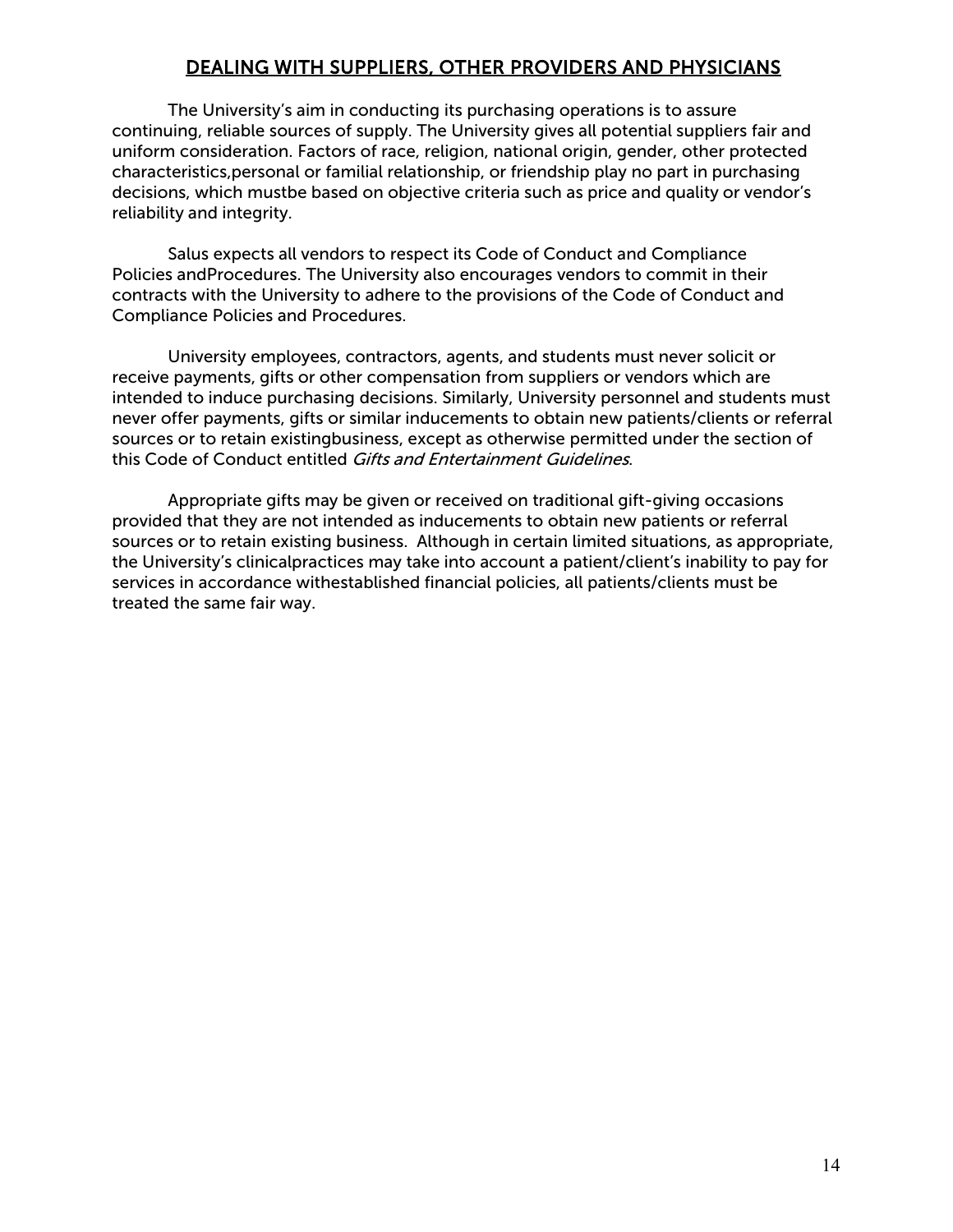# FALSE STATEMENTS, SCHEMES TO DEFRAUD AND THEFT

<span id="page-18-0"></span>Honesty in dealings with others should be a hallmark of the University. University personnel are expected to be truthful and open in their dealings with others, both within the University's operations and without. Salus employees shall not knowingly and willfully make false statements or conceal a material fact in any communication to the University's business oroperations. This includes any misrepresentations made on employment or employee benefit applications, and statements made in connection with investigations and required employee reports.

It is especially important to be honest with government officials. It is the University's policy to cooperate with appropriate government investigations, while at the same time protecting the legal rights of the University, its students and its personnel. However, persons who knowingly and willfully make or cause to be made a false statement, orally or in writing, toa government official not only violate the policy of the University, but also may be committing acriminal offense punishable by fines and imprisonment. It is similarly a violation of University policy to knowingly and willfully conceal or cause to be concealed a material fact called for in a government report, application or other filing. This policy extends to all communications with afederal, state, local or foreign government agency.

University employees, contractors, agents, and students shall not engage in any scheme to defraud the University or any patient/client, customer, supplier, vendor, insurance company orthird party payor or any other person or entity with whom or which the University does business, out of money, property or services or to wrongfully withhold or misappropriate the property of others. Any theft, fraud, embezzlement or misappropriation of property or resourcesmust be reported immediately to the Compliance Officer.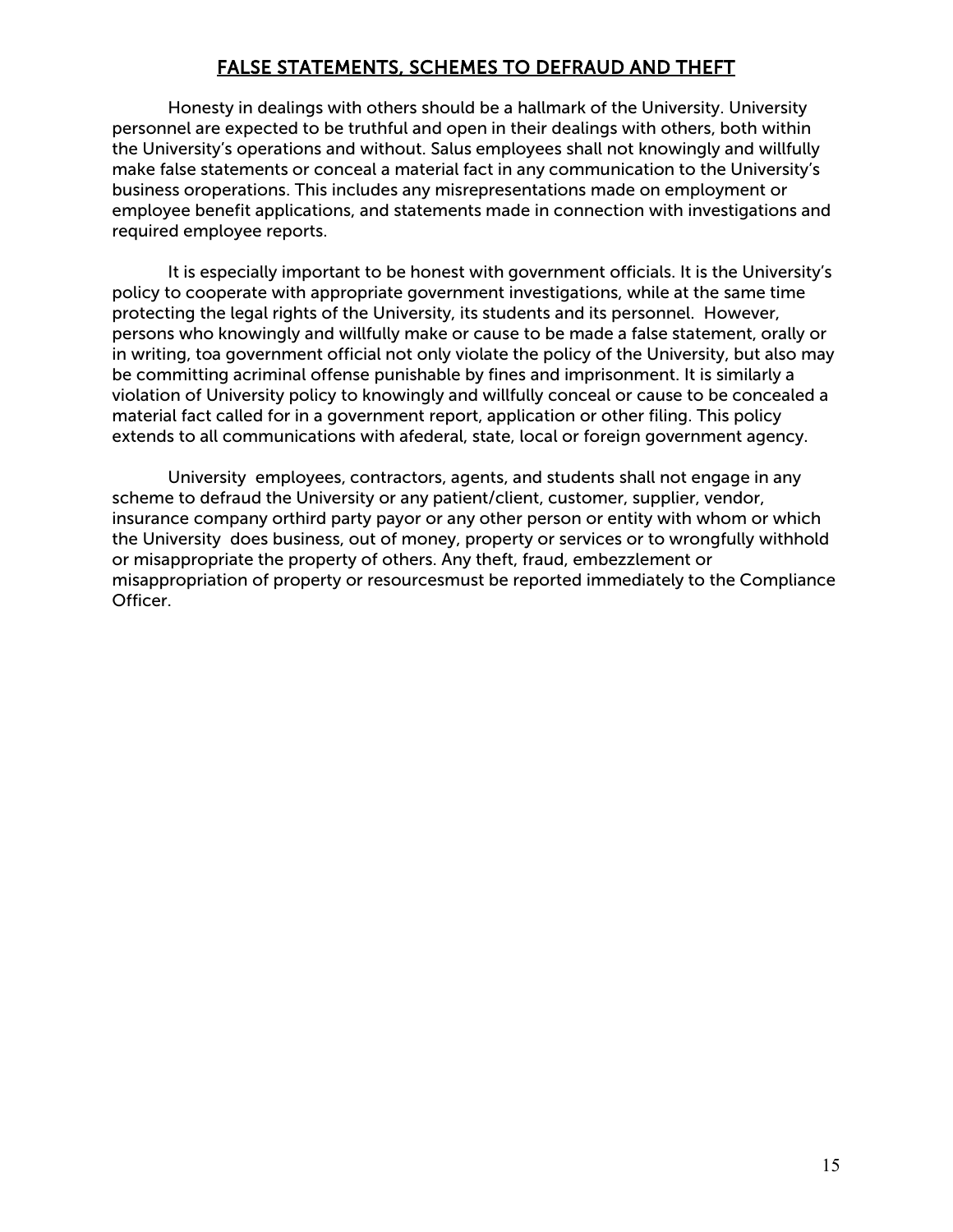## <span id="page-19-0"></span>BRIBES, KICKBACKS AND MEDICARE/MEDICAID FRAUD AND ABUSE

University personnel shall not under any circumstances offer, pay, solicit, or receive bribes, kickbacks or other similar compensation, to or from any other source. Accepting or paying bribes orkickbacks is a crime punishable by imprisonment and substantial monetary fines, and could subject both the individual(s) involved and the University to criminal and civil proceedings. To avoid even the appearance of impropriety, University personnel must not engage in personal transactions with, or give gifts to or receive gifts from, patients/clients, suppliers or vendors, or others with whom the University maintains (or is considering entering into) business dealings and with respect to whom they have direct authority and decision-making power on behalf of the University, except as otherwise permitted under the section of this Code of Conduct entitled Gifts and Entertainment Guidelines.

Federal health care laws such as the "Medicare and Medicaid Anti-Kickback Statute," whichis applicable to patients covered by Medicare, Medicaid and other governmental health care programs, prohibit persons from offering, paying, soliciting or receiving anything of value in return for or to induce, recommend or arrange the referral of an individual or the purchase or lease of a medical product or service. These laws also prohibit persons from offering or paying anything of value to a patient that the person knows or should know is likely to influence the patient to receive a medical item or service from the person or entity making the offer or payment instead of from another provider. Other federal health care laws such as the "False Claims Act" prohibit the filing ofclaims (and the making of false or misleading statements in support of such claims) for payment under governmental health care programs for a medical item or service that the person knows or should know was not provided as claimed, was false or fraudulent, or was for a pattern of medical items or services that were not medically necessary. Federal health care laws such as the "Stark Law" also prohibit physicians from referring Medicare and Medicaid patients to other health care providers with which the referring physician maintains certain types of financial or business arrangements. The scope of prohibited conduct under the federal health care laws is extremely broad,and legal counsel may be required to determine whether the facts of a particular case involve prohibited conduct. Still, compliance with the federal health care laws is mandatory for all University personnel. If you are aware of any conduct that may violate the federal health care laws, you must bring such matter to the attention of the Compliance Officer.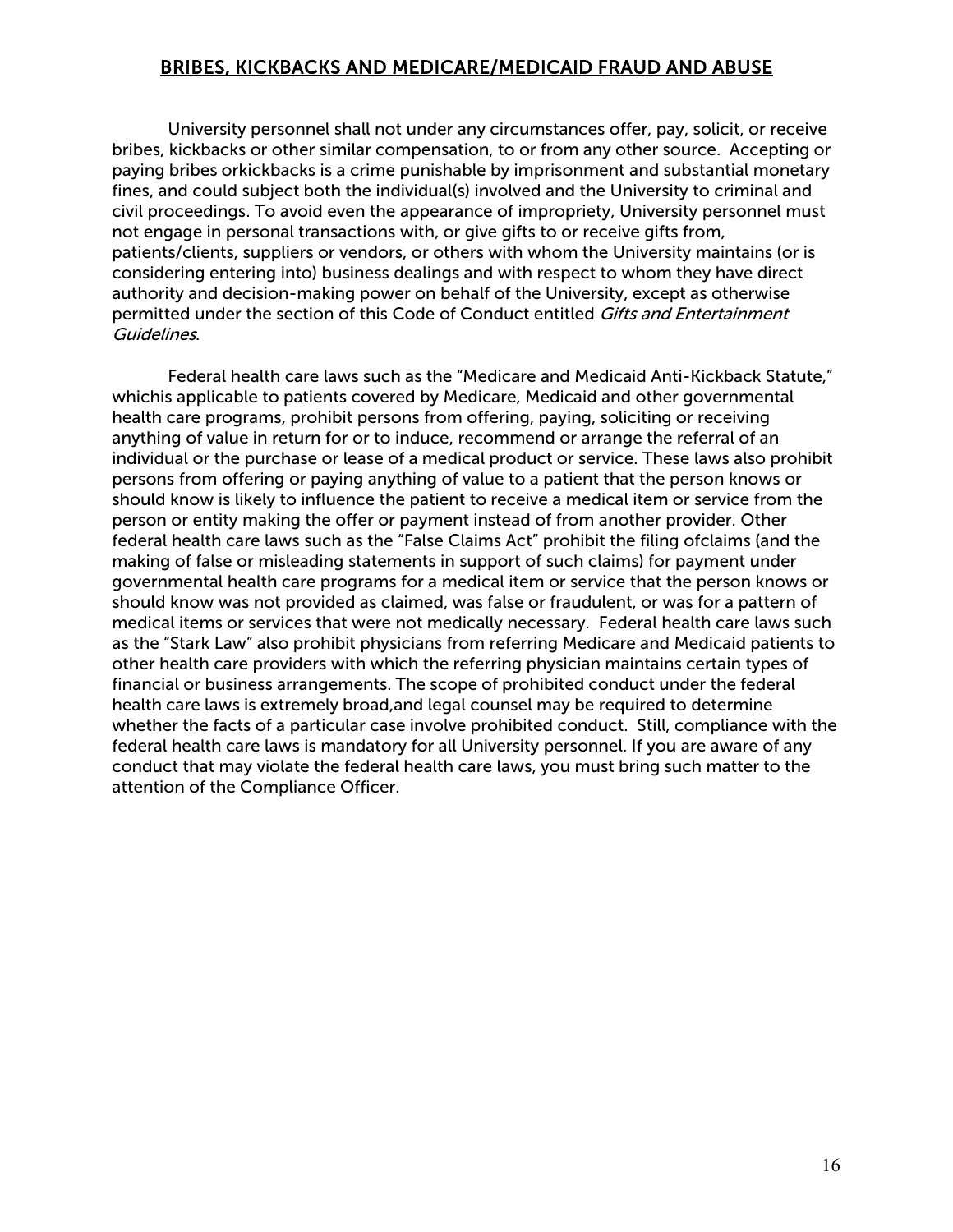# ANTITRUST LAWS AND OTHER LEGAL OBLIGATIONS

<span id="page-20-0"></span>Under the antitrust laws of the United States and some states, certain agreements (whether explicit or implicit) with competitors, patients/clients, suppliers or others may produce an unreasonable restraint of trade or a substantial lessening of competition. Violations of the antitrust laws may constitute punishable crimes and result in severe personal and civil damages. Examples of misconduct that may be anti-competitive in nature include price-fixing agreements, exclusive selling or buying agreements, certain tying arrangements that condition the purchase orsale of one type of product on the purchase or sale of another, certain mergers and acquisitions, and agreements to divide up markets. Legal counsel may be required to determine whether the facts of a particular case involve prohibited conduct.

While routine exchange of information with competitors may seem to be appropriate andreasonable in many cases, some communications with competitors may be perceived to have theeffect of lessening competition. It is Salus policy that the President shall be notified prior to providing information or engaging in any conduct or transactions that may be deemed to be anti-competitive.

General business information about the University's competitors and market is importantto allow the University to maintain and improve its competitive position. However, only legal and ethical means should be used to gather information about existing and potential competitors.The exchange of proprietary or other confidential information with competitors (including information on prices, wages, salary ranges or compensation formulas, marketing activities, and acquisition or development plans) shall be made only in accordance with applicable legal parameters regarding the dissemination of such information.

In addition to the antitrust laws, University personnel must conform to all other federal, state and local laws and regulations that apply to the business of the University, wherever it is conducted. If you have questions regarding whether an action is legal, or if you are having difficulty in interpreting or understanding a law or regulation, you should consult your supervisoror the Compliance Officer.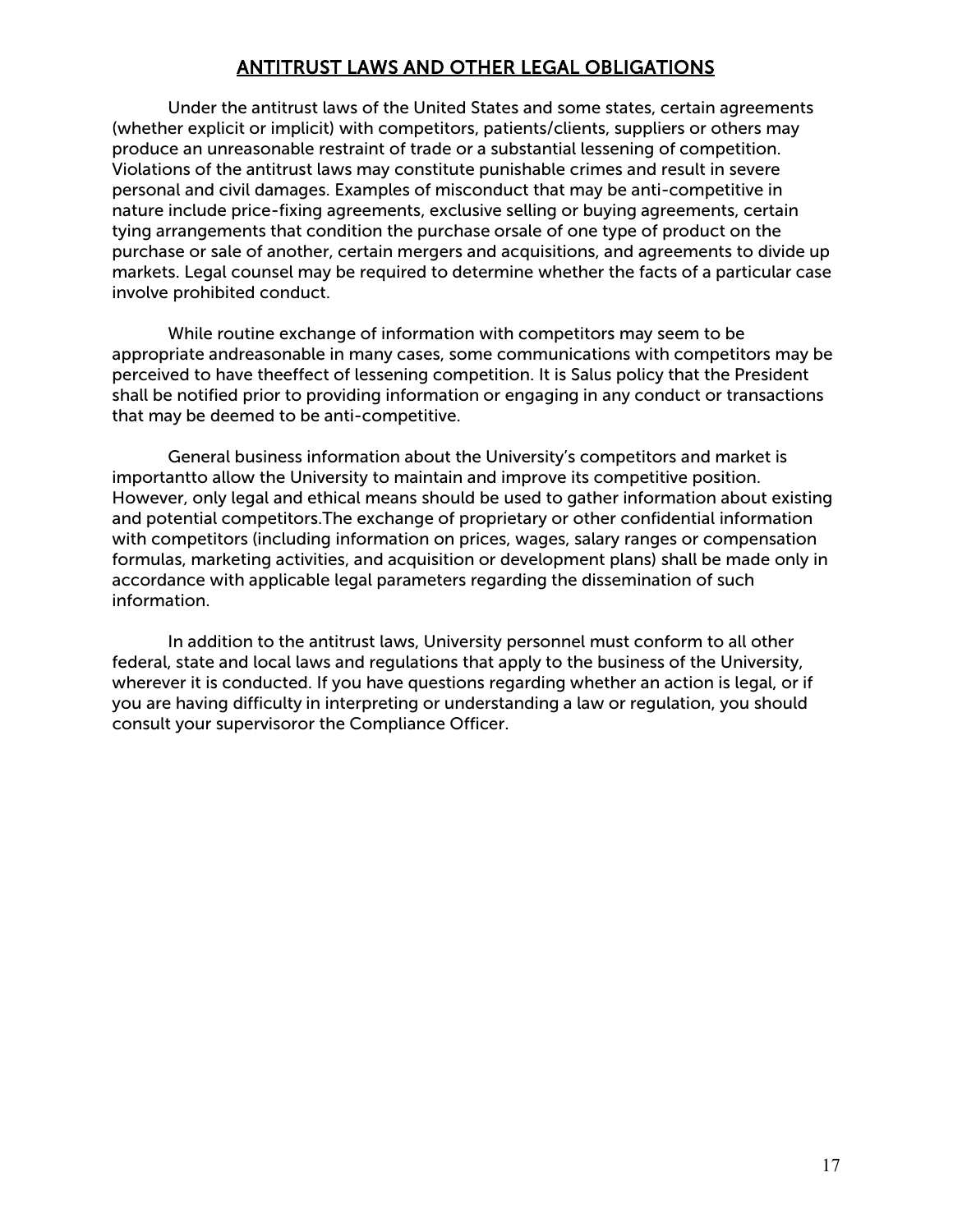## SECURITIES LAWS

<span id="page-21-0"></span>Under the securities laws of the United States and some states, it is illegal to buy or sell stock, bonds, or other securities or investments in certain publicly-traded companies based uponinformation about such companies and their operations or activities that is not generally known to the investment public (commonly known as "inside information" or "insider trading").

Although the University's clinical operations are not publicly-traded entities, other companiesand entities with which the University maintains professional and business relationships, including but not limited to, vendors and other health care facilities, may presently or in the future offer securities or investments for sale to the general public.

Inside information may include such things as information regarding current financial results, possible new services or departments to be opened or closed, marketing plans, new contracts with insurance carriers, managed care plans or other third party payors, or personnel changes. Persons who come into possession of any "material" inside information (that is, information that might be significant to a decision to buy, sell or hold on to stock, bonds, or othersecurities) regarding the University or entity with which the University or its clinics maintain a professional or business relationship must not: (i) use such information as an opportunity for personal gain; (ii) disclose such information to persons outside the University , including to friends or relatives; or (iii) needlessly discuss such information with persons outside Salus .

Persons who come into possession of material inside information must exercise extreme diligence to maintain the information in confidence, and they must refrain from trading in the securities of any entity to which such information relates before such information is announced to the public and for a reasonable period of time thereafter. Failure to observe these policies mayconstitute punishable crimes and result in severe personal and civil damages. If you are aware ofany conduct that may violate the securities laws, you must bring such matter to the attention of the Compliance Officer.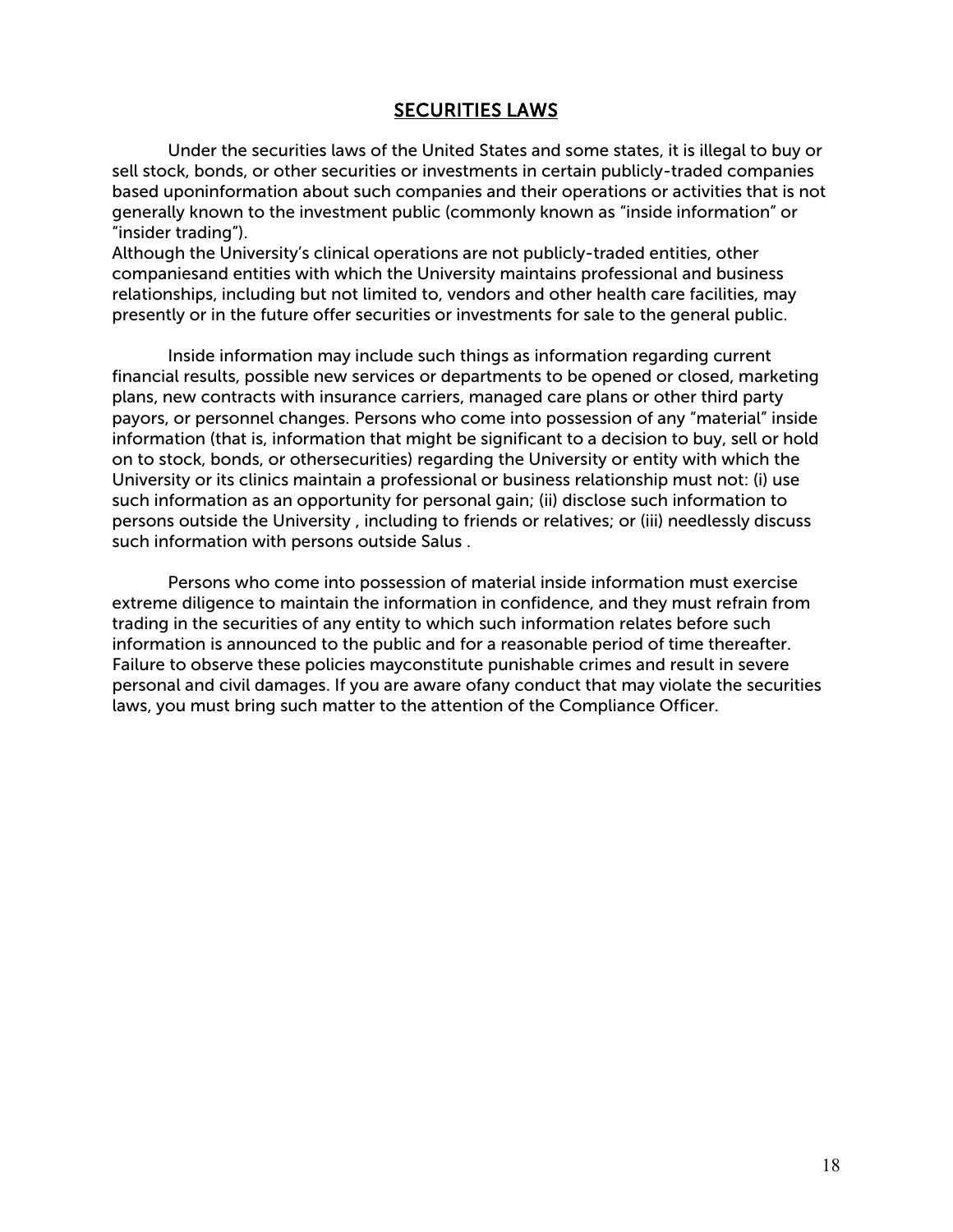# COPYRIGHT AND INTELLECTUAL PROPERTY LAWS

<span id="page-22-0"></span>Federal and state laws protect intellectual property. Intellectual property includes copyrights, trademarks and service marks, patents, and trade secrets. To protect the University's rights, the use of all of such intellectual property by University personnel must be in accordance with all applicable laws that govern the use of material and/or information which may be the subject of a trademark, copyright or patent, or which may be treated as a trade secret. In addition, University personnel must not infringe the legal rights of third parties (including formeremployers or competitors) with respect to trademarks, copyrighted works, patents and trade secrets owned by such third parties.

Photocopying and dissemination of material contained in books, newsletters, medical journals and other periodicals, and unauthorized duplication of computer software, can result in substantial University and personal liability for copyright infringement. However, the "fair use"doctrine potentially can justify some copying of written material for purposes such as criticism, comment, news reporting, teaching, scholarship or research, and there are other alternatives available to avoid or minimize the exposure for copyright infringement. An important factor to consider in determining whether there has been a "fair use" of otherwise protected materials is the amount and substantiality of the portion being used in relation to the copyrighted work as a whole. It is the University's policy that all employees, contractors, agents, and students must comply with all pertinent copyright laws, and must respect and support patents, trademarks, service marks, and other forms of intellectual property such as software licensing agreements.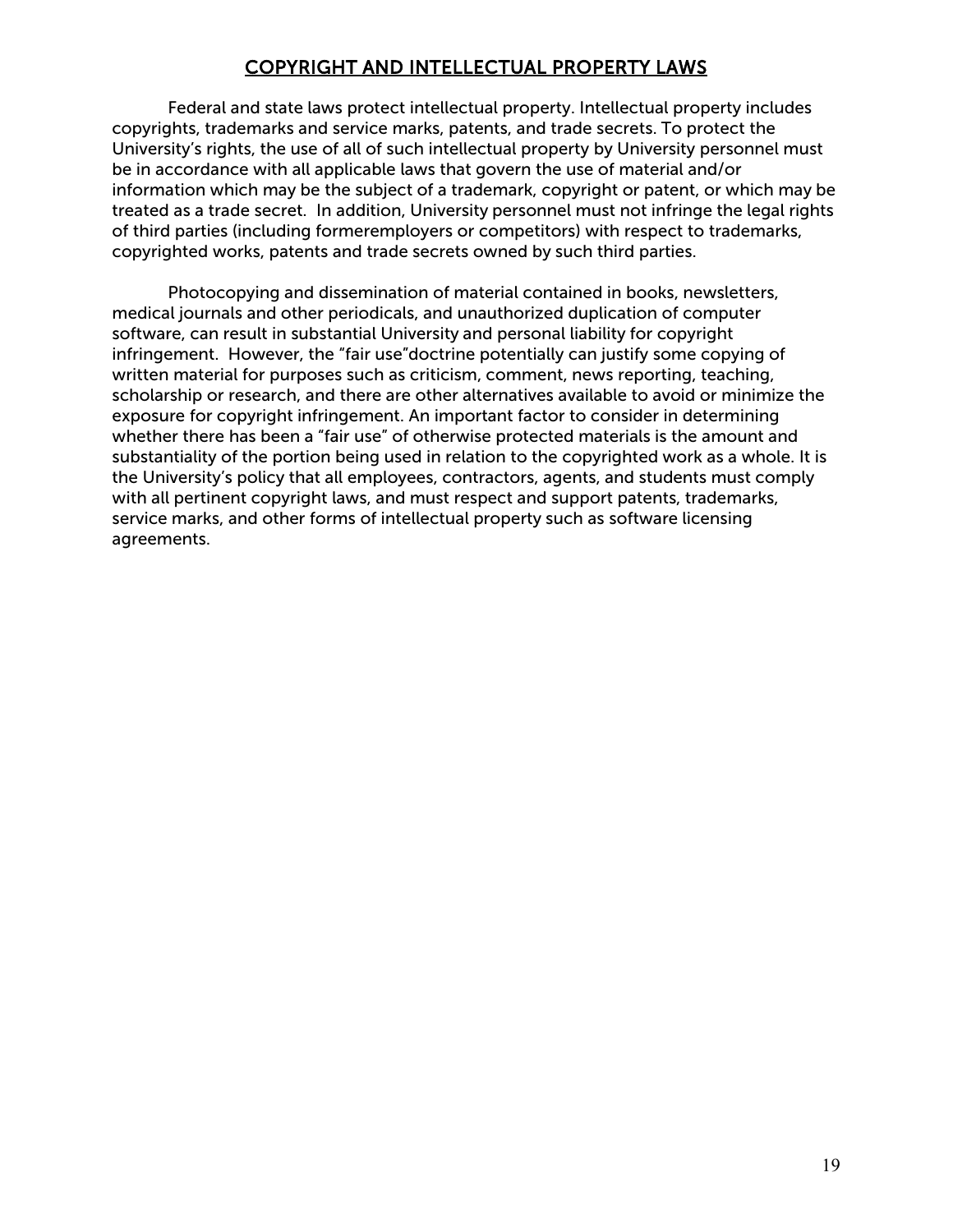#### WIRETAPPING, EAVESDROPPING, SURREPTITIOUS RECORDING AND COMPUTER ACCESS

<span id="page-23-0"></span>In addition to the University's USE OF ELECTRONIC COMMUNICATIONS policy as it may be amended from time to time, the University shall follow the policies and procedures setforth below:

It is the policy of the University to comply fully with all federal and state laws governing wiretapping, eavesdropping, or other forms of electronic surveillance. It is a violation of the law for University personnel to use any electronic, mechanical or other device to intercept the contents of a telegraphic, telephonic, facsimile, text messaging, electronic mail or other electronic communication, unless one (or in certain jurisdictions such as Pennsylvania, all) of theparties to the communication consents to the interception. This includes, but is not limited to,

the use of telephone extensions to overhear other persons' conversations. The law may be violated merely by listening in on somebody else's conversation, even if no notes are taken and no recordings are made.

Persons who engage a telephone extension while another individual is using that extension must: (i) have received express permission from all persons on the line or be aware that all persons on the line have given blanket permission to listen to their telephone calls; (ii) identify themselves so that the participants in the conversation will understand that someone islistening to the conversation; or (iii) hang up immediately. It also is the University's policy to prohibit the use of any device on University property or in connection with University business to make any sound or visual recording of another person, unless all persons being recorded are aware of the recording and consent to it.

Federal law also makes it a crime to intentionally access a computer, without authorization, and obtain information restricted by virtue of the national defense, information in a federal agency's computers, or information in financial institutions. It also is a violation of lawto access or tamper with any computer used in interstate commerce, without authorization, if such access is done with the intent to defraud or to damage the computer, the program or computerized information. All electronic (e-mail/internet/world wide web) communication systems operated by the University, as well as information stored, downloaded, transmitted, received, or contained in such systems, are the property of University. These systems are to be used solely for job-related purposes (except for customarily permitted personal uses).

The University reserves and intends to exercise the right at any time to review, audit, intercept, access, and disclose all materials created, received or sent over such systems. No individual user shall have any expectation of privacy from such access or monitoring of University communication systems. Notwithstanding the University's right to retrieve and read any e-mail/internet/www communication, link or message, such items should be treated as confidential by other persons and accessed only by the intended recipient.

University personnel shall refrain from using University communication systems to solicit others for commercial ventures, religious or political causes, outside organizations, or other non-business matters. Moreover, the University's e-mail system shall not be used to createany offensive or disruptive messages, or to send (upload) or retrieve (download) copyrighted materials, trade secrets, proprietary business or financial information or similar materials, without the prior approval of the Compliance Officer. Nothing contained in this University Compliance Plan is intended to interfere with employee rights to communicate about terms and conditions of employment, at appropriate times and in conformance with applicable law.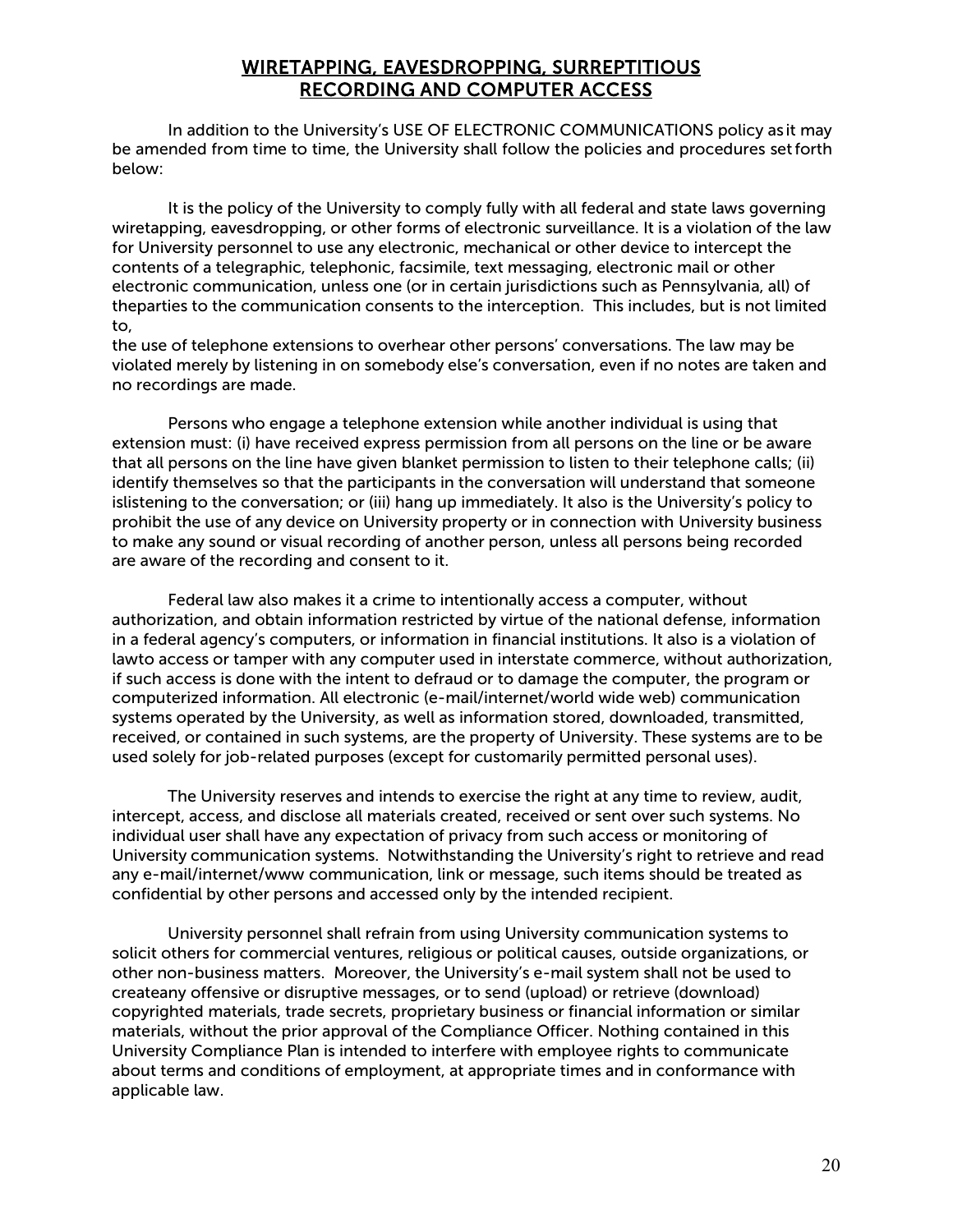# RESPONDING TO REQUESTS BY GOVERNMENTAL OR REGULATORY AUTHORITIES

<span id="page-24-0"></span>The University's policy is to cooperate with all reasonable requests from any governmental agency concerning the University's operations. This includes requests from Medicare/Medicaid agencies such as the Centers for Medicare and Medicaid Services ("CMS"), the Office of Inspector General (the "OIG") of the United States Department of Health and Human Services ("HHS"), and requests from the Federal Bureau of Investigation ("FBI"), the Department of Justice ("DOJ"), the United States Attorneys' Office, the State Attorney General's Office, and state agencies on health, senior services, public welfare, and insurance.

Employees of the University shall notify the Compliance Officer prior to responding to any requests for information that are outside of the ordinary scope of routine reports which are regularly made to governmental authorities listed above. If you are served with a subpoena, summons, complaint, search warrant, or other legal document, call the Compliance Officer and/or the appropriate University Vice President.

Requests from the Equal Employment Opportunity Commission ("EEOC"), the Pennsylvania Human Relations Commission (PHRC), or the Occupational Safety and Health Administration ("OSHA") should be referred to the Vice President of Human Resources and Administrative Services who will subsequently notify the President.

#### **A.** Subpoenas

If a law enforcement agent, investigator, or other governmental authority appears in person - whether in the office, at home, or elsewhere - and seeks information from you involving University operations or requests information through a subpoena, you should be advised of thefollowing rights:

- You have the right and the responsibility to request credentials of the agent orinvestigator for identification purposes;
- You have the right to speak or decline to speak, as all such conversation is voluntary;
- You have the right to consult with an attorney before deciding to be interviewed; and
- If you agree to be interviewed, you can insist that an attorney or other person (including arepresentative of the University) be present, you can choose the time and place of the interview, and you can terminate the interview at any time.

DO NOT turn over documents called for in a subpoena until instructed by the Compliance Officer or the University's legal counsel.

#### **B.** Search Warrants

If a law enforcement agent, investigator, or other governmental authority arrives toexecute a search warrant on University property, the following steps should be taken:

- DO NOT interfere with the agents in their search;
- Demand a copy of the search warrant and the business card (or name) of the agent incharge, including the office or agency that he/she represents;
- Be sure the highest ranking employee of the University on the premises is informed ofthe situation; and
- Call the appropriate University Vice President and/or the Compliance Officer.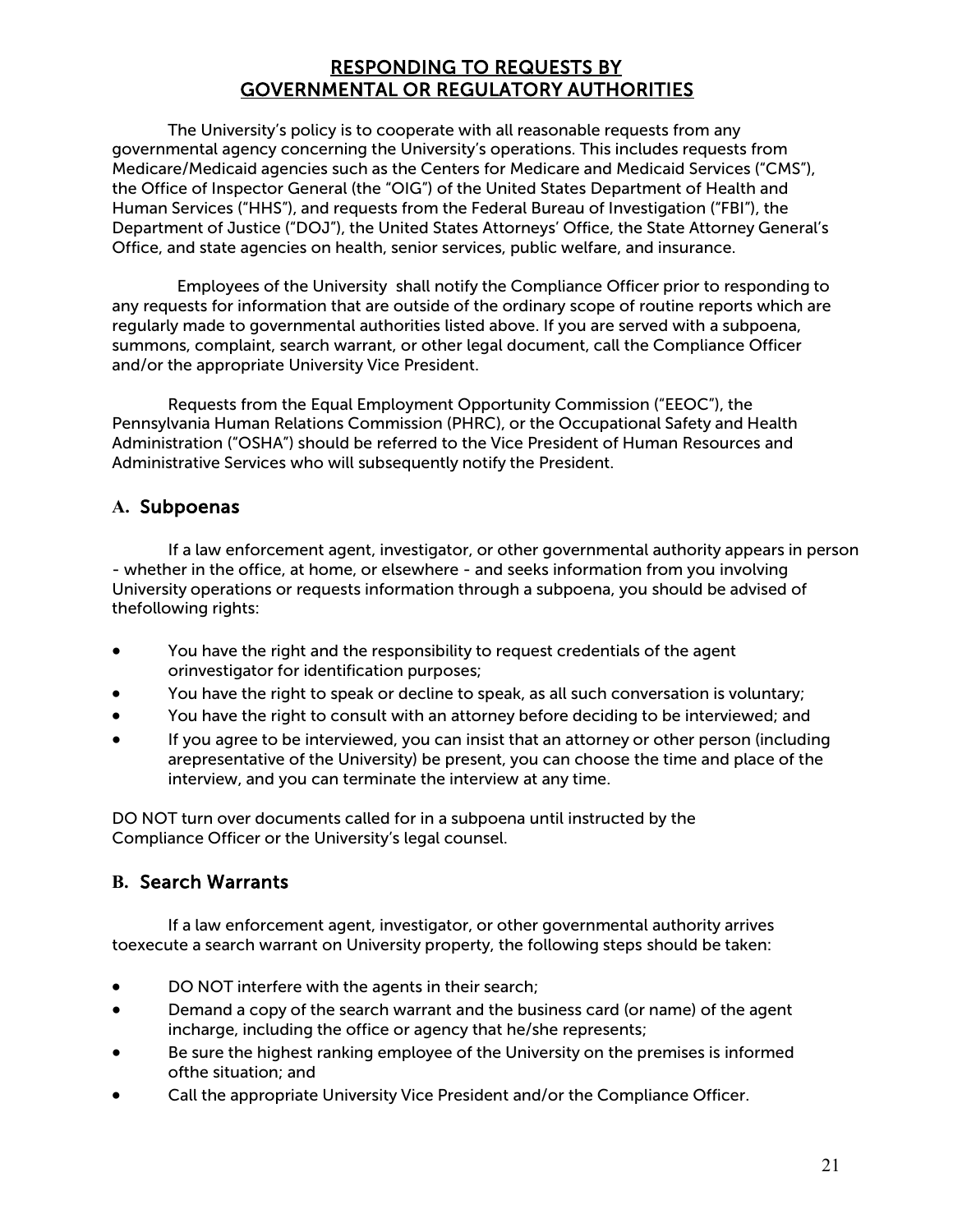- o Next, the highest ranking employee of the University on the premises) should take the following steps:
- Review the search warrant or other legal authority under which the agents assert the rightto search University premises or seize documents, equipment or records, noting the specific areas of the premises and items designated for the search and seizure;
- Ask for the name and telephone number of the supervising governmental attorney;
- Inquire into what the agents are seeking, and attempt to ascertain the nature of the inquiryand the alleged violations that are the basis for the investigation (treating the agents courteously throughout the entire visit);
- Ensure that only those items referred to in the search warrant are taken (voicing objectionif the agents stray outside the physical space identified in the warrant or attempt to seize items that are not referred to in the warrant);
- Urge the other employees to remain calm, and to the extent possible, ensure that the presence of the agents does not unduly interfere with the ability of University employeesto carry on their essential job functions, assessing the advisability of sending non- essential employees home;
- Advise the other employees not to make small talk with the agents, and ensure that University employees understand their obligation not to obstruct the investigation (although they are not required to explain University operations, bookkeeping, records,or what any document means), as well as their right to refuse to be interviewed by the agents or to be interviewed only in the presence of legal counsel or other persons (including University representatives) or at another time and place, if they so choose;
- Accompany the agents while they remain on University property, making notes of areassearched and the general description of items seized;
- As applicable, identify for the agents any documents sought that fall under the attorney-client, attorney work product, or self-evaluation privileges;
- As applicable, attempt to convince the agents to take only computer files, not the entirecomputer hardware;
- At the close of the search, obtain an inventory and receipt of any items seized by the agents (and compare the list of seized documents and items on the government's receiptwith the list created internally during the course of the search); and
- Request the opportunity to make copies of all documents to be taken off the premises bythe agents, especially those essential to ongoing operations.

#### **C.** Informal Contacts with Government Agents/Investigators

All contacts with anyone claiming to represent any local, state or federal agency shall beimmediately reported to the Compliance Officer. In complying with this policy, keep the following in mind:

It is not uncommon for investigators to arrive unannounced at somebody's home, and then try to make the person feel guilty if they do not consent to an interview. Occasionally, the investigator will try to suggest that you must speak with him or her "or else." Nobody is required to submit to questioning by a government agent or investigator. Beware of any agent who says that you have nothing to worry about or whosuggests that by talking to him or her, things will be better for you. Agents and investigators do not have the authority to promise anything to a witness. Only a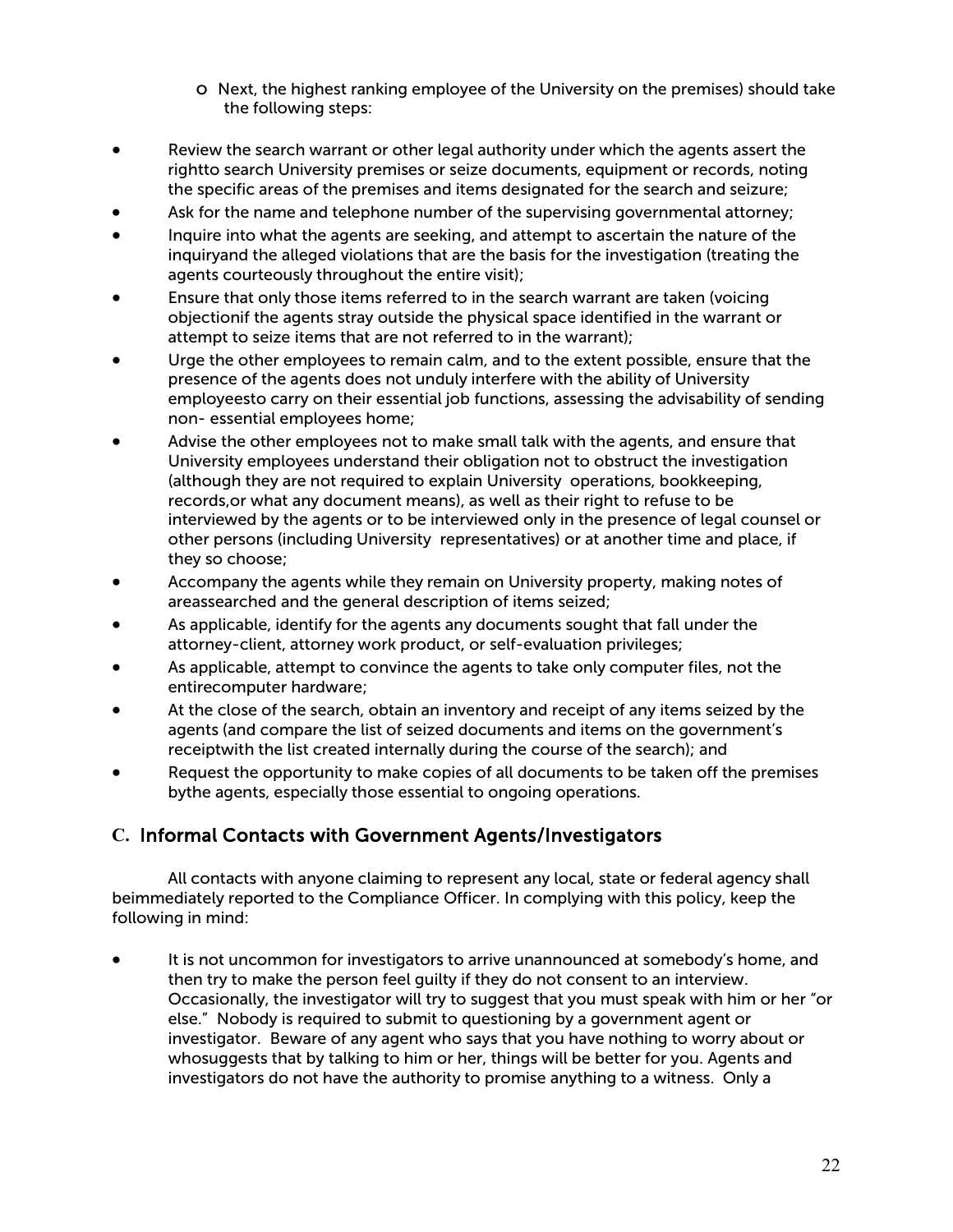government attorney, working with your attorney, can make promises binding on thegovernment.

- If someone claiming to represent the government contacts you at work or at your home,you should follow these steps:
	- Ask for identification and a business card;<br>• Determine why the individual wants to spe
	- ° Determine why the individual wants to speak with you; and<br>• If you prefer tell the individual that you do not wish to spea
	- ° If you prefer, tell the individual that you do not wish to speak with him or her, or that you want to make an appointment for a date and time in the future. Do not be intimidated by a claim that there should be no delay because "honest people havenothing to hide."

After the investigator or agent leaves, contact the Compliance Officer and/or the Office of thePresident.

#### **D.** Contacts with Non-University Employees

Unless it is part of a person's written job description to have contact with the following categories of individuals, all University personnel are governed by the following rules:

i. Contact with the Media.

All contacts with the media MUST be referred to the Director of Communications, the appropriate University Vice President, the Chief of Staff, or for matters involving labor and employment issues, the Vice President of Human Resources and Administrative Services. You should politely, but firmly, decline to engage in any discussion with media representatives, no matter how seemingly harmless.

Reporters are skilled at extracting information, often pretending to know more than they really do or claiming to have already talked to someone inside the organization. Do not confirm,deny, or otherwise discuss information related to the University with anyone from the media unless directed to do so by the Director of Communications, appropriate University Vice-President, Chief of Staff, or the Vice President of Human Resources and Administrative Services.

ii. Contact with Attorneys.

All contacts with anyone claiming to be an attorney should be immediately referred to the Chief of Staff or the appropriate University Vice-President. The University may become involved in legal disputes and litigation. Attorneys representing those with interests contrary to the University may try to contact University personnel directly in an effort to obtain information. You should politely, but firmly, refuse to discuss anything with the attorney. Instead, refer the attorney to the appropriate University Vice-President or University Chief of Staff.

The University realizes that, as a health care provider, it may receive requests and subpoenas for medical records from attorneys for use in connection with litigation, claims, and disputes that do not involve a University clinical practice as a party. University personnel should respond to such routine document requests in accordance with the University's records policies, but in order to maintain control over contacts with attorneys, the request must be reported as required above.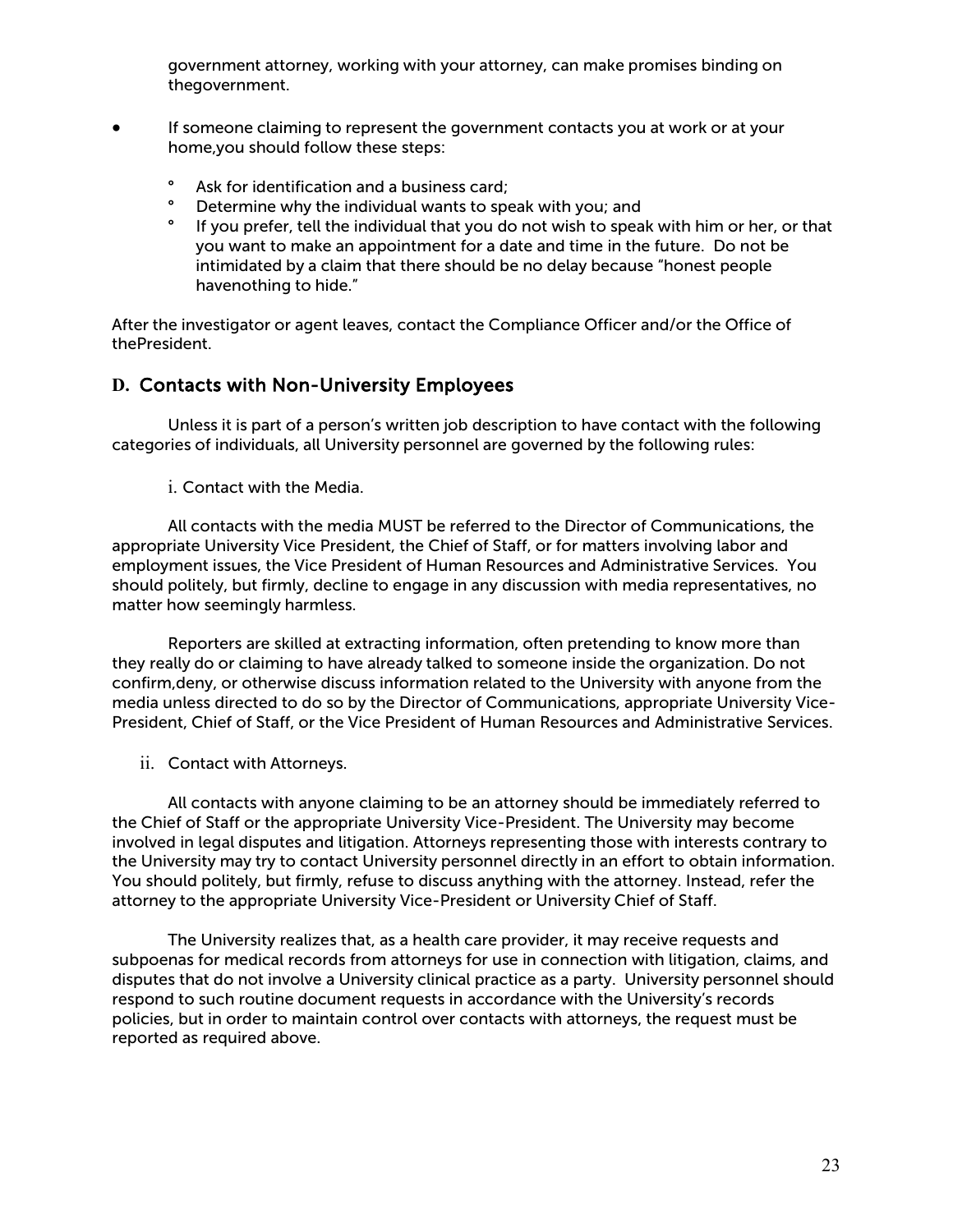## HEALTH, SAFETY AND HAZARDOUS MATERIALS

<span id="page-27-0"></span>The health and safety of Salus personnel is a primary concern and responsibility of the University. The University is committed to providing a safe and healthy working environment. All Salus personnel are responsible for performing their jobs in compliance with federal, state and local laws affecting health and safety conditions of the workplace, including the rules and regulations of the Occupational Safety and Health Administration (OSHA), state laws and licensing requirements, any applicable accrediting standards, and the health and safety policies established by the University.. Using good common sense and following health and safety regulations can keep accidents, to you and others, at a minimum. Salus personnel who improperly or carelessly endanger themselves, other University personnel, or patients/clients willbe subject to discipline.

It is in the best interest of the University, its employees, students, and patients/clients thatall employees are able to work to the best of their capabilities, and that employees and students are not exposed to the hazards which arise when drugs or alcohol are present in the workplace.

Therefore, the University will not tolerate the possession, use or sale of alcohol, controlled substances, or any illegal drug on University premises, or the impairment of job performance arising from the use of these substances at any time. However, after-hours social functions whichoffer alcoholic beverages in moderation may be permitted on University premises if approved through University policy. The University encourages employees who are impaired by the use of drugs, alcohol or other substances to obtain treatment voluntarily, and where appropriate, the University, through Salus's Vice President of Human Resources and Administrative Services, may help monitor the condition of persons with a history of impairment in order to maintain the safety of other employees, students and patients/clients.

University personnel must fully comply with all federal, state, and local environmental laws, including but not limited to, those relating to controlled dangerous substances, and controlof infectious disease.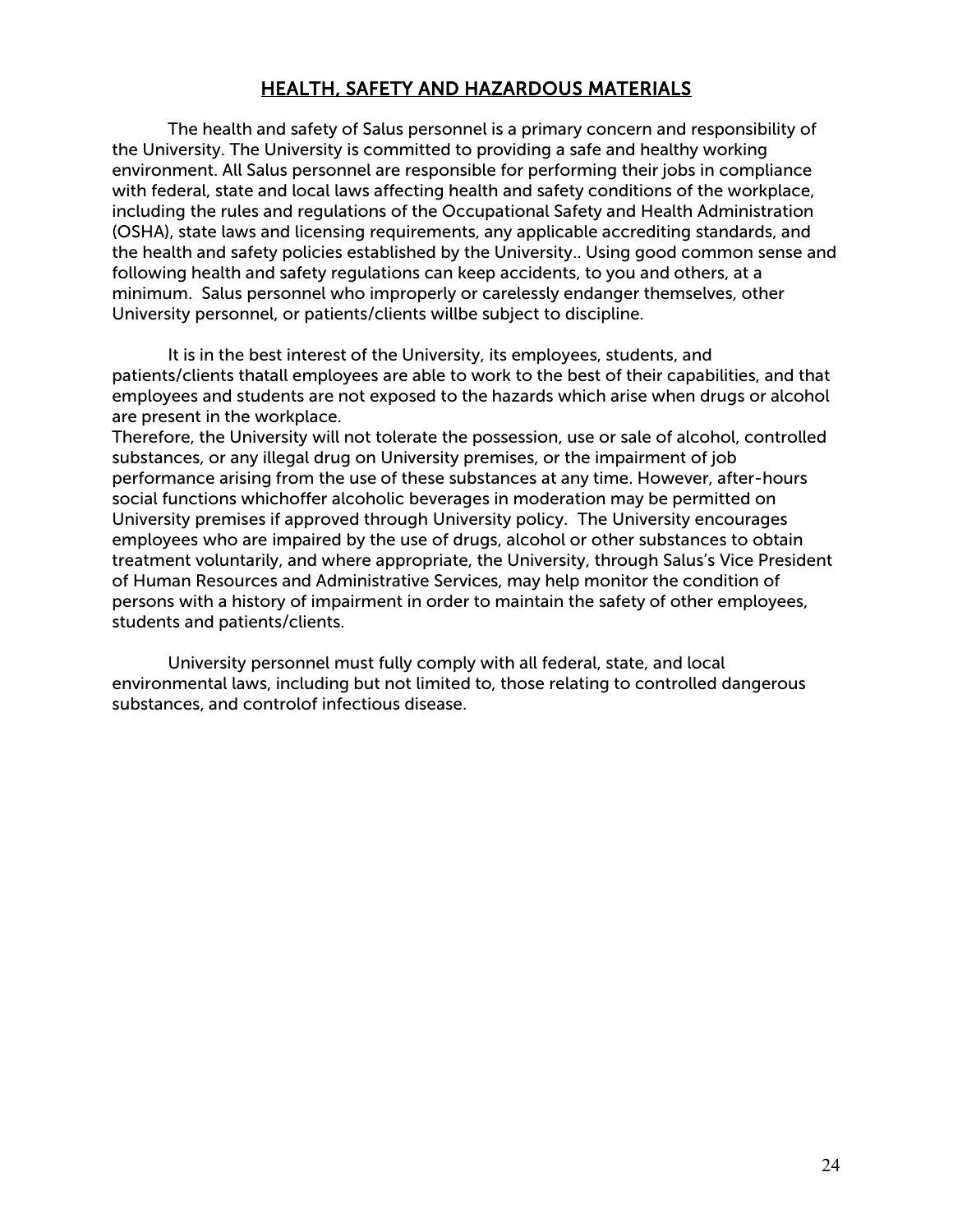Part II of the Salus University Compliance Program defines the policies that provide the basis of the University's culture of compliance. Polices 1 through 7 are policies that apply to all University staff. Polices 8 through 19 are policies applicable to clinical providers and the clinical operations of the University.

# POLICY No. 1

# DUTIES OF COMPLIANCE OFFICER AND COMPLIANCE COMMITTEE

An individual appointed by the Board of Trustees upon recommendation of the Presidentshall serve as the Compliance Officer and shall have the responsibility and authority for managing, directing and ensuring the proper functioning of the Compliance Program. The Compliance Officer shall be a person with sufficient integrity, credibility and standing within the University to warrant the confidence of the Board and the President and the trust and respect of Salus employees who must be comfortable in reporting matters to the Compliance Officer. The Compliance Officer must have direct access to the President and the Board. In light of the important and sensitive nature of his or her duties and responsibilities, the Compliance Officer should be a person of demonstrated tact and good judgment.

The Compliance Officer shall confer generally with University employees about matters relating to the Compliance Program, and shall report to the President and the Board of Trustees with respect to any deficiencies identified or improvements needed in the Compliance Program. The Compliance Officer shall report to the Board and the President on at least an annual basis, orwhen compliance matters arise which require its attention.

The Compliance Officer shall be accessible to every person within the University with respect to any and all ethics and compliance issues. The Compliance Officer shall be responsibleto do or oversee the performance of the following activities:

- Ensure that all Salus employees are made aware of the Compliance Program, (and receive a copy or have access to a copy of the Compliance Plan, including the Code of Conduct and the Compliance Policies and Procedures that are applicable to their specificjob responsibilities), and that all University personnel sign a statement acknowledging their understanding of the Compliance Program requirements and their obligation to abide by these requirements and to report potential compliance concerns to the Compliance Officer.
- Coordinate with Human Resources to make reasonable inquiry into the status and background of existing and potential University personnel so as to avoid the University knowingly employing or retaining persons who are excluded from or ineligible for participation in federal health care programs.
- Monitor developments relating to compliance, including changes in applicable laws, regulations and standards of conduct, and periodically distribute to affected Salus personnel memoranda, news articles or other relevant informational materials that explaincompliance requirements, report changes in requirements or industry standards, or otherwise are relevant to compliance responsibilities.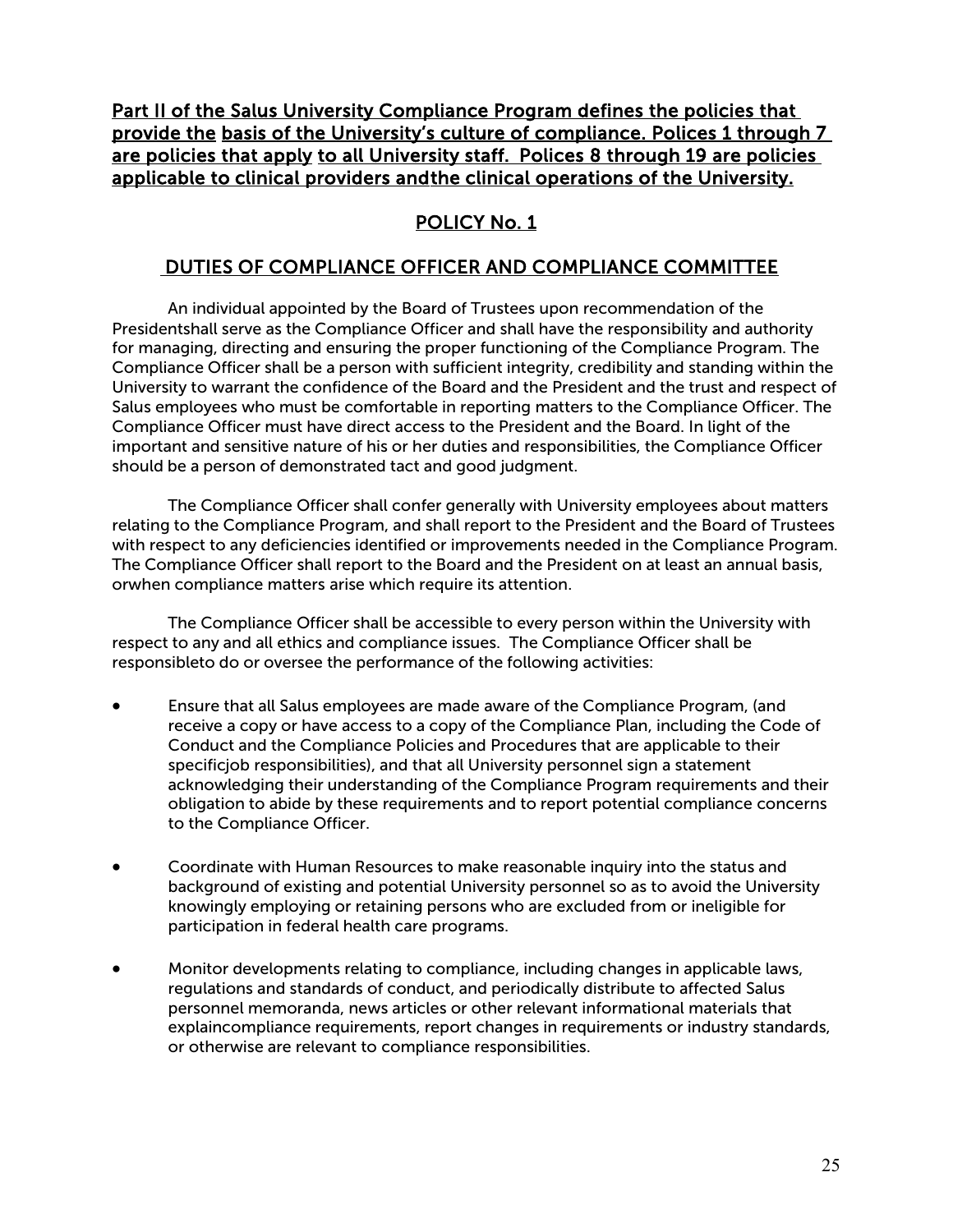- Revise, update, supplement, archive and maintain a centralized chronological repository of the University's Compliance Plan, including the Code of Conduct and the Compliance Policies and Procedures, as necessary, in order to ensure compliance with applicable laws, regulations and compliance standards and to reflect new laws, regulations and compliance standards. (A complete copy of these items should be maintained in the Compliance Officer's office or other centralized location.)
- Distribute pertinent policy manuals and compliance materials, including revisions and supplements, to appropriate employees for their use, and develop and monitor attendanceat educational and compliance training sessions and in-service programs for Salus personnel, including compliance orientation for new personnel, geared toward promotingcompliance throughout the University.
- Maintain effective mechanisms for University personnel to report potential noncompliance issues and wrong doing, disseminate information regarding these reporting mechanisms throughout the University, and respond appropriately to employee questionsand external inquiries regarding ethics and compliance issues.
- Oversee internal quality monitoring and reviews, and periodic monitoring and auditing by external consultants, when deemed appropriate, to ensure that the Compliance Program isoperating at a high level of effectiveness.
- Review and investigate reports of potential non-compliance or wrongdoing, establishingcorrective action plans in consultation with the Board, when necessary.
- Develop procedures for obtaining legal advice on proposed transactions or activities thatmay raise questions under applicable laws or regulations or may involve ethics or compliance issues, and consult with Salus' legal counsel, as appropriate, on individual reports of non-compliance to ascertain legalities of issues and disclosure obligations andto preserve attorney-client privilege to the fullest extent available.
- Report to the President and the Board when compliance matters arise which require its attention, prepare written reports upon request detailing actions taken during the year toensure compliance with the Compliance Program and any recommended changes to theCompliance Plan, the Code of Conduct or the Compliance Policies and Procedures thatwould enhance overall compliance efforts.
- Maintain a "log" of all compliance reports, identifying each report sequentially, and noting all investigations, actions and changes in policy that result from the report.

Salus University's Risk and Compliance Committee ("the Committee") provides support to University leaders and managers by providing senior level guidance relative to significant regulatory compliance matters that have been brought to its attention, particularly when overlap exists among functional areas or it is unclear which unit is responsible for managing a particular compliance requirement. The Committee meets quarterly (or more frequently if required), and reports to the University President. The Committee membership includes the following: the University's Compliance Officer (chairperson), Provost, Vice-President of Human Resources and Administrative Services, Vice-President for Clinical Operations, Vice-President for BusinessAdministration and Finance, Dean of Student Affairs, Chief Information Officer and Associate Dean for Student Financial Affairs.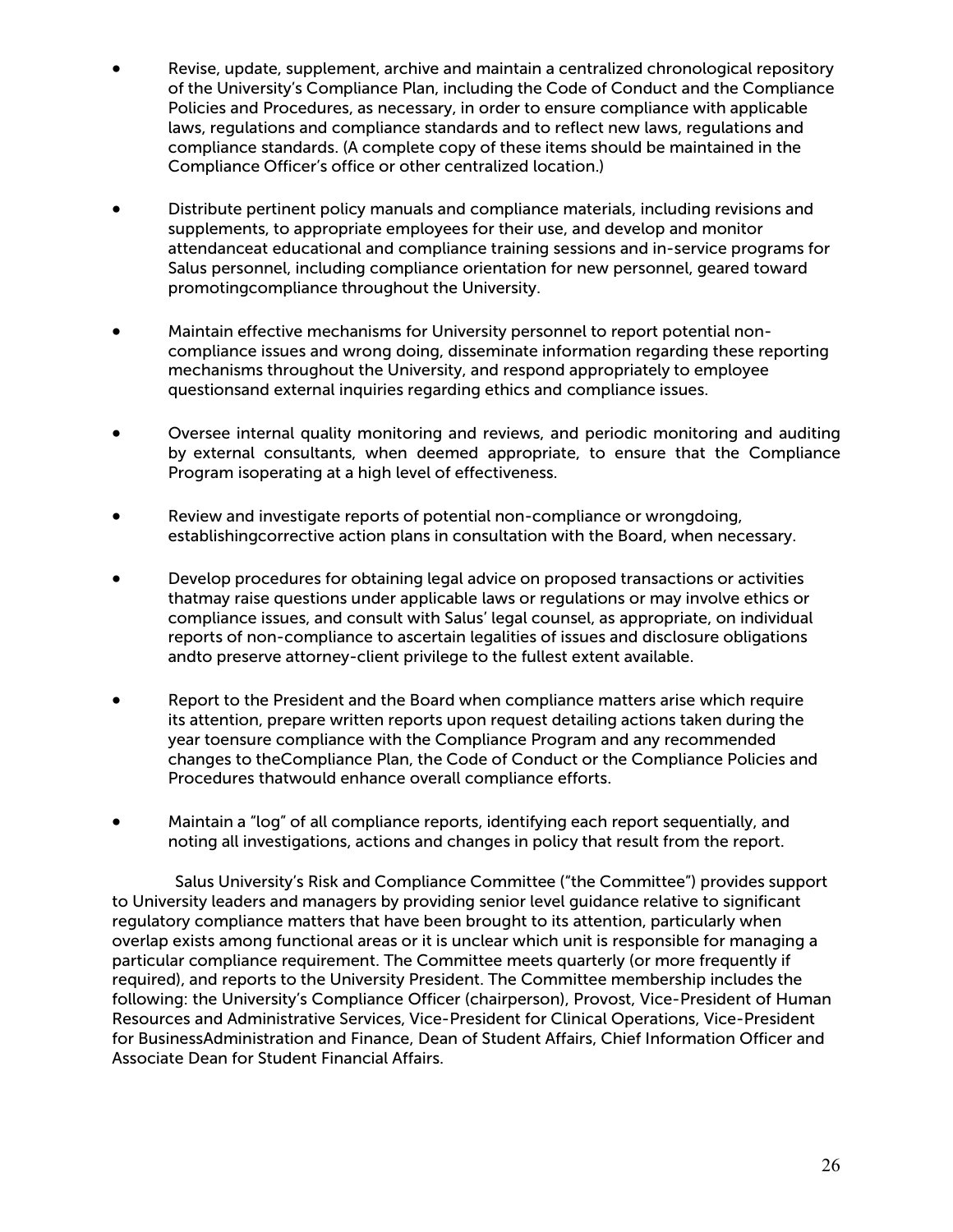The University's clinical operations shall have a Clinical Compliance Committee, which shall be a sub-committee of the University's Risk and Compliance Committee, comprised of representatives from appropriate clinical and administrative areas to assist the Compliance Officer in carrying out the purposes of the Compliance Program. The Clinical Compliance Committee members should have broad backgrounds and experience levels and expertise in operations, monitoring quality, service delivery and legal/regulatory compliance. The Clinical Compliance Committee shall meet as specified by the Compliance Officer in order to discuss compliance issues, including monitoring and auditing activities.

The Clinical Compliance Committee assists in the development, implementation and monitoring of the University's Clinical Compliance Program. The Committee's functions include: monitoring changes in the health care environment, including regulatory changes withwhich Salus clinical providers must comply and identifying the impact of such changes on

specific risk areas; and recommending the revision of policies and procedures, as needed, so thatsuch policies support the Code of Conduct.

Members of the Clinical Compliance Committee shall be appointed by the Vice-Presidentfor Clinical Operations except as indicated. Members of the Clinical Compliance Committee shall include the Vice-President for Clinical Operations, one manager/administrative staff member, and at least one clinical provider from each Salus clinical discipline. The Vice-President for Clinical Operations shall chair the Clinical Compliance Committee.

Effort should be made to include members on the Clinical Compliance Committee who have knowledge and expertise in: (i) billing, finance and reimbursement; (ii) operations, administration, strategic planning and marketing; (iii) clinical, quality assurance, utilization review and patient care matters; (iv) contractual, managed care and third party payor matters; and (v) employment, personnel and human resources. As appropriate, each member of the Clinical Compliance Committee should assume responsibility for developing compliance initiatives, subject to the approval of the Vice-President for Clinical Operations, and implementing compliance monitoring and auditing activities within the Committee member'sparticular clinic, department, or area of expertise within Salus.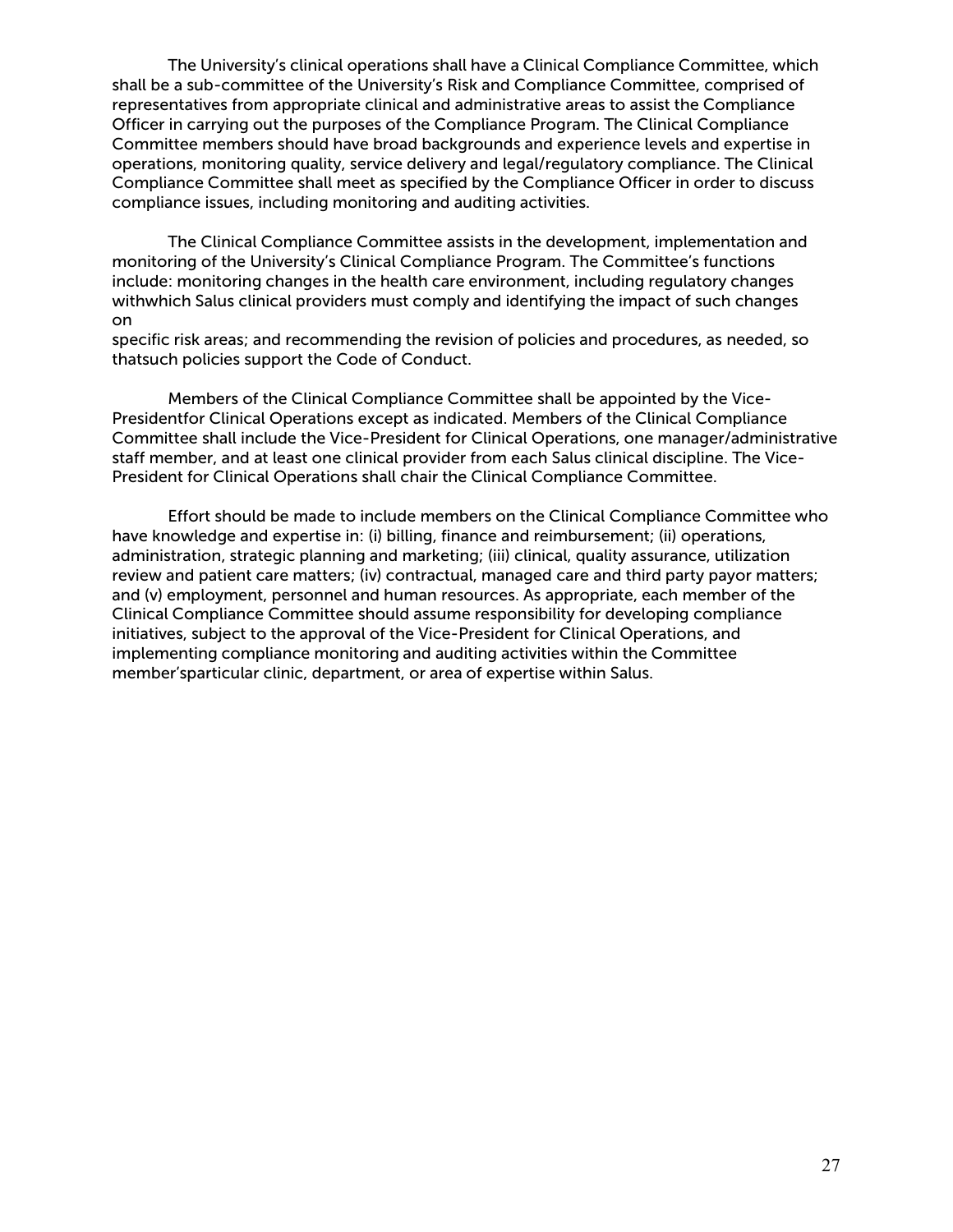# POLICY No. 2

## COMPLIANCE MONITORING AND AUDITING

Monitoring and auditing functions enable the University to review systematically the effectiveness of the Compliance Program and target additional training efforts in order to ensurethat the University's business practices and operations are (and remain) in compliance with existing University policies and applicable federal, state and local laws and regulations.

There are three (3) concurrent monitoring and auditing processes in place under the Compliance Program: (i) self-monitoring; (ii) internal audit reviews; and (iii) external reviews.

#### **A.** Self-Monitoring

As part of an employee's performance review, each person shall be questioned as to his/her awareness of any potential compliance issues, and his/her attendance at compliance training and educational sessions and in-service programs held during the preceding review period. University employees shall be asked to certify their familiarity and compliance with the Compliance Program, including the Code of Conduct and all Compliance Policies and Procedures that are pertinent to their job responsibilities, and to certify that they have not engaged in, nor are aware of, any practices, activities or incidents that would deviate from the requirements of the Code of Conduct or any Compliance Policies or Procedures. Adherence to the requirements of the Compliance Program shall be a consideration in the annual evaluation ofall University personnel. Similar inquiries and certifications shall be made of, and sought from,departing Salus personnel at scheduled exit interviews by the Vice President of Human Resources and Administrative Services.

## **B.** Internal Audit Reviews

Internal audit reviews shall be undertaken to address typical areas of risk associated with initiatives under the Compliance Program. The Compliance Officer, with the assistance of the University's Risk and Compliance Committee and the Clinical Compliance Committee, shall be responsible for directing employees to conduct appropriate compliance reviews throughout the University. All compliance review approaches and audit methodologies shall be approved by theCompliance Officer, and may be modified by the Compliance Officer at any time if they are determined to be ineffective or too limited in scope. As appropriate, members of the University's Risk and Compliance Committee shall be primarily responsible for compliance audits arising within such Committee member's particular area of knowledge or expertise. An internal assessment should focus both on the day-to-day University operations, as well as its clinical operations, including its adherence to the rules governing claims development, billing and relationships with third-parties.

Areas to be addressed by internal employees, under the direction of the ComplianceOfficer and the Compliance Committee, may include as follows:

- Specific areas of University operations that relate to initiatives under the ComplianceProgram as designated by the Compliance Officer or the Compliance Committee;
- Areas for study that have come to light as the result of reports made through thevoluntary reporting mechanisms under the Compliance Program or through the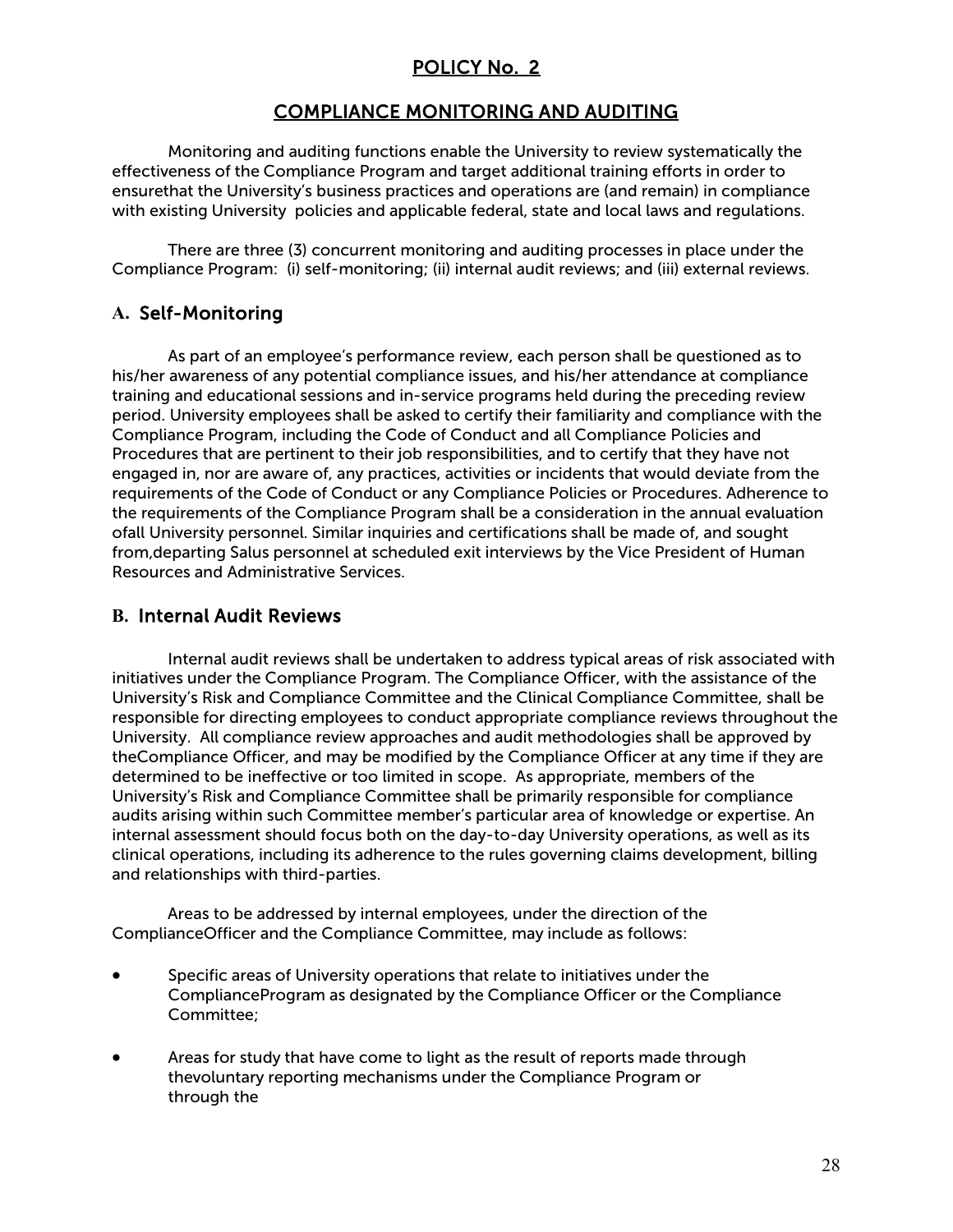compliance surveys and disclosure statements received during the annual employeeperformance reviews and exit interviews;

- Areas for study identified by the internal employees as the result of its audit activities, with the concurrence of the Compliance Officer, and any other areas for which the Compliance Officer has requested review; and
- Appropriate follow-up study on violations previously reported under the ComplianceProgram in order to determine the adequacy of corrective actions taken.

Monitoring techniques that will be used by the Committee include, but are not limited to:

- Compliance audits focused on those areas within the University that have potentialexposure to government enforcement actions.
- Benchmarking which provides operational snapshots from a compliance perspective thatidentify the need for further assessment, study, or investigation.
- Periodic reviews in the areas of Compliance Program dissemination, communication ofUniversity compliance standards and Code of Conduct, and adequacy of compliance training and education to ensure that the Program's compliance elements have been satisfied. The review process will be conducted through on-site interviews and surveysof key management operations. .
- Subsequent reviews to ensure that corrective actions have been effectively implemented.

As appropriate, warning indicators of potential compliance concerns in the University's clinical operations should be reviewed, including: (i) significant changes in the types of claim rejections and/or reductions; (ii) correspondence from the Medicare carrier and/or commercial insurance carriers challenging the medical necessity or validity of claims; (iii) illogical patterns or unusual changes in the pattern of CPT code utilization; or (iv) high volumes of unusual chargeor payment adjustment transactions.

Internal audits may include such techniques as: on-site reviews, mock surveys and/or investigations; interviews with personnel involved in management, operations, billing, marketing and patient-care related activities; testing University personnel on their knowledge of pertinent University policies, health care laws and third party payor reimbursement criteria; review of written materials prepared by different departments or divisions within the University, assessment of existing contractual and business relationships involving the University; and trend analysis studies that spot deviations in specific areas over a given period, including deviations from any prior baseline audits or assessments that have been performed. The internal audit staff should be permitted to review all areas of the University operations and to have access to all personnel relevant to the discipline being audited.

The protocol for Medicare Chart Audits is attached hereto as Exhibit D, but may be modified at any time if it is determined to be ineffective or too limited in scope.

#### **C.** External Reviews

External legal counsel, accountants, auditors and other consultants or professionals maybe retained for purposes of monitoring and auditing activities under the Compliance Program,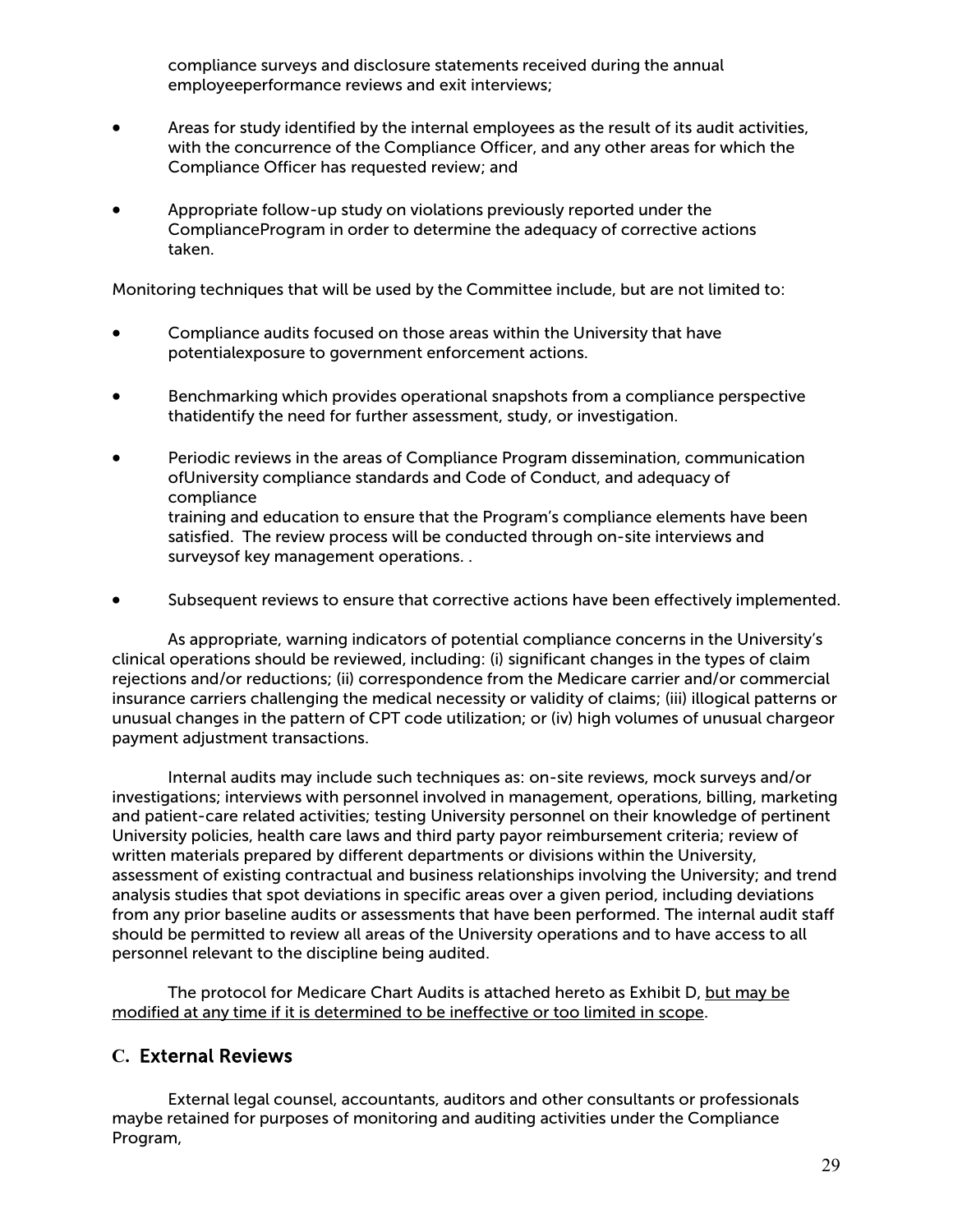but only upon the express prior approval of the President or the affirmative action of the Board of Trustees. As appropriate, the President and/or the Board should consult with the University's legal counsel prior to engaging any external accountants, auditors or other consultants in order todiscuss the preservation of the attorney-client privilege to the fullest extent available.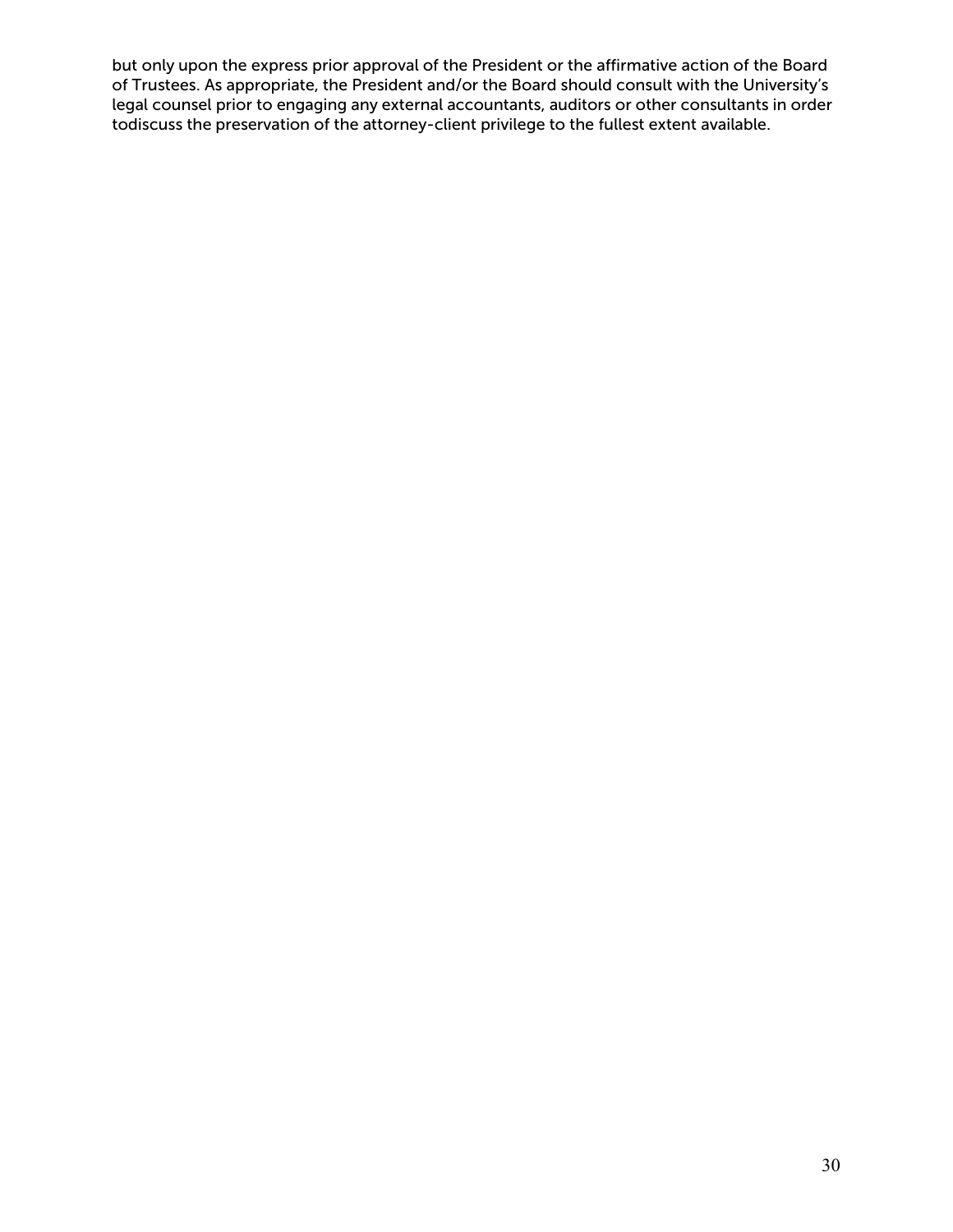# POLICY No. 3

#### COMPLIANCE TRAINING AND CONTINUING EDUCATION

As part of the orientation provided to all Salus personnel, the University will provide instruction and training regarding the Compliance Program, including the University's Code of Conduct and the Compliance Policies and Procedures that are pertinent to each person's job responsibilities. This instruction and training will be scheduled by the Compliance Officer (in conjunction with the Human Resources staff), and should be performed within thirty (30) days ofthe employee or contractor's hire or contract date. Attendance at these orientation sessions is mandatory and shall be monitored by the Compliance Officer.

In addition to compliance orientation for new personnel, the University is committed to providing ongoing education and training under the Compliance Program for existing employees.A minimum of one (1) annual educational or training session or in-service program shall be offered to all Salus personnel. Additional targeted training also may be provided to those persons who create greater legal exposure to the University by virtue of their job responsibilities (e.g., billing, coding and marketing employees, managers and supervisors, etc.). The Compliance Officer also may disseminate information regarding pertinent external conferences and seminars to appropriate University personnel.

It is expected and required that University personnel will comply with the educational and training sessions, conferences, web-based programs, and/or seminars for which their attendance has been specified as mandatory. Failure to comply with training requirements willresult in disciplinary action.

Examples of topics likely to be covered during the University's internal sessions andprograms include:

- Federal and state statutes, regulations and guidelines applicable to University's academicand research programs and clinical services;
- Accreditation requirements;
- CMS manual instructions;
- Carrier medical review policies;
- Private payor policies;
- Medical record audits for coding compliance; and
- The University's Code of Conduct and Compliance Policies and Procedures.

Managers of specific departments may be asked to assist in identifying areas that requirecompliance training and in carrying out such training.

In addition, the University will provide training to those individuals involved in policy-making, coding, billing and claims submission on topics such as:

- Specific government and private payor reimbursement principles;
- Proper documentation of items and services rendered, including the correct application ofCPT coding rules and guidelines;
- Improper alterations to documentation (e.g., medical records, certificates of medicalnecessity, etc.);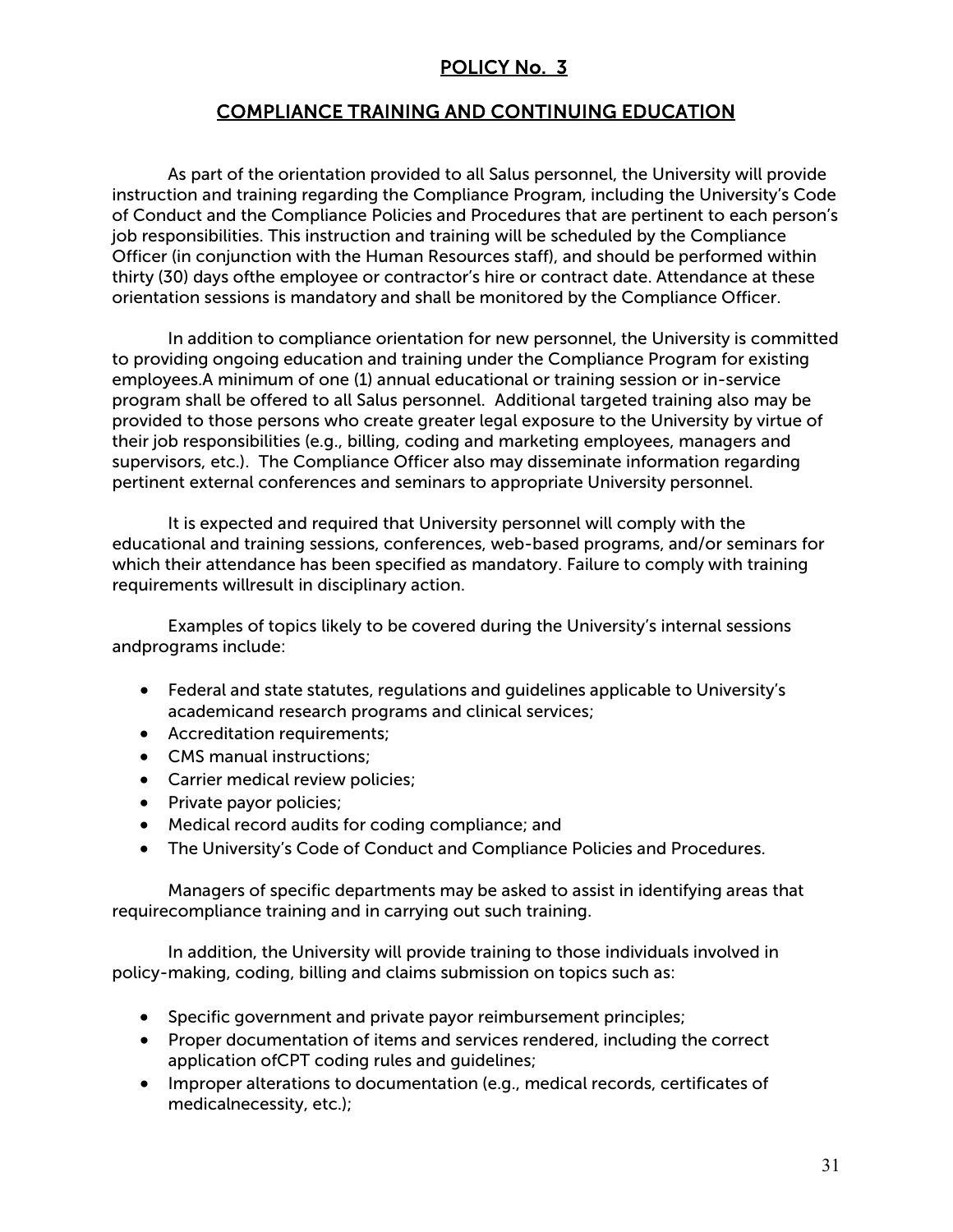- Compliance with federal, state and private payor standards;
- The legal sanctions for submitting deliberately false or reckless billings; and
- Duty to report misconduct.

The University will provide training to those individuals involved in sales and marketingactivities on topics such as:

- General prohibition on paying or receiving remuneration to induce referrals;
- Routine waiver of deductibles and/or coinsurance;
- Disguising referral fees as salaries or other payments;
- Offering free items or services to induce referrals;
- High pressure marketing of non-covered or unnecessary services;
- Improper patient solicitation; and
- Duty to report misconduct.

Compliance training sessions should allow participants to ask questions regarding ethicsand compliance issues and identify resources within the University that can answer subsequent questions that may arise. In addition to University sponsored compliance training sessions, appropriate University personnel should attend professional education courses sufficient to ensure that they remain current with changes within their field of expertise. The Compliance Officer shall maintain copies of all attendance logs and materials disseminated at compliance training sessions.

All Salus personnel shall be provided access to the University's Compliance Plan, including the Code of Conduct and the Compliance Policies and Procedures, and any other documents that are pertinent to their job responsibilities, along with appropriate updates of these items. Within a reasonable period of time following distribution of the Compliance Plan, each person shall be required to sign and return to the Compliance Officer a copy of the Compliance Plan Awareness Certification Form, a copy of which is attached as Exhibit E to the Compliance Plan, certifying the person's receipt of and familiarity with the Compliance Plan and the person'scommitment to report any potential compliance concerns in accordance with the procedures established under the Compliance Program.

The Compliance Officer should undertake and oversee regular efforts to ensure that University personnel are aware of the voluntary reporting aspects of the Compliance Program, including through: (i) communication to University personnel at the commencement of the Compliance Program; (ii) discussion and printed information distributed during orientation for new Salus personnel; (iii) discussion and printed information distributed to University personnelduring compliance training and educational sessions; (iv) discussion during annual performancereviews; and (v) the posting of Compliance Program notices in prominent locations throughout the University.

The Compliance Officer shall establish standards for provider education and training, thecurrent version of which is attached hereto as Exhibit F.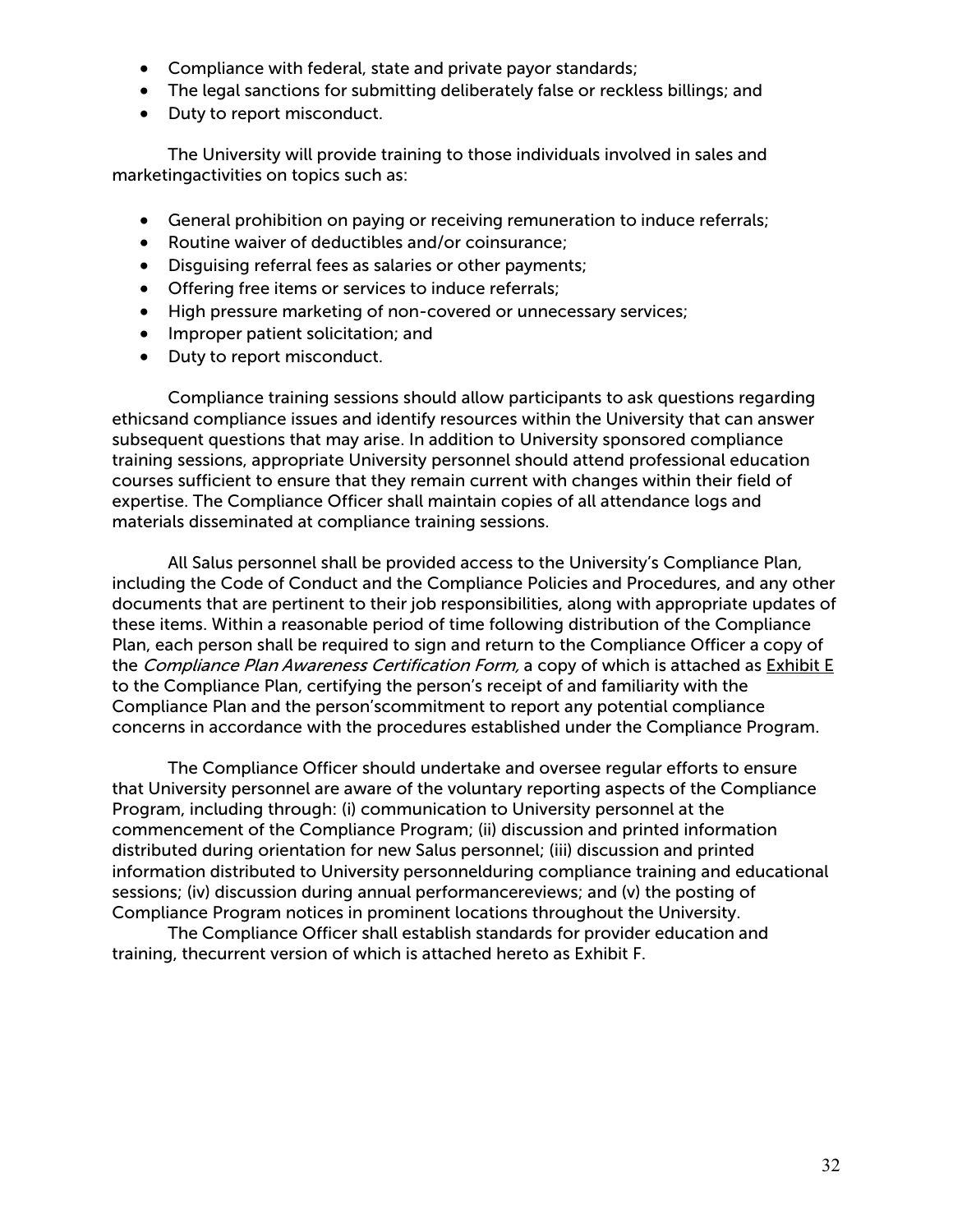#### CORRECTIVE ACTION AND DISCIPLINARY PROCEDURES

It is the policy of the University to ensure that all reasonable steps are taken to facilitatecompliance with applicable federal, state and local laws and regulations, including but not limited to, those involving the Medicare and Medicaid programs. Toward that end, the enforcement of the Compliance Program is meant to prevent, detect and deter instances of non-compliance and wrongdoing.

It is also the policy of the University that the standards of conduct set forth in the Compliance Plan, including the Code of Conduct and the Compliance Policies and Procedures, shall be consistently administered through appropriate review, remediation and, where appropriate, personnel mechanisms. If a violation of any applicable law, regulation or standard of conduct relating to federal or state health care laws, regulations, or third party reimbursement is detected, the University shall take all reasonable steps to respond appropriately to the violationand to prevent further similar violations from occurring including, where appropriate, through modifications to the Compliance Program.

With regard to misconduct or violations which do not directly implicate federal or state health care laws or third party reimbursement, the President, with the assistance of the Vice President of Human Resources and Administrative Services, shall take such actions, or where applicable, remand such cases to the appropriate committee, for the adjudication of alleged professional misconduct, violations or lack of fitness as a teacher, researcher or clinical educator,in accordance with University, Faculty and Human Resources policies.

It is further the University's policy that if it learns: (i) of a material violation of any applicable health care law or regulation that is not known to the relevant governmental agency but is reasonably likely to be of interest to that agency; or (ii) that any statement previously madeby or on behalf of the University to any governmental agency is subsequently found to be false or incorrect in any material respect, then, upon the advice of counsel, the University shall, whenappropriate, voluntarily and promptly (after internal investigation) self-report the matter to that agency. Nothing under this policy or under the Compliance Program generally shall be deemed to require a waiver of any right, privilege or immunity conferred upon the University by state or federal law.

Salus expects the performance by all of its personnel under the Compliance Program to be professional, reflecting good judgment in education of students, care of patients and maintenance of the institution and didactic programs. University personnel who disregard the requirements of the Compliance Program shall be subject to appropriate personnel action, which may range from remediation to cessation of the University's clinical responsibilities or employment or contractual engagement by Salus depending on the severity of the violation and the willfulness or intentionality of the underlying conduct. Claims of ignorance, good intentions,or bad advice shall not be acceptable excuses for misconduct on the part of University personnel.

Upon the completion of an appropriate investigation of any issues of potential noncompliance or wrongdoing on the part of Salus personnel (conducted by or under the direction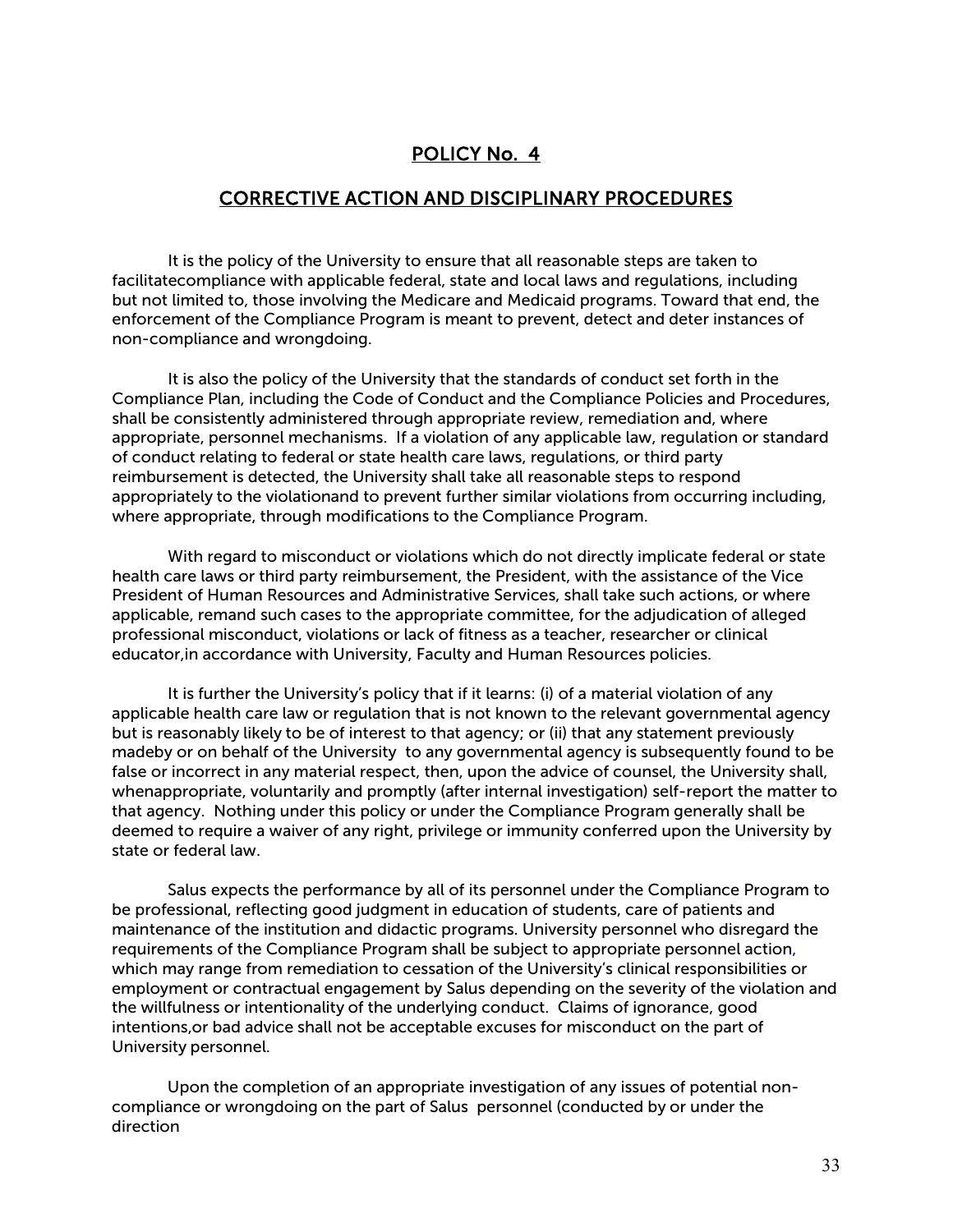of the Compliance Officer and the University's Risk and Compliance Committee), appropriate action shall be determined and implemented by the President in consultation with the Compliance Officer who, following receipt of relevant input from the Compliance Committee where appropriate, shall make a non-binding recommendation of appropriate action to the President. Any instances of employee misconduct shall be appropriately documented in the employee's performance review and personnel file, and may be considered when determining his/her compensation level, promotion and retention.

Where remedial actions and additional training are ineffective, alternative sanctions may include, but are not limited to: verbal reprimand or censure; written warning in the personnel file; probation; suspension; removal from clinical provider responsibilities; suspension of clinical privileges for one or more reasons described by the Clinical Privileging Protocol; ineligibility for promotion; or the initiation of proceedings seeking dismissal in accordance with applicable Human Resources policies, Faculty policies or collective bargaining agreements; and referral to governmental authorities. In the event of a provider's breach of his letter of appointment or independent contractor agreement, or either intentionally or with wanton disregard of the consequences engaging in fraudulent billing practices which directly result in Salus sustaining a monetary loss or incurring a monetary penalty on account of such conduct, such violations also may subject the provider to a claim by Salus for reimbursement for any losses or damages directly resulting from their violation (subject to any defenses they may seek to assert). Disciplinary actions will be consistent with any applicable contractual arrangements, including collective bargaining agreements, and/or disciplinary policies and procedures set forth in Salus'sEmployee Handbook and Academic Policies, Procedures and Guidelines. Nothing contained in this University Compliance Plan shall be construed as a limitation on Salus's rights.

University personnel who are subjected to sanctions, which may include being placed onprobation for misconduct under this policy, shall receive appropriate counseling, training and compliance monitoring as directed by the Compliance Officer and the Compliance Committee.

As appropriate, if an audit or investigation reveals a systemic billing, coding, claims submission or other problem, the Compliance Officer and the Compliance Committee shall drafta corrective action plan, with the advice and assistance of the University's legal counsel. A sample format for a Corrective Action Plan is attached hereto as **Exhibit G.** 

When a compliance issue that has been identified requires remedial action, the Compliance Officer, with input from the appropriate Vice President (or his/her designee), and if appropriate the Dean or program director in the case of faculty or students, or the Department Head in the case of administrative/clerical personnel, should develop a corrective action plan which specifies the responsible parties, the tasks to be completed, and completion deadlines.

A corrective action plan should ensure that the specific issue is addressed and that similarproblems will not occur in other areas or departments, to the extent possible. Corrective action plans may require that compliance issues be handled in a designated way, that relevant training takes place, that restrictions be imposed on particular employees, or that the matter be disclosed to the applicable third party payer.

Where an employee or contractor has received notice of non-compliance with the University Compliance Program, has not provided a response satisfactory to the University Compliance Officer and corrective action plans have not been successful, sanctions in accordance with University policies and procedures, including but not limited to the Academic Policies, Procedures and Guidelines and any applicable collective bargaining agreements, will be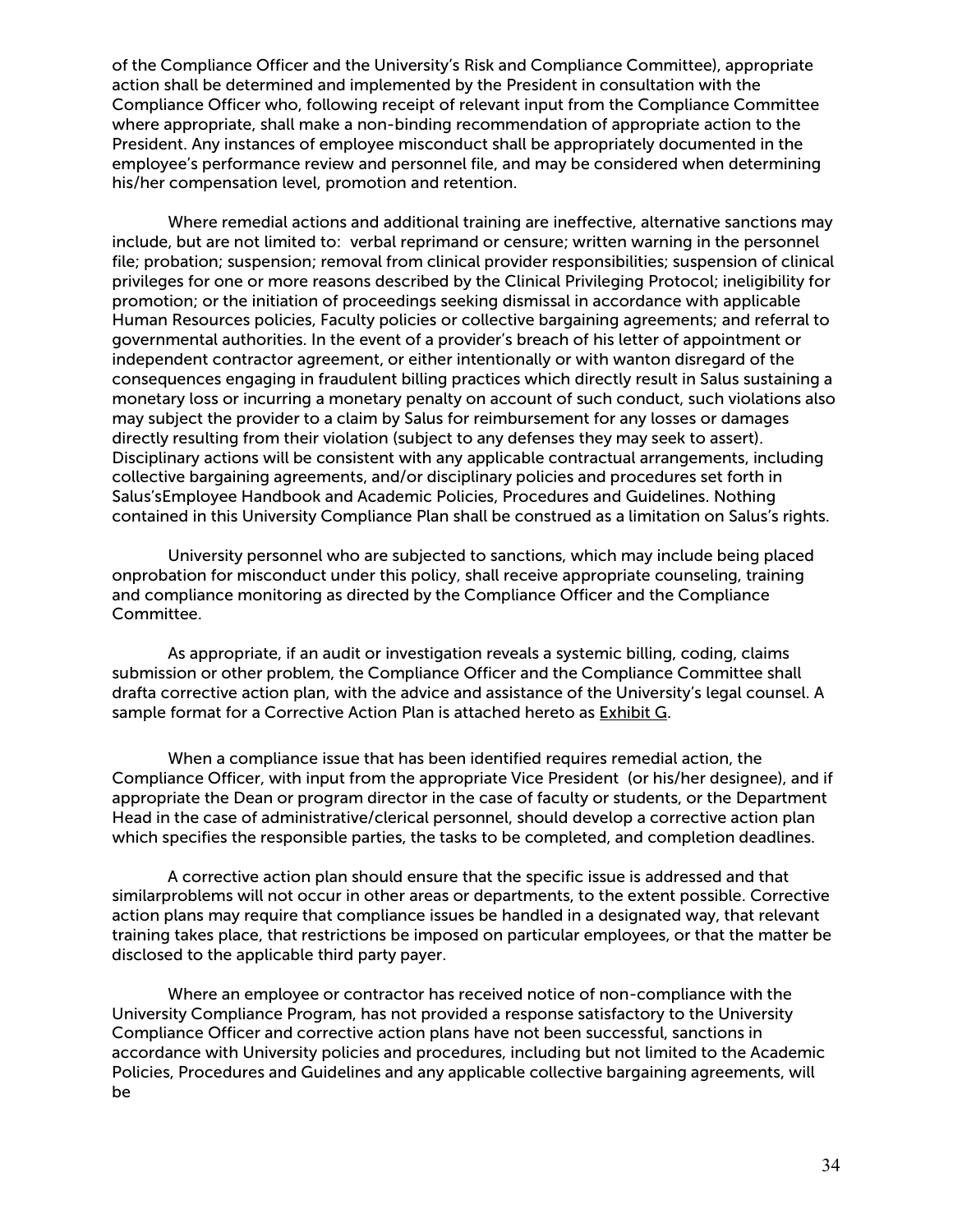recommended. Providers holding academic or clinical appointments may also be sanctioned in accordance with expectations associated with maintaining their appointment and the conditionsof faculty employment.

In appropriate circumstances, the failure to become or remain in compliance with the University's Code of Conduct and direction by the Vice President for Clinical Operations or other appropriate University Representative may result in the suspension of clinical privileges for one or more reasons described by the Clinical Privileging Protocol with corresponding effect on employment or independent contractor status. Clinical providers who disagree with the determination of the Vice President for Clinical Operations regarding clinical privileges may utilize the applicable procedures described in the respective Clinical Privileging Protocol to challenge such determination or any other applicable sections from University policies that relateto the conditions of faculty employment.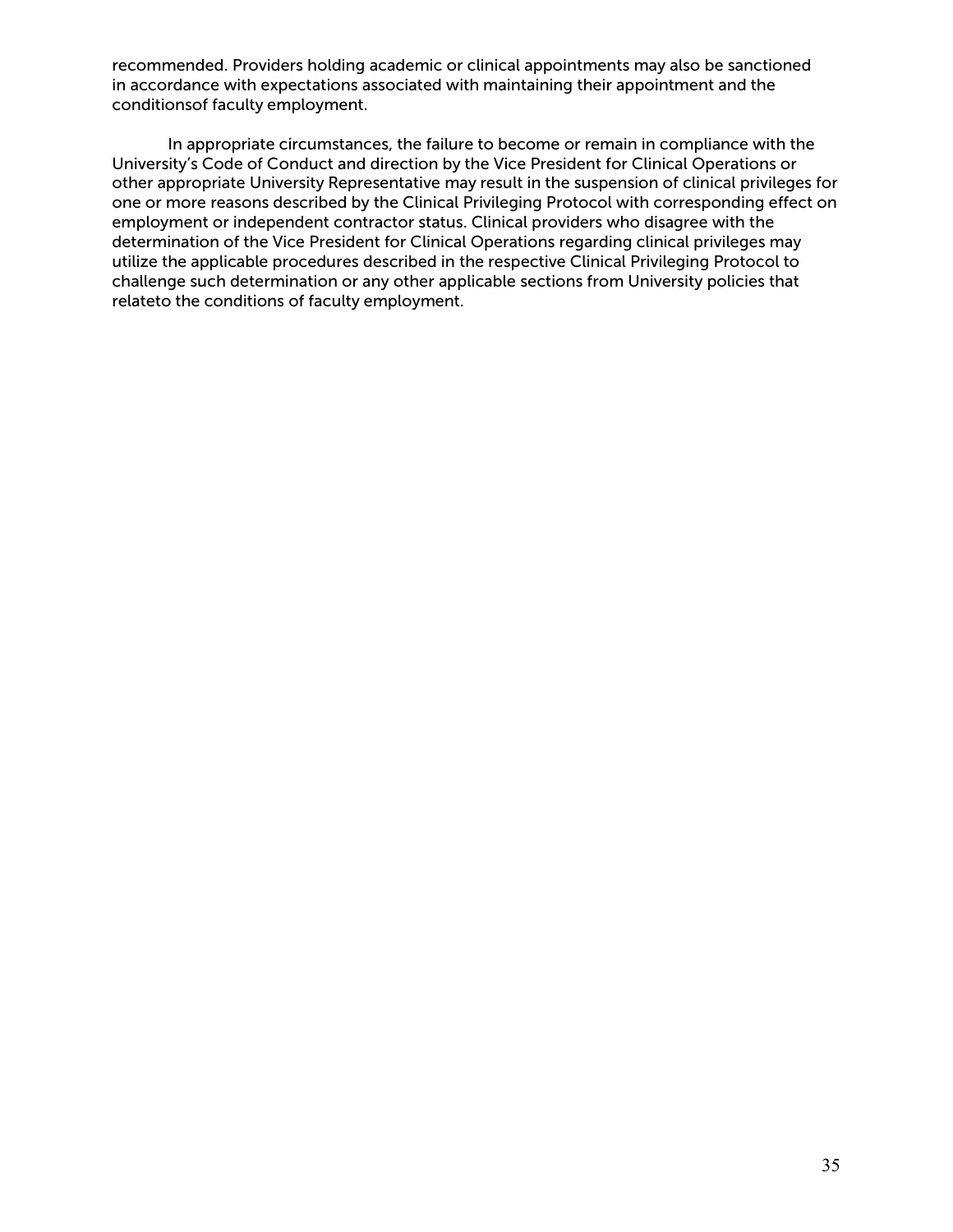#### REPORTING NON-COMPLIANCE AND WRONGDOING

#### **A.** Employee Reporting

The University takes all reports of non-compliance and wrongdoing seriously. The purpose of voluntary disclosure under the Compliance Program and related policies is to providea mechanism to allow the reporting of any matter that may be unethical, illegal or potentially an issue of non-compliance or wrongdoing without fear by the reporting employee of retribution orembarrassment. With respect to any such matter, every person within the University has direct access to and is encouraged to consult with the Compliance Officer.

Any University employee who is requested to make, accept, authorize or agree to any offer, action or payment that is or may be illegal or contrary to any aspect of the University's Compliance Program shall promptly report such information to the Compliance Officer. Furthermore, any University personnel who acquires information that another employee, agent or other person representing the University is engaged in conduct that is illegal or in violation oflaws relating to healthcare fraud, claims processing, coding, false claims, physician referrals or the Medicare and Medicaid Anti-kickback law as described herein, the Code of Conduct, or anyaspect of the University's Compliance Program, shall also promptly report such information to the Compliance Officer. The knowing failure to report an instance of non-compliance or wrongdoing is itself a violation of the Compliance Program.

If you believe you have information regarding other compliance matters, including but not limited to the use of the University's assets, officer and employee misconduct, concerns about the University's financial statement disclosures, accounting procedures, internal accounting controls and audit matters, you should follow the University's Whistleblower Policy as amended from timeto time.

Persons who report potential compliance concerns are not required to disclose their names or to provide other facts that may give away their identity. If the reporting person does provide his/her identity, then he/she will be provided with a file identification number for the reported matter and will be advised when the matter has been addressed and resolved. Reportingpersons are encouraged to provide as much information as possible to assist with the investigation of the matter. The Compliance Officer and the University will use best efforts to keep the identity of reporting persons confidential; however, if you do provide your identity, there may be a point in time when the identity of the reporter may become known or may have tobe revealed.

All mailing addresses and telephone numbers for compliance reporting are set forth on Exhibit A to the Compliance Plan. A sample "report" form that may be used to make a report to the Compliance Officer may be found at  $Exhibit B$  to the Compliance Plan.

It is the University's policy that no person shall suffer any penalty or retribution for the good faith reporting of any suspected instance of non-compliance or wrongdoing, regardless of whether or not such non-compliance or wrongdoing ultimately is determined to exist following investigation. However, if it is determined that a report of wrongdoing was knowingly fabricated or distorted, either to injure somebody else or to inappropriately protect the reporting employee or other persons, the reporter will be subject to disciplinary action.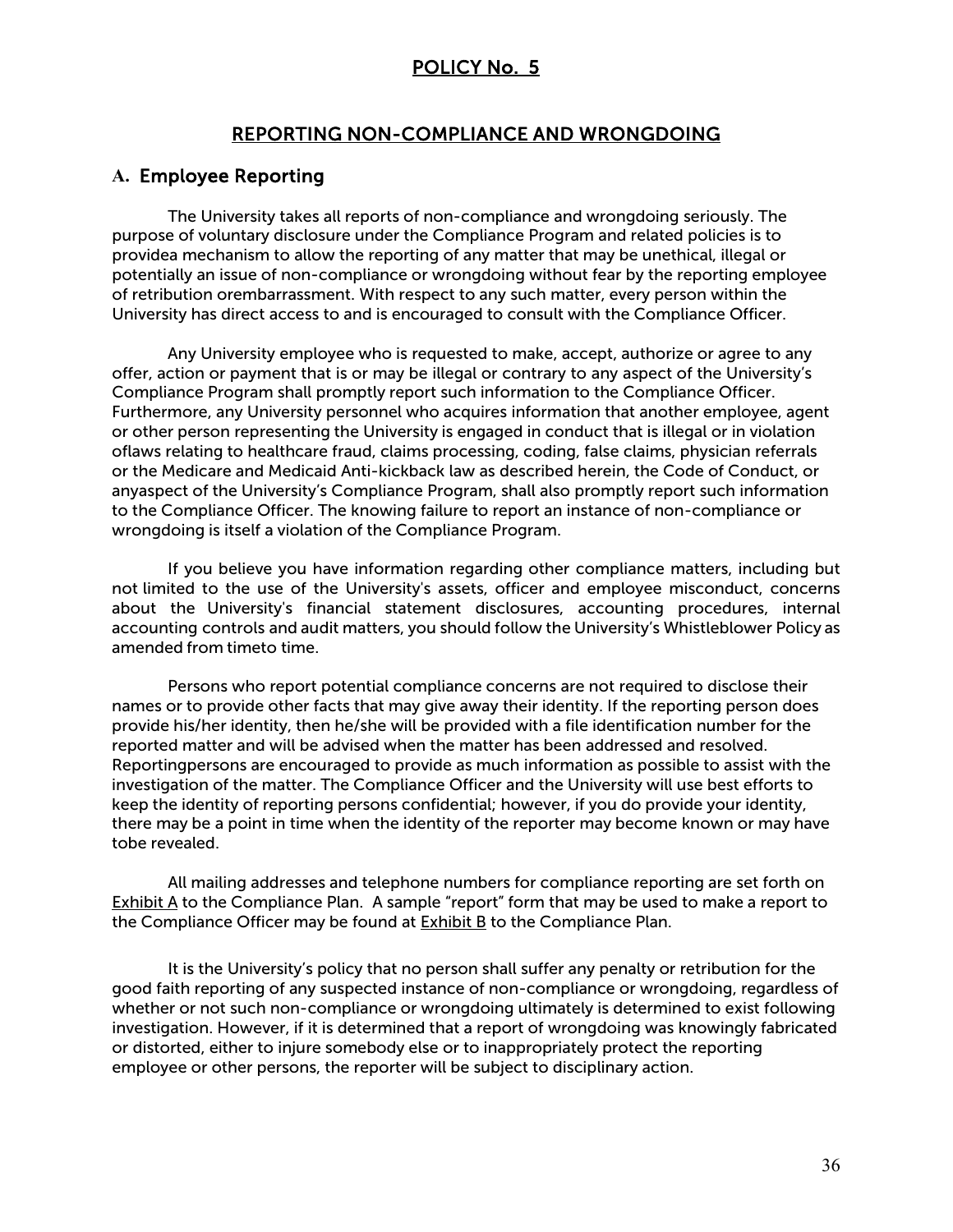# **B.** Compliance Investigation and Log

The Compliance Officer shall maintain a "log" of all reports regarding compliance matters. These reports shall be assigned a sequential file identification number by the Compliance Officer for the specific year, and shall be used for new or additional information on the same matter. The Compliance Officer shall conduct (or direct) an appropriate investigation of each compliance report, making an appropriate recording in the log of the results and the specific actions taken after completion of the investigation. The specific facts and circumstancessurrounding the report should be kept confidential, and any discussions regarding the identified compliance concerns should be limited to those parties with a "need to know" during the investigation, including the investigated person.

A sample Incident Report is attached hereto as Exhibit C.

The Compliance Officer's log should include the following information with respect to each reported compliance matter:

- Sequential file identification number, date report of potential compliance matter is received, whether the reporter has identified himself/herself and has been advised of thefile identification number, and description of the concern or incident;
- Identification of person designated as being primarily responsible for investigating thecompliance matter, and identification of any outside counsel or external consultants retained to assist in evaluation and investigation of the matter;
- Current status of the investigation, as periodically updated;
- Date matter is resolved and type of resolution, including corrective action taken, whereappropriate; and
- Date matter is reported to the President and/or Board of Trustees, or reason why notreported.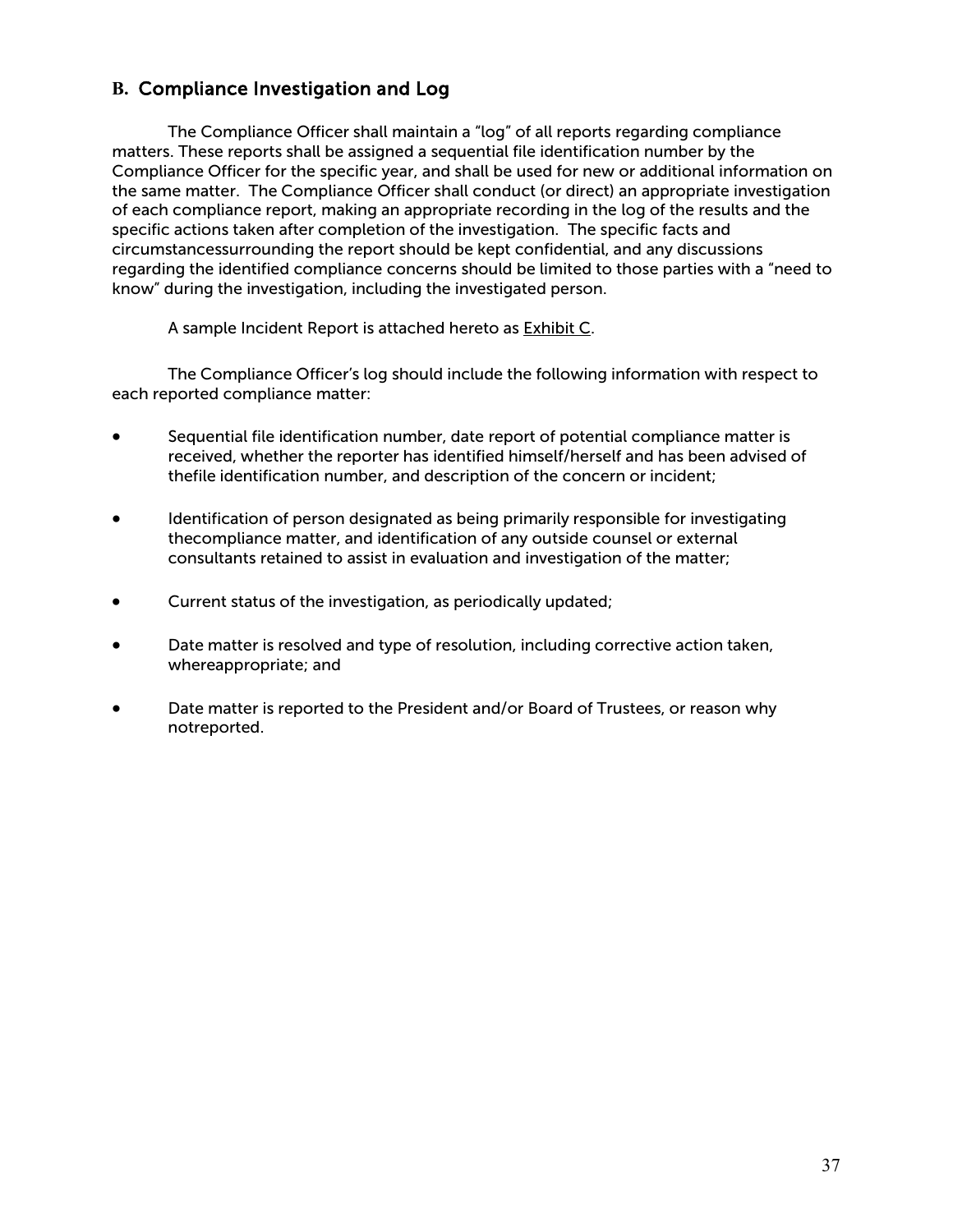## RETALIATION

It is the University's policy that no retaliation shall be taken against any individual who, in good faith, reports any incident of potential fraud or other possible violation of this Compliance Plan or Federal or State statutes or regulations solely on the basis of such good faithreporting.

The University recognizes that assertions of fraud and abuse by employees or agents whomay have participated in illegal conduct or committed other malfeasance raise numerous complex legal and management issues that should be examined on a case-by-case basis. The Compliance Officer shall work closely with legal counsel, who can provide guidance regarding such issues. However, the recommendation to the Board of Trustees of any action to be taken against a reporting individual who has participated in such conduct shall be determined solely bythe Compliance Officer, with the final action to be taken against any such individual to be determined by the Board of Trustees.

### Nothing in this Compliance Plan is intended to guarantee future employment for any period orto modify the status of any employee-at-will.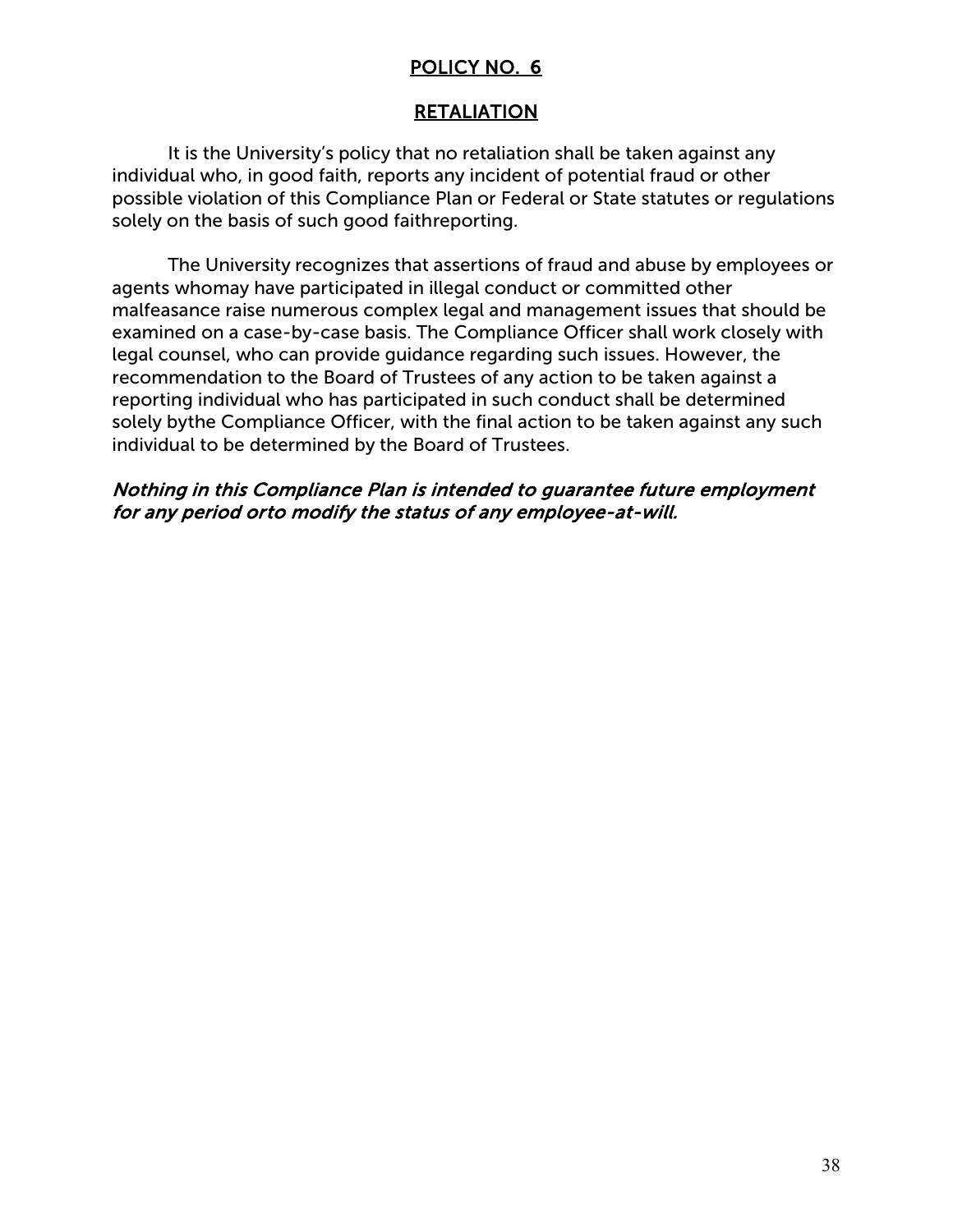#### EMPLOYEE SCREENING

It is the University's policy (see policy on Background and Employment Verification Checks) to conduct a reasonable and prudent background investigation and reference check before hiring those employees who have access to patients or their possessions, or who have discretionary authority to make decisions that may involve compliance with the law. Prior to hiring such individuals, the University requires that such persons disclose any prior criminal convictions, exclusions from participation in the federal health care programs (Medicare, Medicaid, etc.), or professional licensure sanctions in accordance with applicable Human Resources policies. The University also requires that persons who provide services to the University, but who are not employees of the University (e.g., temporary agency personnel), make similar written disclosures. Substantial discretionary authority shall be delegated only toindividuals whom the University reasonably believes will not engage in improper activities.

The University also prohibits the continued employment of, or contracting with, persons who have been convicted of criminal offenses related to health care services or who are debarred,excluded, or otherwise ineligible for participation in federal health care programs. In addition, if the University receives notice that an employee or contractor currently is charged with a criminal offense related to the delivery of health care services or is proposed for exclusion duringhis or her employment or contract period, the University will take all appropriate actions to ensure that the responsibilities of that employee or contractor do not adversely affect the quality of care or services rendered to any patient or the accuracy of any claims submitted to any federal health care program. If resolution of the matter results in conviction, debarment, or exclusion, Salus will terminate its employment or contract arrangement with the employee or contractor.

The University shall not knowingly contract or enter into any business relationship with, or purchase any equipment or supplies from, any individual or entity who or which is debarred, suspended or otherwise excluded from or ineligible for participation in the federal health care programs, or who or which has been convicted of a criminal offense related to health care, as theUniversity's dealings with such sanctioned individuals or entities could jeopardize the University's ability to participate in governmental programs and could subject Salus to substantial civil monetary penalties. To carry out this policy, it is the intention of the University to make reasonable inquiry into the status of existing and potential contracting parties and business partners, as appropriate.

As part of the routine background check of employees and contractors, the University may:

- Investigate the background of employees and contractors by checking with all applicablelicensing and certification authorities to verify that requisite licenses and certifications are in order;
- Require all employees and contractors to certify (e.g., on an employment application or similar form) that they have not been convicted of a criminal offense that would precludeemployment by an entity that receives reimbursement from a federal health care program,and that they are not excluded from participation in the federal health care programs;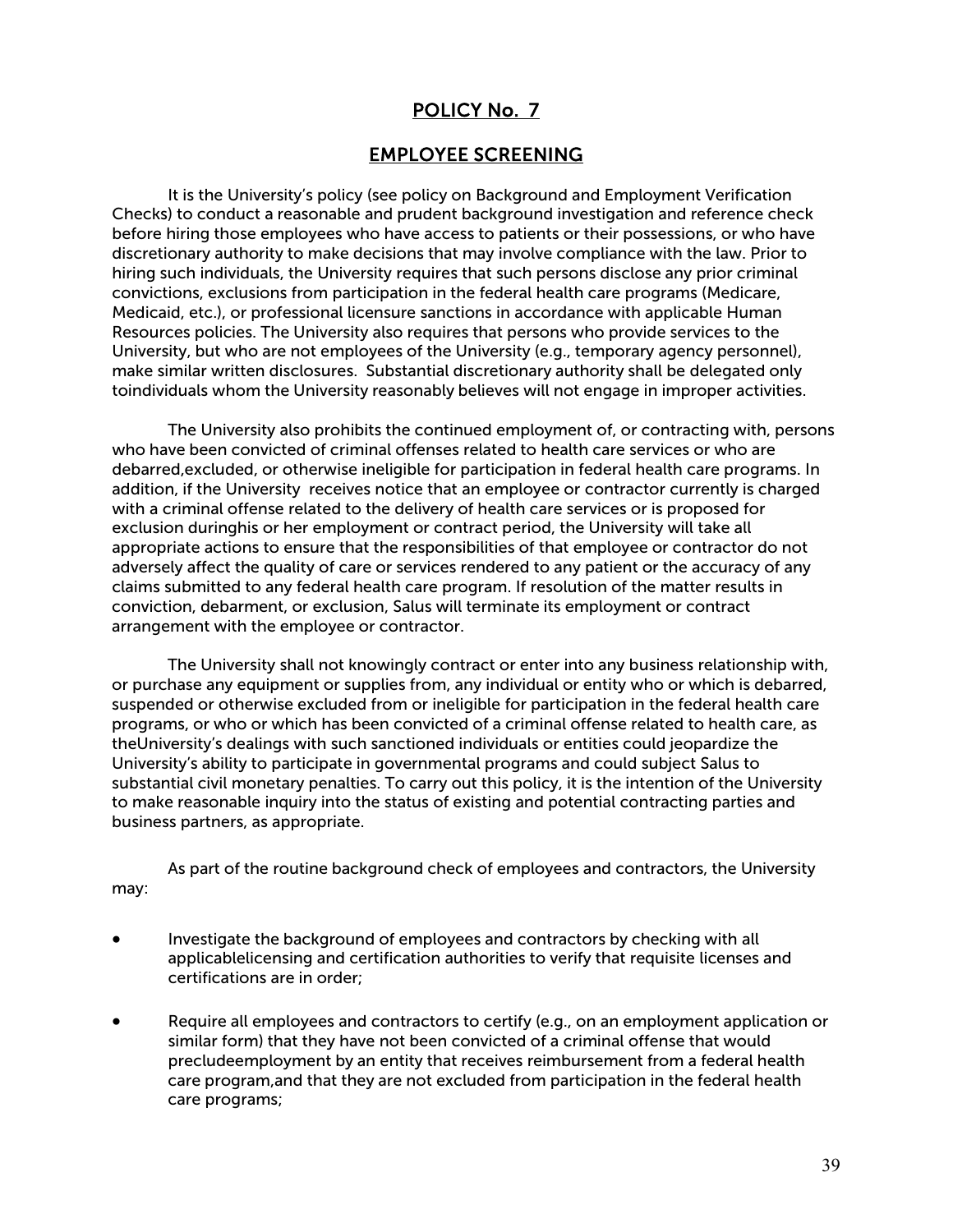- Require temporary employment agencies to ensure that temporary staff assigned to Salusclinical practices have undergone background checks that verify that they have not been convicted of an offense that would preclude employment by the University;
- Check appropriate databases (and retain search results) to verify that employees and contractors are not excluded from employment by an entity that receives reimbursementfrom a federal health care program, including: (i) the Office of Inspector General's ("OIG") List of Excluded Individuals and Entities (formerly known as the Cumulative Sanctions Report), which is available on-line at http://www.exclusions.oig.hhs.gov; (ii) the General Service Administration's ("GSA") List of Parties Excluded from Federal Procurement and Non-Procurement programs, which is available on-line at https:[//www.epls.gov/](http://www.epls.gov/) or from the GSA website at http://www.gsa.gov; and
- Require current employees and contractors to report to the Compliance Officer if, subsequent to their hiring, they are convicted of an offense that would preclude employment by an entity that receives reimbursement from a federal health care program,or are excluded from participation in any federal health care program.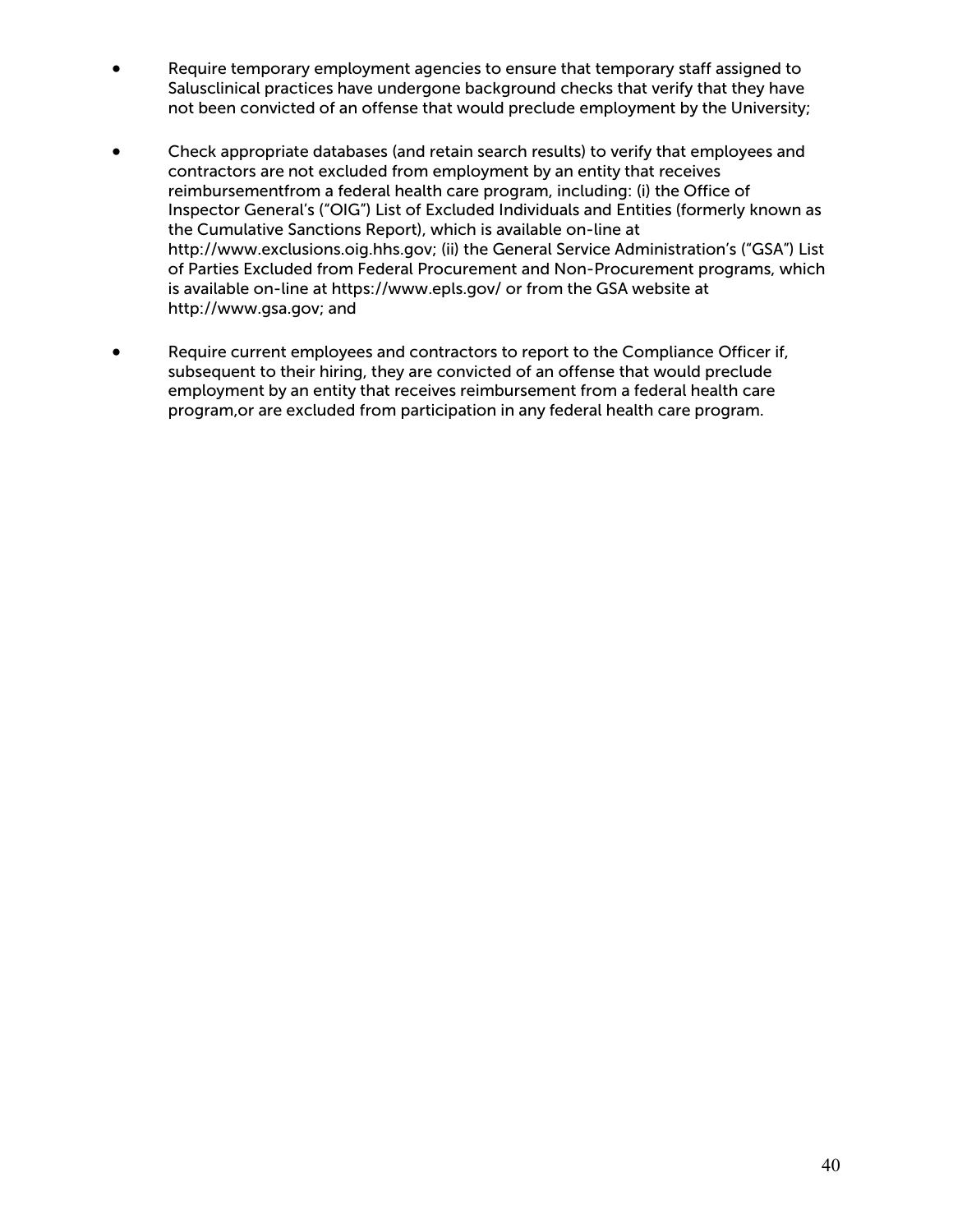# MEDICAL RECORD DOCUMENTATION

Timely, accurate and complete documentation is important to clinical patient care. This same documentation serves as a second function when a bill is submitted for payment, namely, as verification that the bill is accurate as submitted. Therefore, one of the most important physician / provider practice compliance issues is the appropriate documentation of diagnosis and treatment. A provider's documentation is necessary to determine the appropriate medical treatment for the patient and is the basis for coding and billing determinations. Thorough andaccurate documentation also helps to ensure accurate recording and timely transmission of information.

# **A.** Medical Record Documentation

In addition to facilitating high quality patient care, a properly documented medical record verifies and documents precisely what services were actually provided. The medical record maybe used to validate: (a) the site of the service; (b) the appropriateness of the services provided;

(c) the accuracy of the billing; and (d) the identity of the care giver (service provider). Medical records shall meet the following guidelines:

- The medical record shall be complete and legible, with the responsible provider'ssignature and date affixed within a timely matter;
- The documentation of each patient encounter shall include the reason for the encounter;any relevant history; physical examination findings; prior diagnostic test results; assessment, clinical impression, or diagnosis; plan of care; and date and legible identityof the observer;
- If not documented, the rationale for ordering diagnostic and other ancillary services shall be easily inferred by an independent reviewer or third party who has appropriate medicaltraining;
- CPT and ICD-9/10-CM codes used for claims submission shall be supported bydocumentation and the medical record;
- Appropriate health risk factors shall be identified; and
- The patient's progress, his or her response to, and any changes in, treatment, and anyrevision in diagnosis is documented.

The CPT and ICD-10-CM codes reported on the health insurance claims form should be supported by documentation in the medical record and the medical chart should contain all necessary information. Additionally, CMS and the local carriers should be able to determine theperson who provided the services. These issues can be the root of investigations of inappropriateor erroneous conduct, and have been identified by CMS and the OIG as a leading cause of improper payments.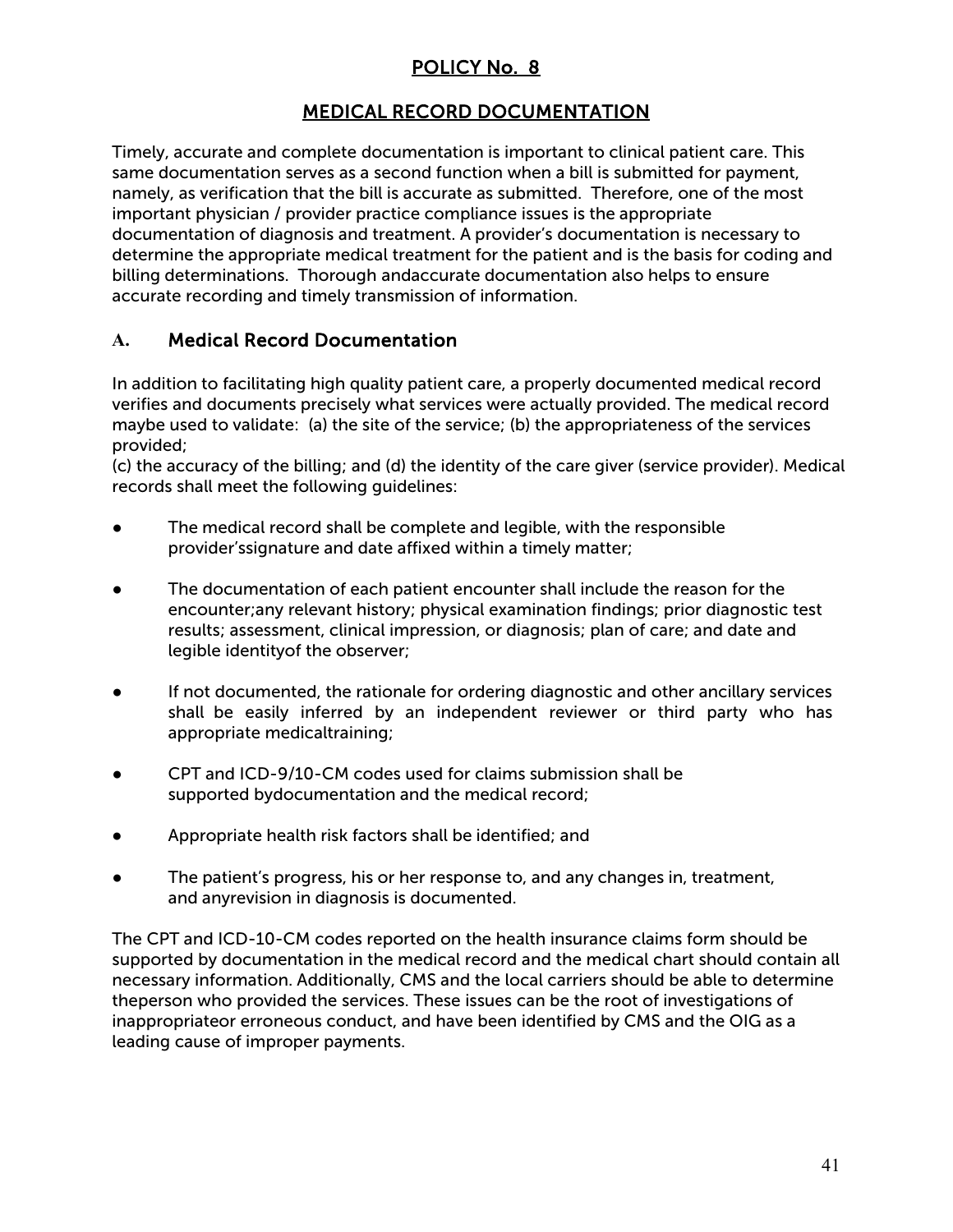# **B.** CMS 1500 Form

Practice personnel shall monitor closely the proper completion of the CMS 1500 form. Suchforms shall include:

- link the diagnosis code with the reason for the visit or service;
- use modifiers appropriately;
- provide Medicare with all information about a beneficiary's other insurance coverage under the Medicare Secondary Payor (MSP) policy, if the clinical practice is aware of abeneficiary's additional coverage.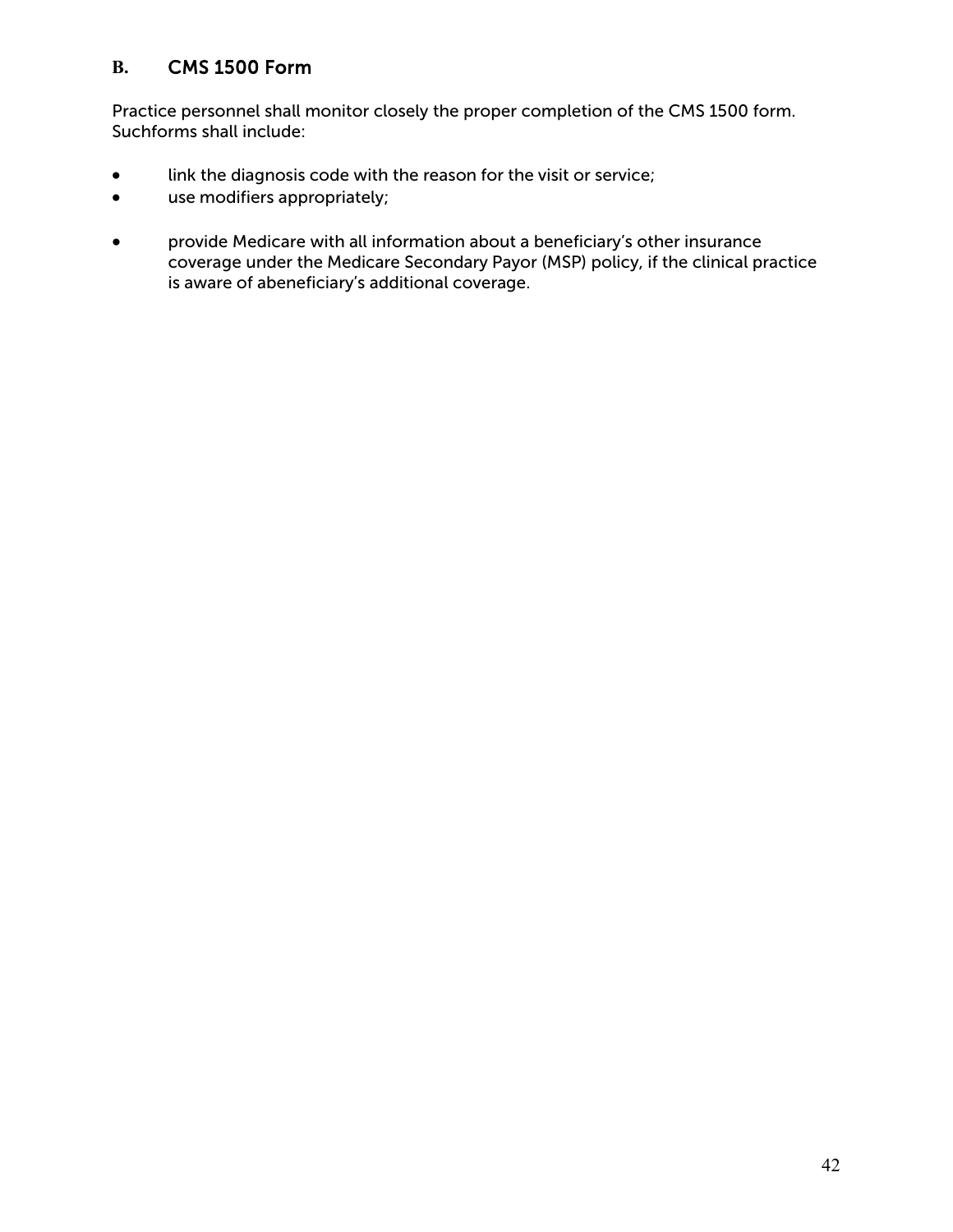# CODING, BILLING AND SELECTION OF CPT CODES

A primary component of the University's clinical compliance effort is to identify those areas that may subject Salus to the risk of submitting false or fraudulent claims. Central to this effort is billing and coding. The Compliance Officer is responsible for ensuring the University maintains up-to-date coding and billing policies and that these policies are followed. The University shall maintain written standards/procedures and/or have resources that are available toguide all coding and billing personnel with respect to the current reimbursement principles.

Clinical faculty and consultants will have access to all billing, coding and local medical review policies in either written or electronic form. Coding and billing must be based on and supportedby adequate medical record documentation.

At no time shall any person who has input into the University's billing and claims submission process, change, modify or cause to be altered any billing or claims information without supporting documentation in the applicable medical record justifying such change, modification or alteration. No coding of any nature is to be modified for the sole purpose of obtaining payment without regard to the actual nature of the services or supplies provided (e.g.,upcoding). No payment on behalf of the University shall be approved or made with the intention or understanding that any such payment is to be used for any purpose other than that described by documents supporting the payment. It also is the policy of the University that anylate entries, marginal notes or corrections in patient medical and clinical records shall be appropriately noted and explained. At no time shall a patient medical or clinical record be deleted or altered to conceal information or for fraudulent purposes. All record entries must besigned and dated at the time of entry.

The following risk areas associated with billing and claims submission have been among the most frequent subjects of investigations and audits by the Office of Inspector General (the "OIG"). Absent extraordinary and permissible circumstances, the existence of which shall be determined by the Compliance Officer on a case-specific basis, the following suspect practices (which are grouped for convenience by those practices most frequently associated with Providersand with Non-Providers) shall be prohibited by the University at all times:

#### **Providers**

- Billing for items or services not provided;
- Billing for services that the University believes may be denied (without the propermodifier);
- Billing patients for denied charges without a signed written notice;
- Billing for items or services not ordered;
- Upcoding;
- Refusing to submit a claim to Medicare for which payment is made on areasonable charge or fee schedule basis;
- Reassigning a code that has been originally assigned by the responsible provider,except in accordance with internal audit policies;
- Failure to monitor medical necessity on an on-going basis;
- Altering medical records;
- Manipulating the patient's diagnosis in an attempt to receive improper payment;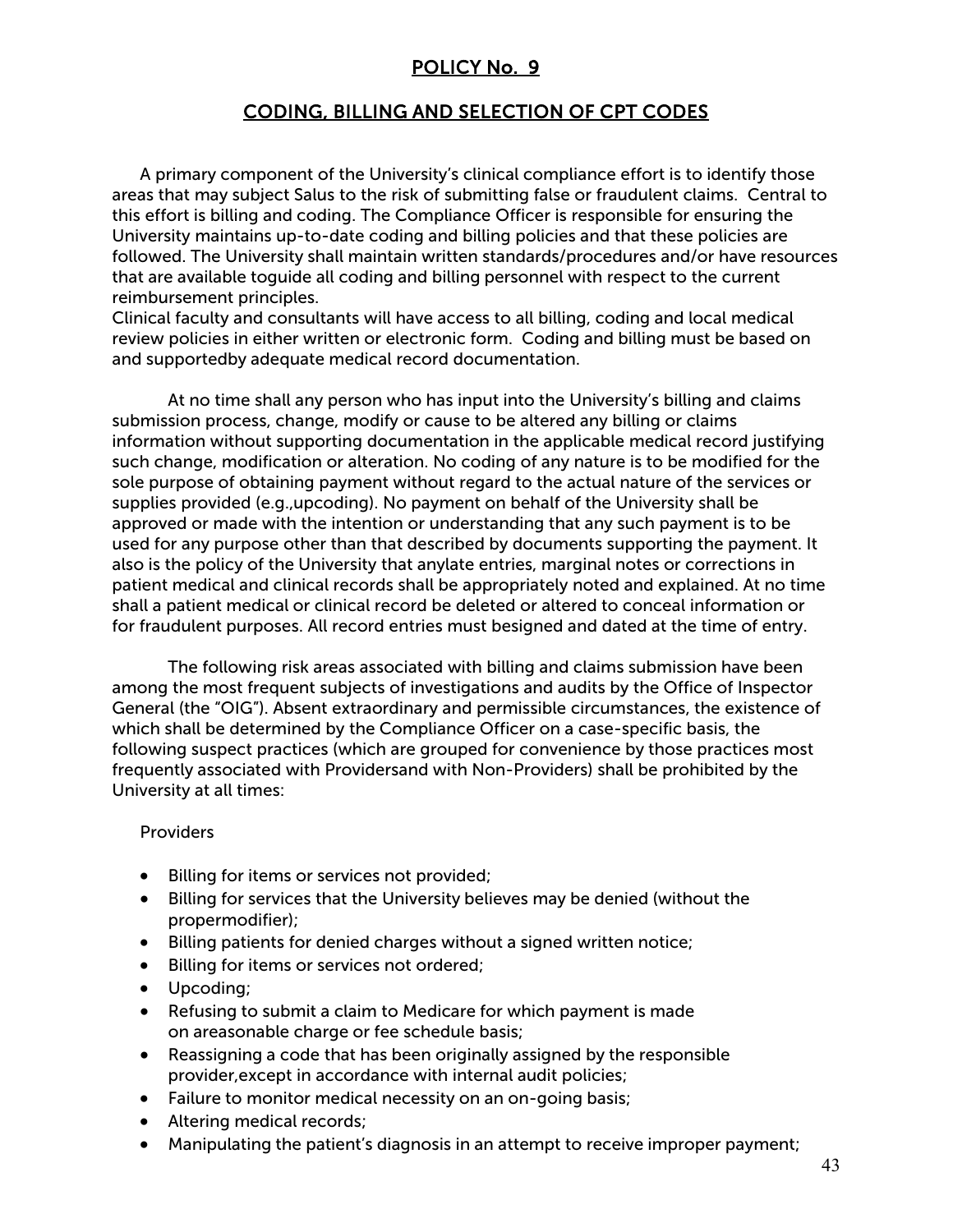- Failing to maintain medical necessity documentation;
- Cover letters that encourage physicians to order medically unnecessary items orservices;
- Routine waiver of deductibles and coinsurance;
- Providing incentives to actual or potential referral sources (e.g., physicians, hospitals, patients, skilled nursing facilities, home health agencies or others) thatmay violate the anti-kickback statute or other similar federal or state statute or regulations;
- Compensation programs that offer incentives for items or services ordered andrevenue generated;
- Suspect joint ventures between parties, one of whom can refer Medicare orMedicaid business to the other;
- Billing for items or services furnished pursuant to a prohibited referral under theStark physician self-referral law;
- Misrepresenting a person's status as an agent or representative of Medicare;
- Knowing misuse of a provider number, which results in an improper billing; and
- Failing to meet individual payer requirements

#### Non-Providers

- Billing for items or services not provided;
- Billing for services that the University believes may be denied;
- Billing patients for denied charges without a signed written notice;
- Billing for items or services not ordered;
- Using a billing agent whose compensation arrangement violates the reassignmentrules;
- Upcoding;
- Unbundling items or supplies;
- Resubmission of denied claims with inaccurate information in an attempt to beimproperly reimbursed;
- Refusing to submit a claim to Medicare for which payment is made on areasonable charge or fee schedule basis;
- Reassigning a code that has been originally assigned by the responsible provider,except in accordance with internal audit policies;
- Inadequate management and oversight of contracted services, which results inimproper billing;
- Altering medical records;
- Manipulating the patient's diagnosis in an attempt to receive improper payment;
- Inappropriate use of place of service codes;
- Cover letters that encourage physicians to order medically unnecessary items orservices;
- Routine waiver of deductibles and coinsurance;
- Providing incentives to actual or potential referral sources (e.g., physicians, hospitals, patients, skilled nursing facilities, home health agencies or others) thatmay violate the anti-kickback statute or other similar federal or state statute or regulations;
- Compensation programs that offer incentives for items or services ordered and revenue generated;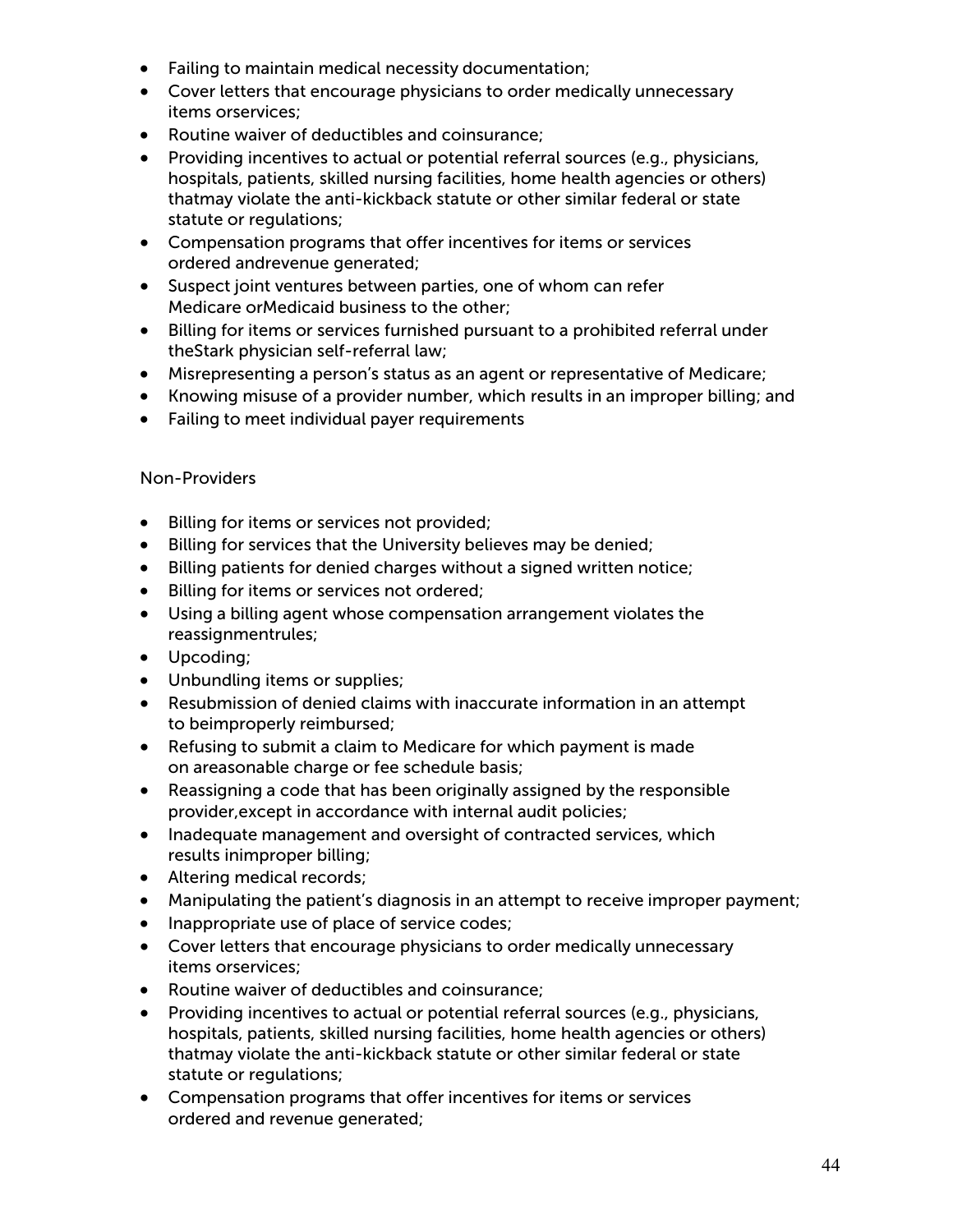- Suspect joint ventures between parties, one of whom can refer Medicare orMedicaid business to the other;
- Billing for items or services furnished pursuant to a prohibited referral under theStark physician self-referral law;
- Misrepresenting a person's status as an agent or representative of Medicare;
- Knowing misuse of a provider number, resulting in an improper billing;
- Failing to meet individual payer requirements;
- Failing to refund overpayments to a health care program;
- Failing to refund overpayments to patients; and
- Employing persons who have been excluded from participation in federal healthcare programs.

#### All Salus employees and consultants, whether Providers or Non-Providers, are legally prohibited from engaging in any and all activities listed above regardless of thosemost frequently associated with either the Provider or Non-Provider grouping.

It is the University's policy that, from time to time, a random sampling of claims (or certain codes) be performed by individuals with technical expertise in billing and coding mattersbefore such claims for reimbursement are submitted to the affected payor. University personnelwho have questions regarding the appropriate CPT billing code to be used in a given circumstance should consult one of the coding specialists whose duties include responding to provider coding questions. As applicable, "local medical review policy" established by the pertinent Medicare carrier shall be consulted and followed with respect to billing and coding matters.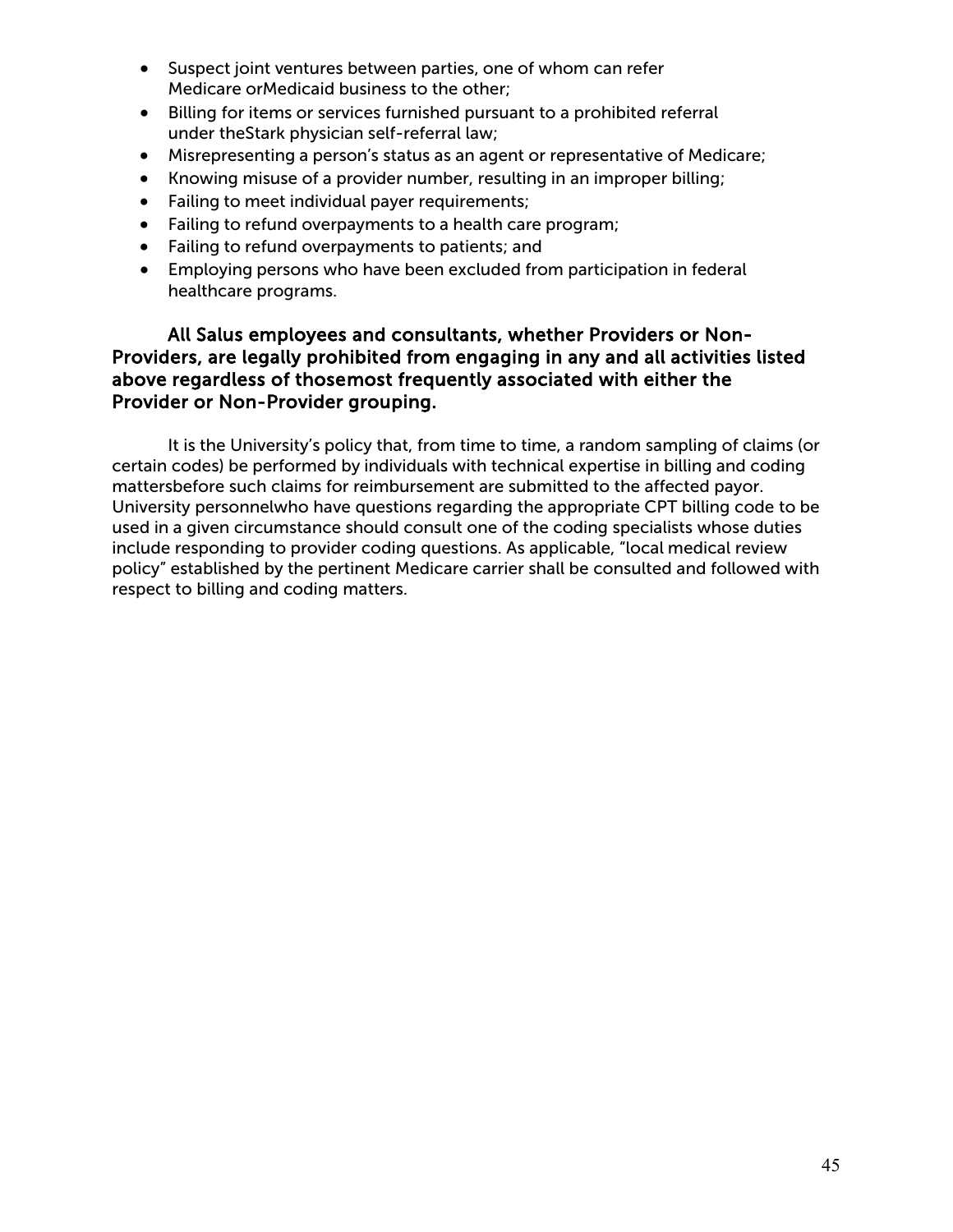#### REFUND OF OVERPAYMENTS

Any overpayments discovered by the University should be returned promptly to the affected third party payor or patient no later than sixty (60) days after discovery. The refund should be accompanied by documentation setting forth the following information: (1) a statement that the refund is being made pursuant to University's voluntarily implemented Compliance Program; (2) a description of the complete causes and circumstances surroundingthe overpayment; (3) the methodology by which the overpayment was determined; (4) the amount of the overpayment; (5) any claim-specific information reviewed as part of the University's self-audit that was used to determine the overpayment (e.g., beneficiary health insurance claims number, billing claim number, date of service, payment date, etc.).

Legal counsel should be consulted in connection with overpayments that, by virtue of their frequency or magnitude or other case-specific circumstances, may implicate potentially serious compliance issues, in which case compliance with formal voluntary disclosure protocolsmay be recommended.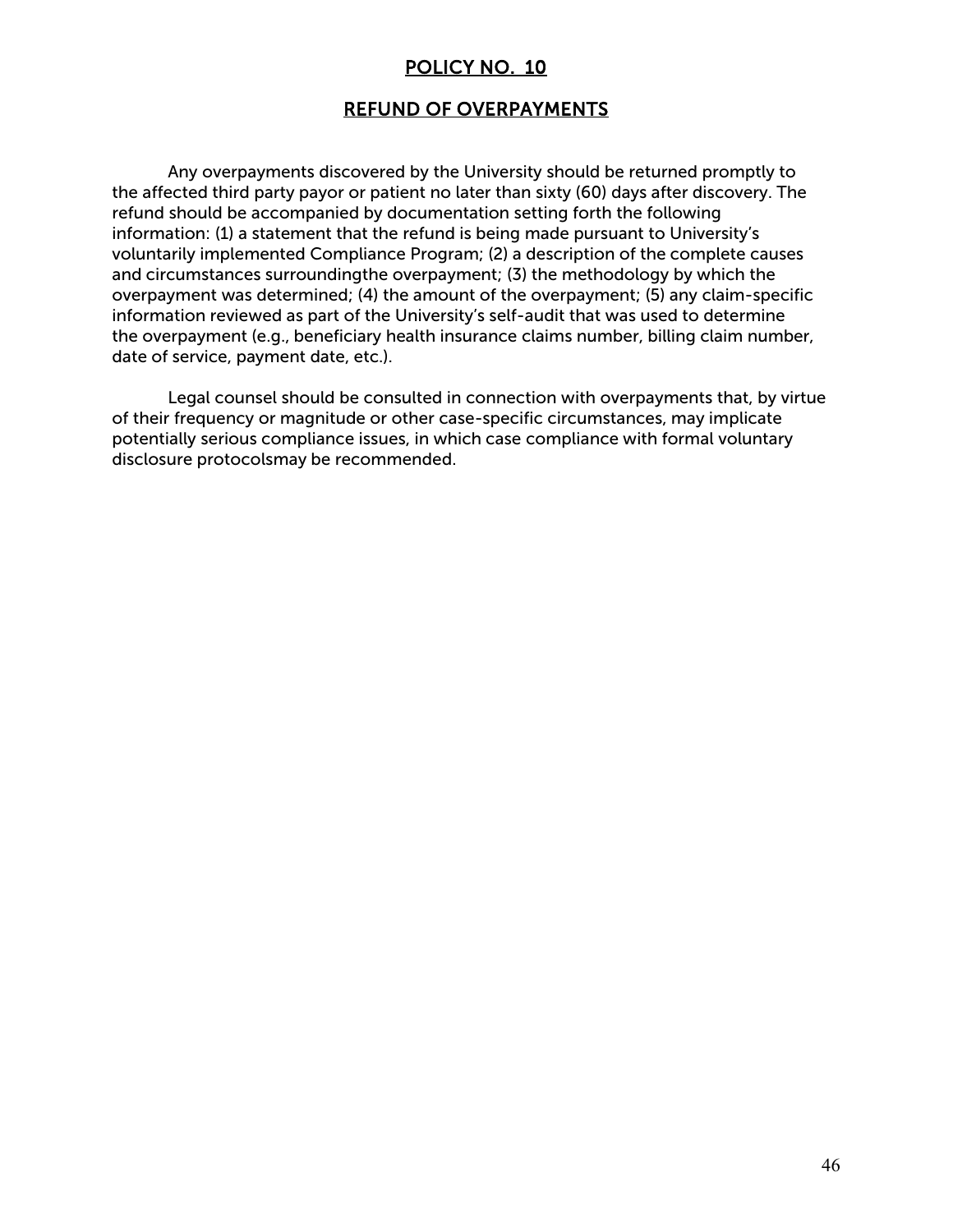## REASONABLE AND NECESSARY SERVICES

Claims may be submitted only for items and services that are documented as reasonable and necessary in the particular case. Appropriate documentation to support the medical necessityof an item or service shall be maintained in accordance with the University's record-keeping policies.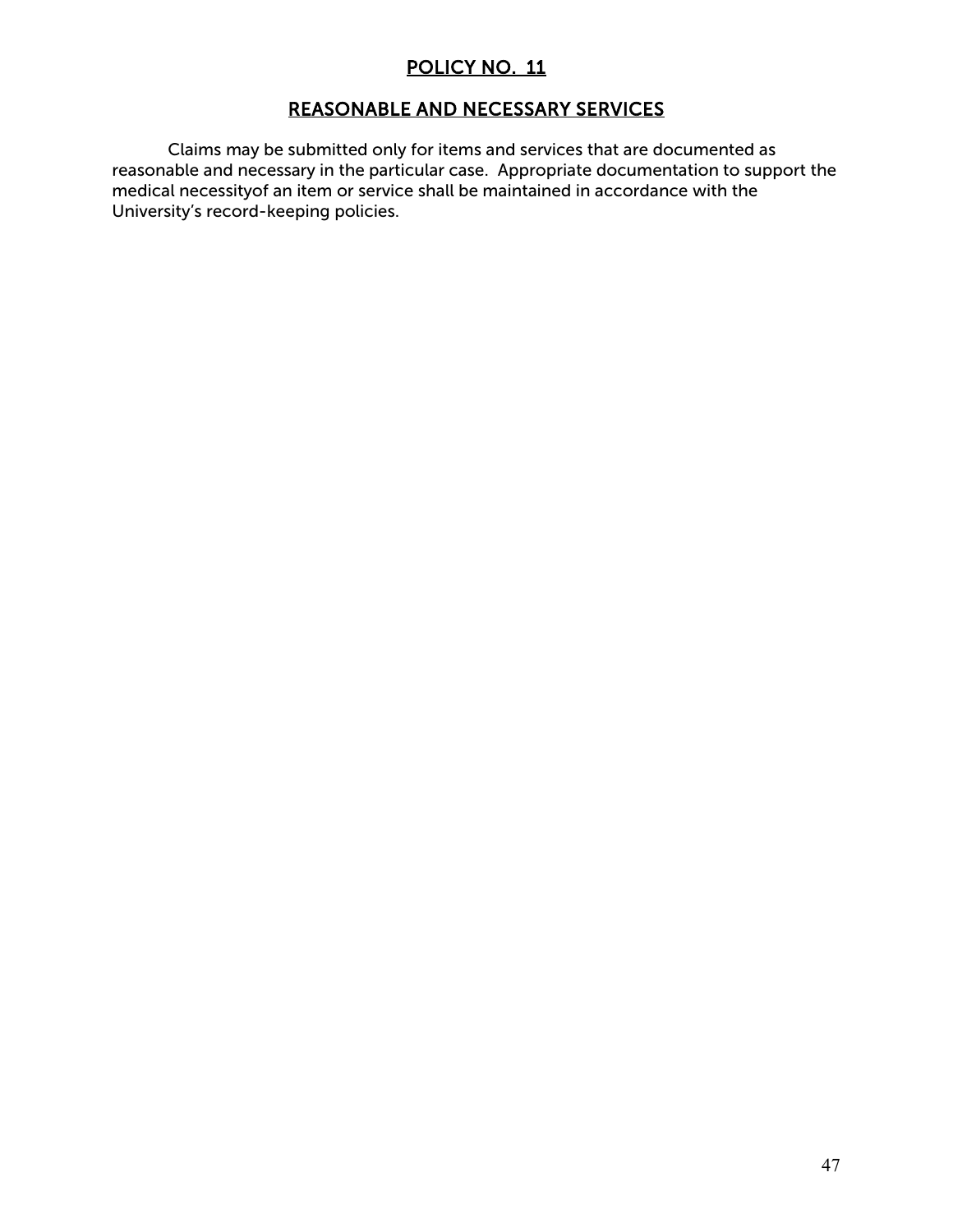## VALID PROVIDER NUMBERS

The University will not bill any federal, state or private third party payer health care plan without first obtaining the necessary billing numbers, and all billing numbers will be utilized correctly at all times.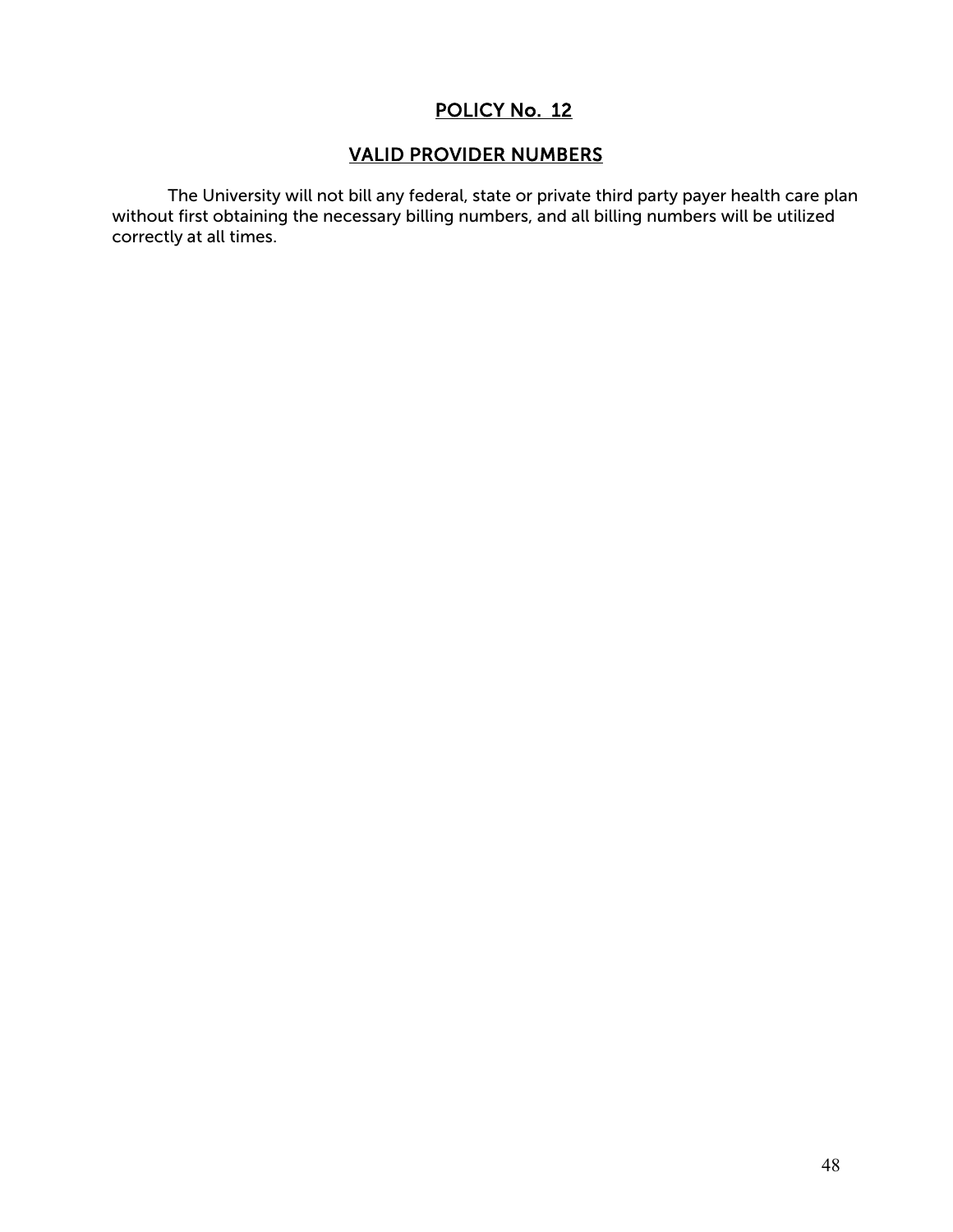# **ASSIGNMENT**

The University will not charge Medicare beneficiaries more than the amounts allowed under the Medicare fee schedule, including coinsurance and deductibles. If the beneficiary pays the University prior to submission of a claim, the University should ensure it is not charging the beneficiary more than the coinsurance on the allowed amount under the fee schedule. In the event that the University collects excess payments from a Medicare beneficiary, mechanisms shall be in place to promptly refund the overpayment to the beneficiary. University personnel should be knowledgeable about the Medicare rules and instructions for accepting assignment and receiving direct payment from beneficiaries for items or services.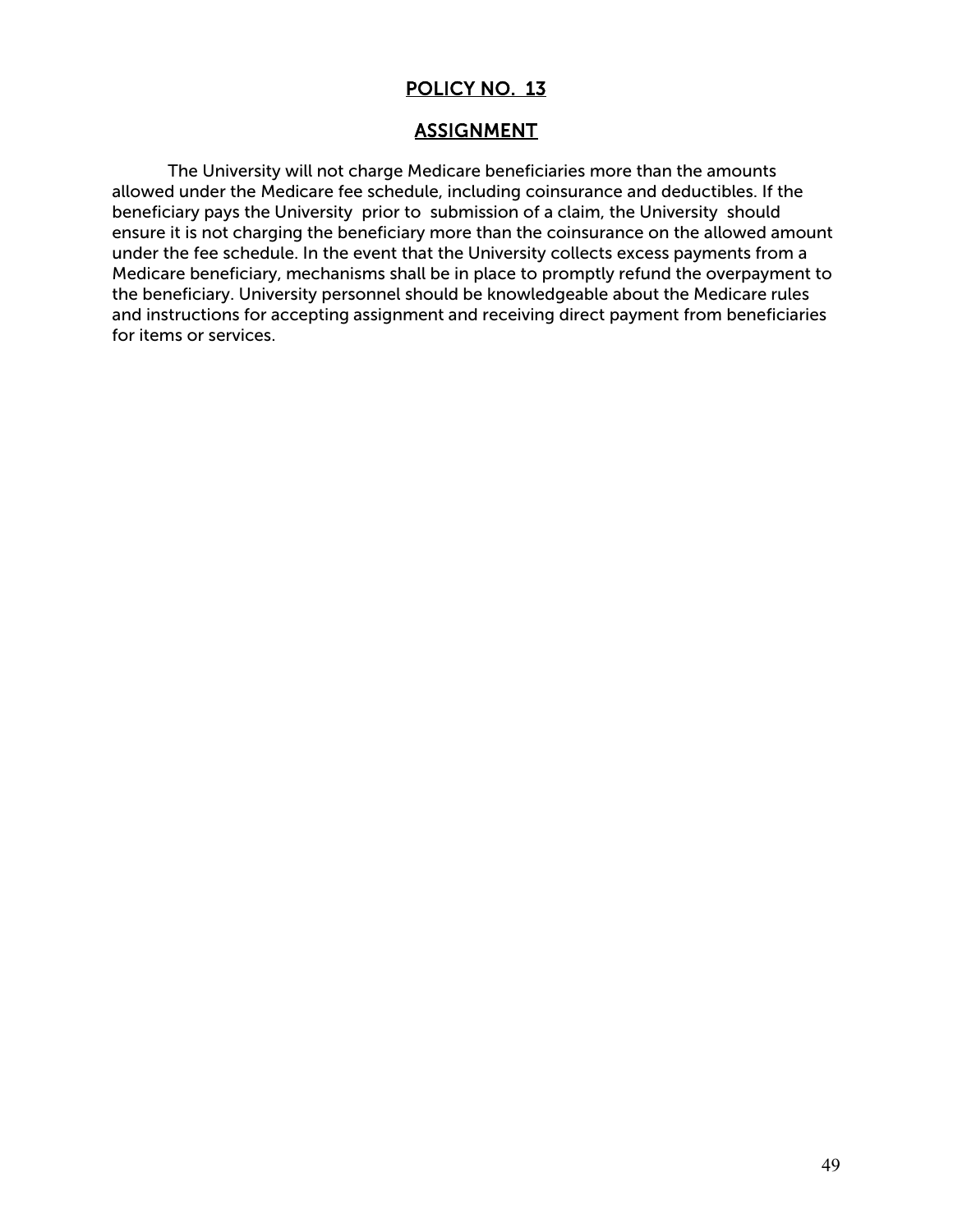#### NON-COVERED SERVICES AND ADVANCE BENEFICIARY NOTICES

In the event that the University believes that a claim submitted to Medicare will be denied on medical necessity grounds, it must inform the patient of this fact prior to furnishing theitem or service. In this situation, Salus should ask the Medicare beneficiary to sign a written notice (sometimes referred to as an "advance beneficiary notice" or "ABN"). The written notice must clearly identify the particular item or service, must state that the payment for the particular item or service likely will be denied, and must give the reasons for the belief that payment is

likely to be denied. It is the beneficiary's decision whether to sign the notice. If the beneficiarydoes sign the written notice, the University should: (1) include the appropriate modifier on the claim form; (2) maintain the written notice in its files; and (3) be able to produce the written notice upon request.

Routine notices to Medicare beneficiaries that do no more than state that denial of payment is possible, are not considered acceptable evidence of written notice. Notices should not be given to Medicare beneficiaries unless there is some genuine doubt regarding the likelihood of payment as evidenced by the reasons stated on the written notice. Giving notice forall claims, items or services is not an acceptable practice.

In instances where a claim is being submitted to Medicare in order to receive a denialfrom the Medicare carrier (allowing the patient to submit the denied claim for payment to a secondary payor), the University must place, somewhere on the claim form, the following statement or the appropriate modifier:

#### "THIS CLAIM IS BEING SUBMITTED FOR THE PURPOSE OF RECEIVING ADENIAL, IN ORDER TO BILL A SECONDARY INSURANCE CARRIER."

In the event the Medicare carrier pays the claim even though the service is noncovered,and even though the University did not intend for payment to be made, the University will promptly communicate this fact to the Medicare carrier and refund the amount paid and indicatethat the service is not covered (in the absence of contrary instructions from the carrier at such time).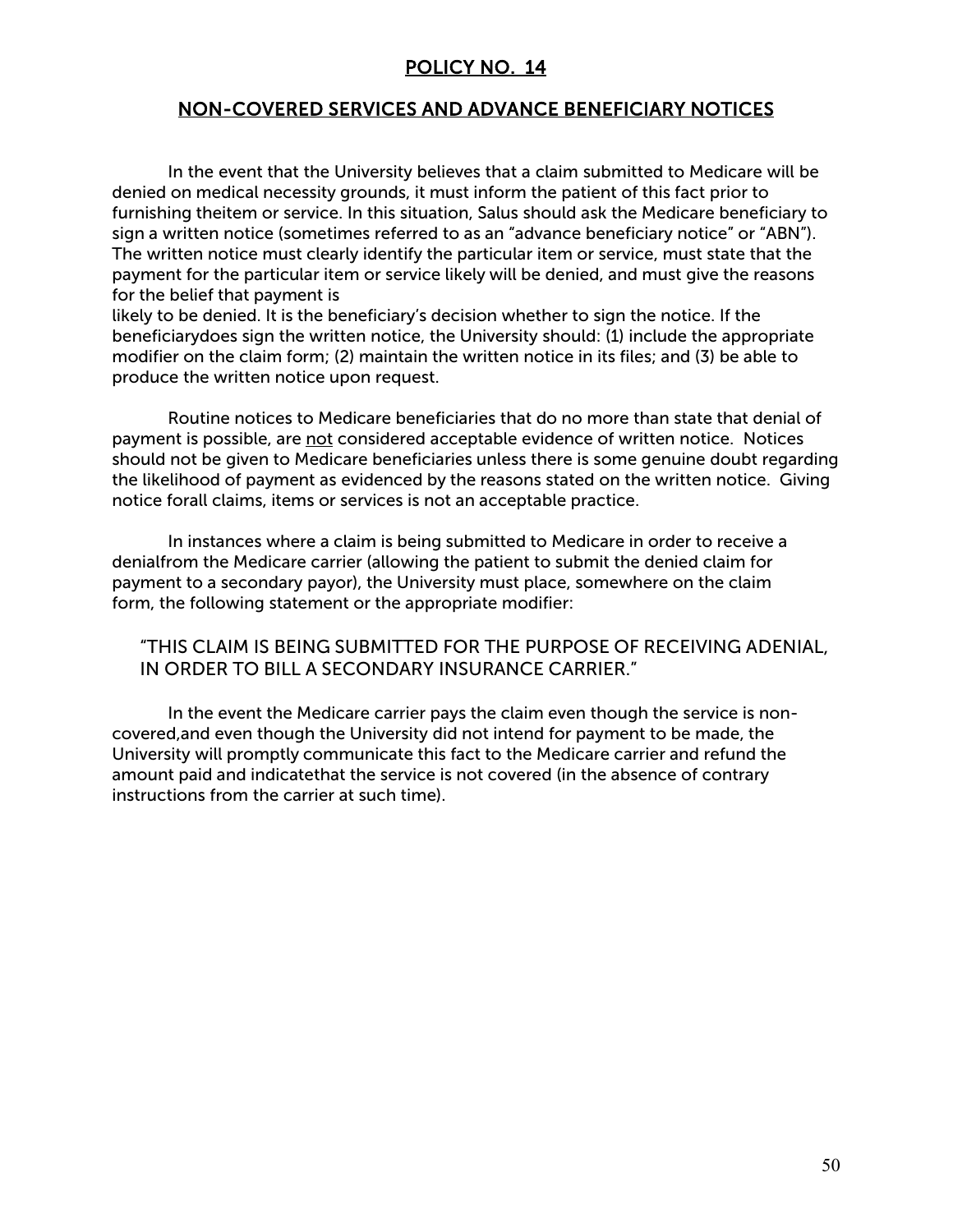## PROFESSIONAL COURTESY

The term "professional courtesy" is used to describe a number of analytically different practices. The traditional definition is the practice by a provider of waiving all or a part of the fee for services provided to the provider's office staff, other physicians, and/or their families. In recent times, "professional courtesy" has also come to mean the waiver of coinsurance obligations or other out-of-pocket expenses for physicians or their families (i.e., "insurance only"billing), and similar payment arrangements by hospitals or other institutions for services provided to their medical staffs or employees. While only the first of these practices is truly "professional courtesy," in the interests of clarity and completeness, the OIG has addressed all three.

In general, whether a professional courtesy arrangement runs afoul of the fraud and abuselaws is determined by two factors: (i) how the recipients of the professional courtesy are selected; and (ii) how the professional courtesy is extended. If recipients are selected in a manner that directly or indirectly takes into account their ability to affect past or future referrals, the anti-kickback statute -- which prohibits giving anything of value to generate Federal health care program business -- may be implicated. If the professional courtesy is extended through a waiver of copayment obligations (*i.e.*, "insurance only" billing), other statutes may be implicated, including the prohibition of inducements to beneficiaries, section 1128A(a)(5) of the Act (codified at 42 U.S.C. 1320a-7a(a)(5)). Claims submitted as a result of either practice may also implicate the civil False Claims Act.

The following are general observations about professional courtesy arrangements to consider:

1. A provider's regular and consistent practice of extending professional courtesy bywaiving the entire fee for services rendered to a group of persons (including employees, physicians, and/or their family members) may not implicate any of the OIG's fraud and abuse authorities (i.e., the anti-kickback statue or the Civil Monetary Penalties law) so long as membership in the group receiving the courtesy is determined in a manner that does not take intoaccount directly or indirectly any group member's ability to refer to, or otherwise generate Federal health care program business for, the provider.

2. A provider's regular and consistent practice of extending professional courtesy bywaiving otherwise applicable copayments for services rendered to a group of persons (including employees, physicians, and/or their family members), would not implicate the anti-kickback statute so long as membership in the group is determined in a manner that does not take into account directly or indirectly any group member's ability to refer to, or otherwise generate Federal health care program business for, the provider.

3. Any waiver of copayment practice, including that described in the preceding bullet, does implicate section 1128A(a)(5) of the Act if the patient for whom the copayment iswaived is a Federal health care program beneficiary who is not financially needy.

The legality of particular professional courtesy arrangements will depend on the specific facts presented, and, with respect to the anti-kickback statute, on the specific intent of the parties.The University shall consult with an attorney if it is uncertain about its professional courtesy arrangements.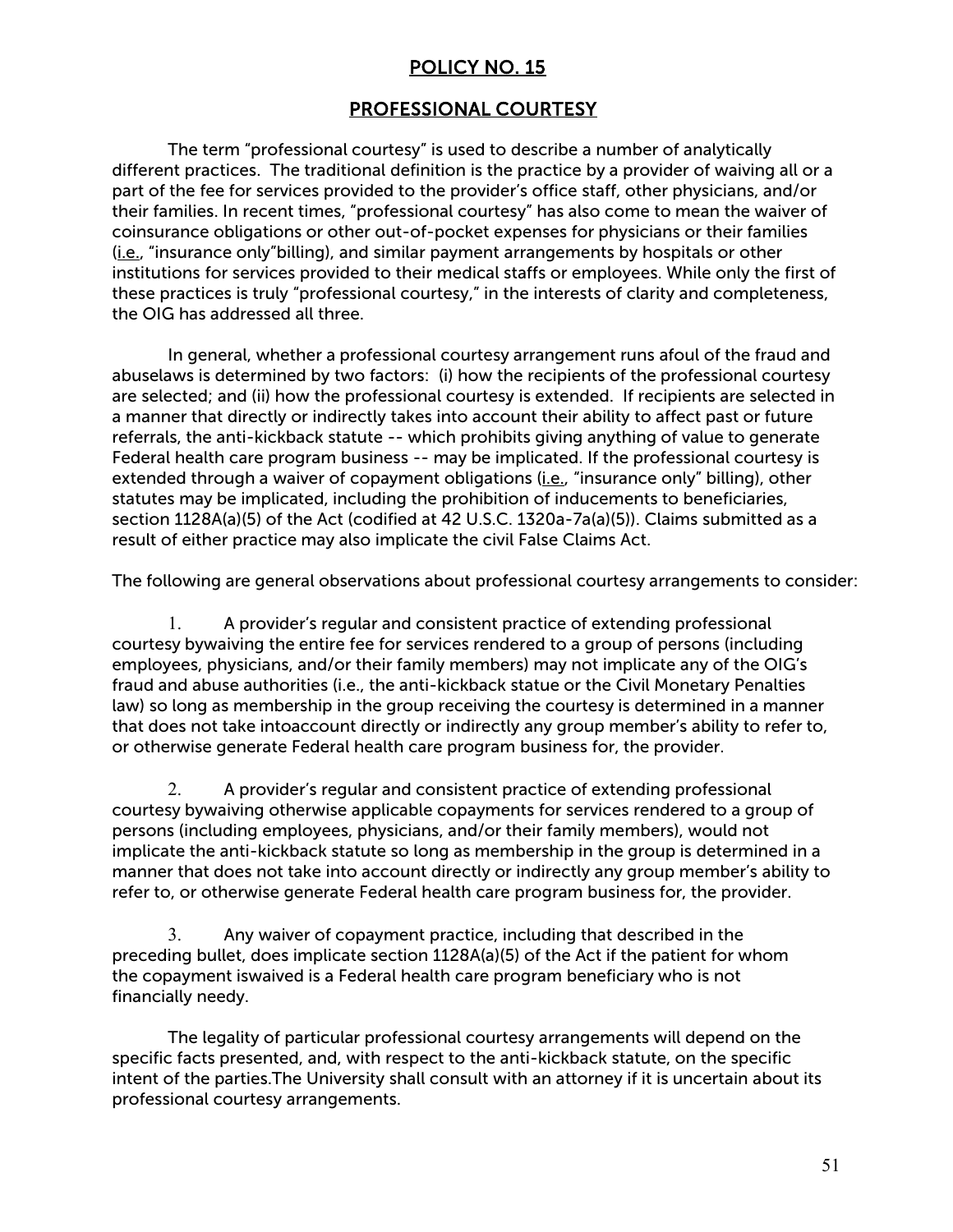## ROUTINE WAIVER OF DEDUCTIBLES AND CO-INSURANCE

Routine waivers of deductibles and coinsurance may result in false claims, and/or violations of the anti-kickback statute or regulations. The OIG has concerns when providers routinely waive deductibles and coinsurance. When providers forgive financial obligations forreasons other than genuine financial hardship of a particular patient, they may be inducing the patient to use items or services that are unnecessary, simply because they are free. Such usagemay lead to over-utilization.

It is the University's policy that it will waive Medicare deductibles and coinsurance amounts only in cases of documented financial need. In cases where there is not documentedfinancial need, the University will make a good faith effort to collect deductibles and coinsurance.

In addition, it is against University policy for personnel to:

- Advertise an intent to waive deductibles or coinsurance for Medicare beneficiaries;
- Advertise an intent to discount services for Medicare beneficiaries; or
- Give unsolicited advice to Medicare beneficiaries that they need not pay.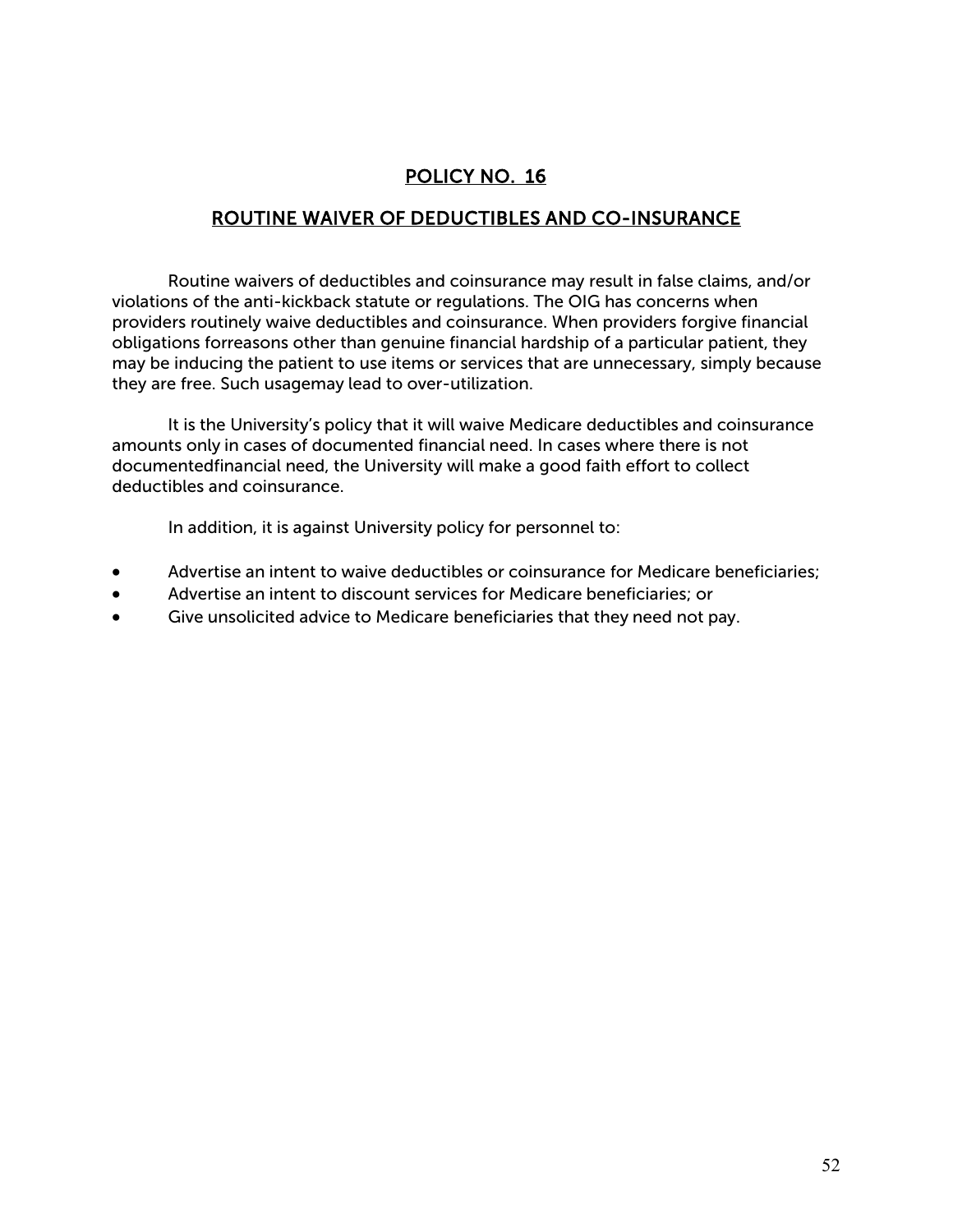#### FRAUD AND ABUSE PREVENTION

The Office of Inspector General (the "OIG") and the Centers for Medicare and Medicaid Services ("CMS") of the United States Department of Health and Human Services ("HHS") and other governmental agencies charged with the responsibility for enforcement of federal health care laws have emphasized the importance of voluntarily developed and implemented compliance programs, such as the University's Compliance Program.

The OIG and other regulatory agencies recognize that voluntary compliance programs can be a significant factor in reducing and preventing instances of fraud, abuse and waste under governmental health care programs such as the Medicare and Medicaid programs, particularly inconnection with reimbursement matters where claims and billing operations are subject to extensive governmental regulation.

The Compliance Program is intended to assist the University in improving overall quality and preventing instances of non-compliance with applicable health care laws, while developing acentral coordinating source for information and guidance on applicable laws, regulations, standards of conduct and conditions of participation in governmental health care programs.

Although a primary impetus behind the Compliance Program is to prevent and detect instances of non-compliance in connection with applicable health care laws and particularly those involving the Medicare and Medicaid programs, the University is committed to full compliance with all pertinent federal, state and local laws and regulatory guidelines, whether they relate to health care matters or not. Accordingly, the responsibilities and obligations established under the Compliance Program, such as the duty to report to the Compliance Officerany instance of suspected non-compliance or wrongdoing, apply to all laws and regulations applicable to the University and all areas and aspects of University operations.

There are numerous federal and state health care laws that are applicable to different aspects of the University's operations. Some of the more relevant health care laws, for which persons and entities found to violate them may be subject to substantial criminal and civil penalties, include the following:

- Anti-Kickback Law (also referred to as the Medicare and Medicaid Anti-Kickback Statute) – This law prohibits anyone from knowingly and willfully offering, paying, soliciting or receiving anything of value in return for or to induce, recommend or arrangethe referral of an individual or the purchase or lease of a product or service covered underMedicare, Medicaid or another governmental health care program. A similar law also applicable to Medicare, Medicaid and other governmental health care programs prohibitsanyone from offering or paying anything of value to a patient that the person knows or should know is likely to influence the patient to receive a medical item or service from the person or entity making the offer or payment instead of from another provider.
- False Claims Laws (including the False Claims Act) These laws prohibit anyone from knowingly presenting or causing to be presented any claim for payment under Medicare,Medicaid or another governmental health care program for a medical item or service thatthe person knows or should know was not provided as claimed, was false or fraudulent, or was for a pattern of medical items or services that were not medically necessary.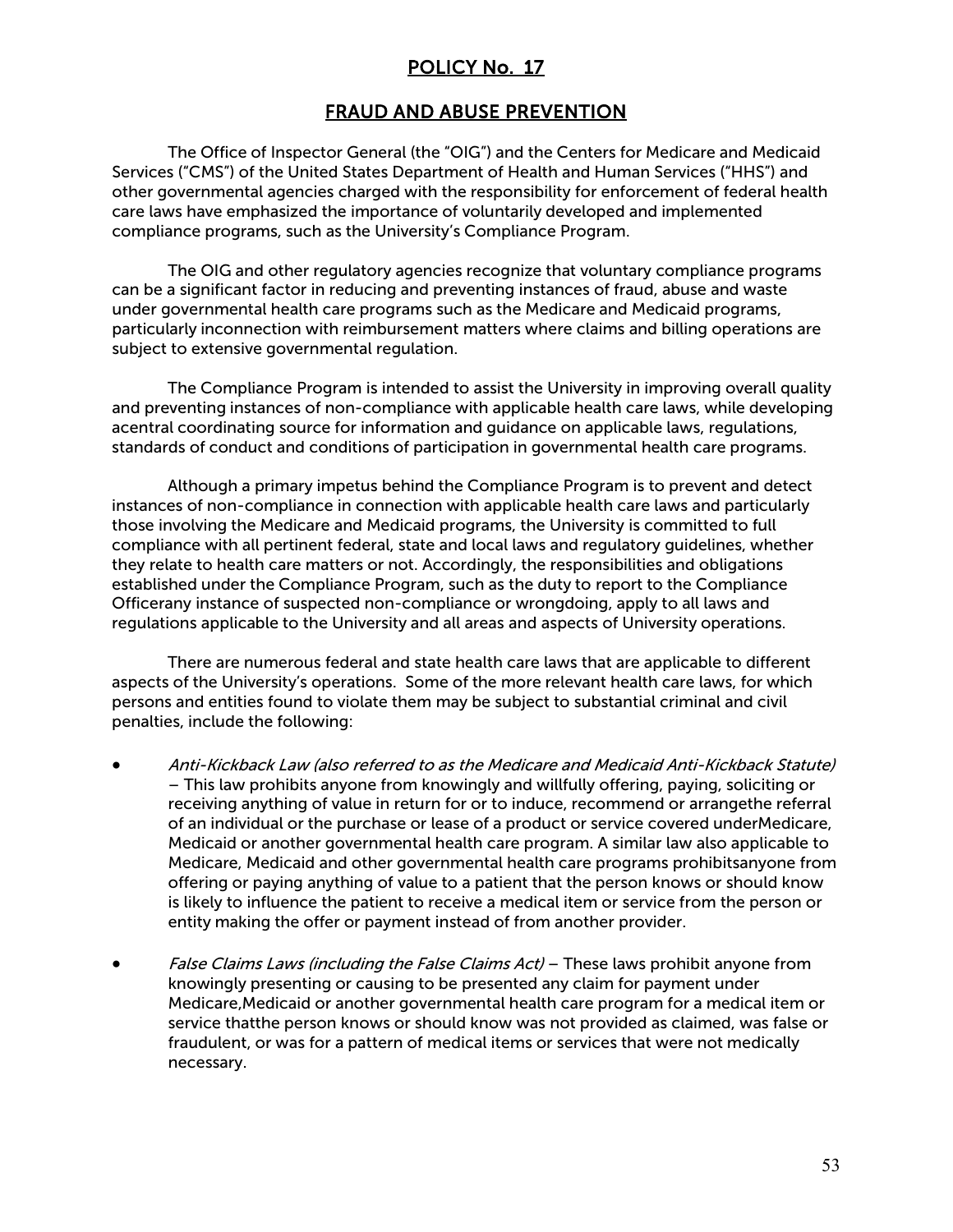Similar laws prohibit false claims made to other third party payors including private insurance companies.

- False Statements Law This law prohibits anyone from knowingly and willfully making or causing to be made any false statement or representation of a material fact for use in any application for benefits or payment or in determining rights to benefits or payment under Medicare, Medicaid or another governmental health care program. Similar laws prohibit false statements made to other third party payors including private insurance companies.
- Anti-Referral Laws (also referred to as the Stark I and II Physician Self-Referral Laws) Among other things, these laws prohibit a physician from referring a Medicare or Medicaid patient to a health care provider for such Medicare or Medicaid patient, if the physician or an immediate family member has an ownership or investment interest in, orfinancial or compensation arrangement with, the health care provider, unless one of certain limited exceptions applies. Analogous State laws may prohibit similar selfreferral conduct with respect to non-Medicare and Medicaid patients depending on the State in which the physician and patient are located.
- Health Care Fraud This law makes it a crime to knowingly and willfully execute (or attempt to execute) a scheme to defraud any health care benefit program, or to obtain money or property from a health care benefit program through false representations. This applies not only to federal health care programs, but also to most other types of health care benefit programs. Additionally, Pennsylvania law provides "With respect to an insurance benefit or claim, a healthcare provider may not compensate or give anything of value to a person to recommend or secure the provider's service to or employment by a patient or as areward for having made a recommendation resulting in the provider's service to or employment by a patient; except that the provider may pay the reasonable cost of advertising or written communication as permitted by rules of professional conduct."
- Theft or Embezzlement in Connection with Health Care This law makes it a crime to knowingly and willfully embezzle, steal or intentionally misapply any of the assets of a health care benefit program. This law applies not only to Federal health care programs,but also to most other types of health care benefit programs.
- False Statements Relating to Health Care Matters This law makes it a crime to knowingly and willfully falsify or conceal a material fact, or make any materially false statement or use any materially false writing or document in connection with the deliveryof or payment for health care benefits, items or services. This law applies not only to Federal health care programs, but also to most other types of health care benefit programs.
- Obstruction of Criminal Investigations of Health Care Offenses This law makes it a crime to willfully prevent, obstruct, mislead, delay or attempt to prevent, obstruct, mislead or delay the communication of records relating to a Federal health care offense toa criminal investigator. This law applies not only to Federal health care programs, but also to most other types of health care benefit programs.
- Civil Monetary Penalties Law This law is a comprehensive statute that covers an array of fraudulent and abusive activities and is very similar to the False Claims Act. The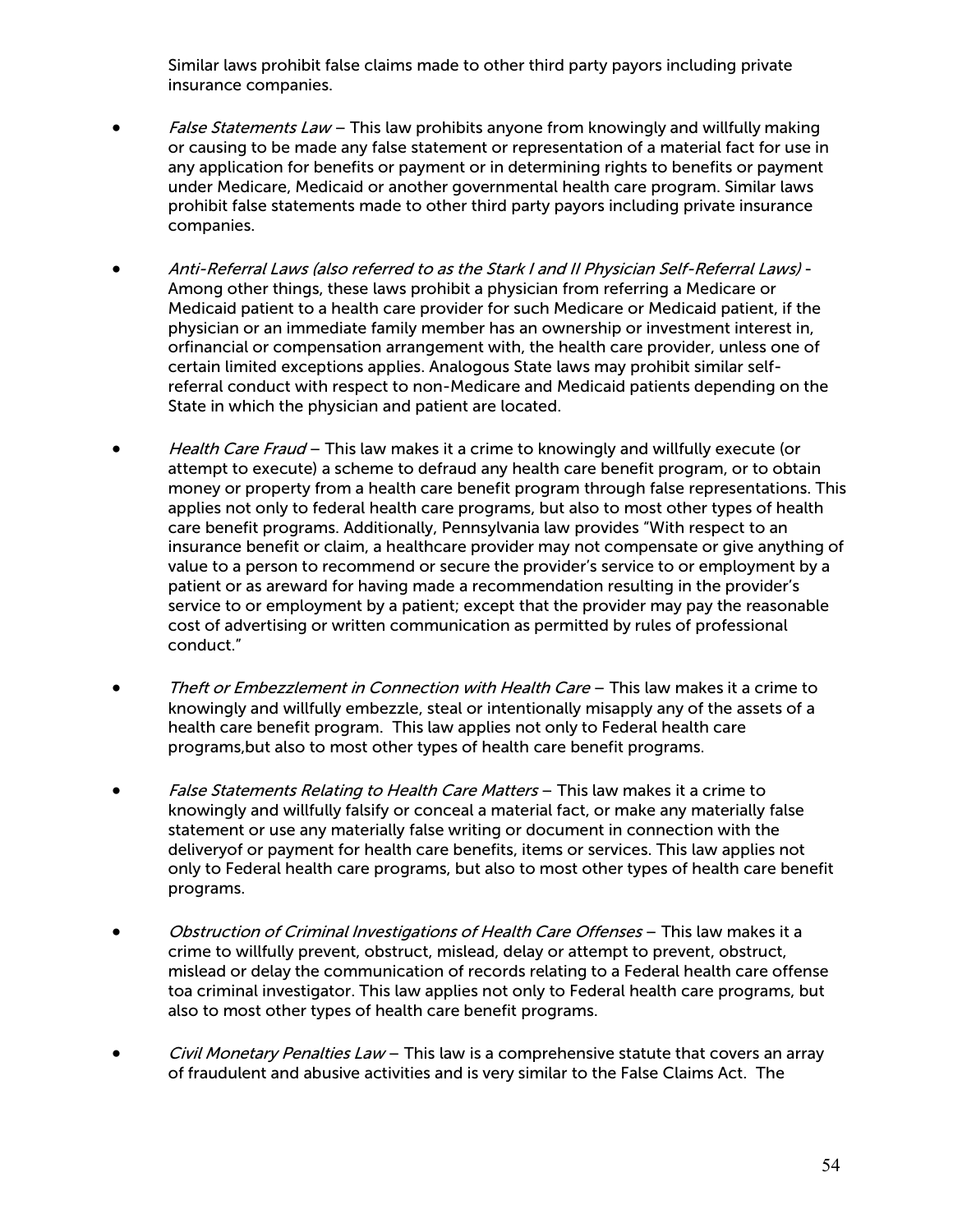statute prohibits a health care provider from presenting or causing to be presented, claimsfor services that the provider "knows or should know" were:

- ° Not provided as indicated by the coding on the claim;
- ° Not medically necessary;
- ° Furnished by a person who is not licensed as a physician (or who was not properly supervised by a licensed physician);
- ° Furnished by a licensed physician who obtained his or her license through misrepresentation of a material fact (such as cheating on a licensing exam);
- ° Furnished by a physician who was not certified in the medical specialty that he or she claimed to be certified in; or
- ° Furnished by a physician who was excluded from participation in a Federal health care program to which the claim was submitted.

Under this law, it is also unlawful to:

- ° Offer remuneration to a Medicare or Medicaid beneficiary that the person knows or should know is likely to influence the beneficiary to obtain items or services billed to Medicare or Medicaid from a particular provider; or
- ° Employ or contract with an individual or entity that the person knows or should know isexcluded from participation in a Federal health care program.

Any of the University's personnel who believe or have reason to believe that Salus or any University employees, contractors, agents, or students have violated (or are about to violate) any of the above-described health care laws shall immediately report such information to the Compliance Officer.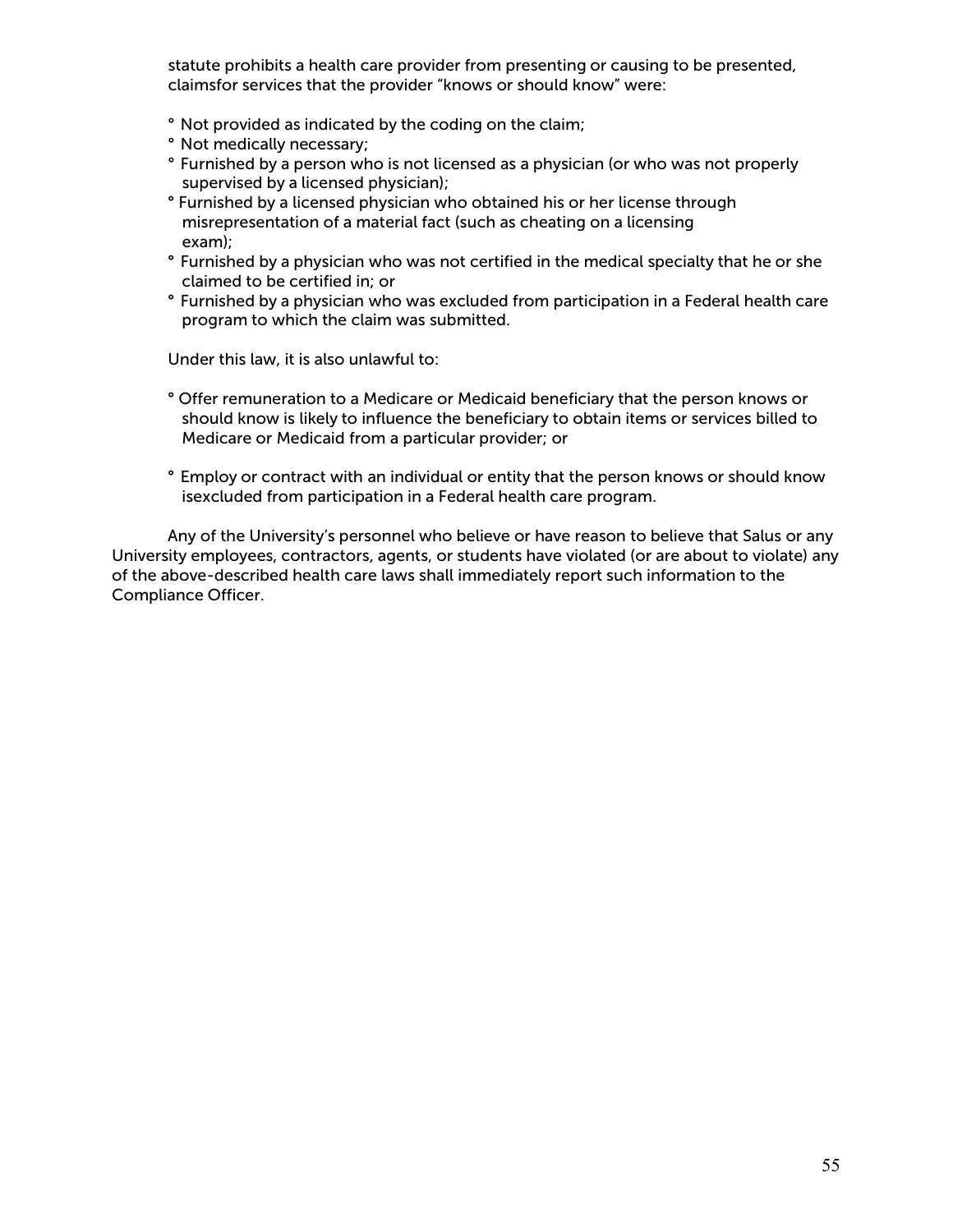#### ANTI-KICKBACK AND SELF-REFERRAL CONCERNS

The University will comply with all federal and state laws, including the antikickbackstatute and the Stark physician self-referral law. These laws state:

- Anti-Kickback Law (also referred to as the Medicare and Medicaid Anti-Kickback Statute) – This law prohibits anyone from knowingly and willfully offering, paying, soliciting or receiving anything of value in return for or to induce, recommend or arrangethe referral of an individual or the purchase or lease of a product or service covered underMedicare, Medicaid or another governmental health care program. A similar law also applicable to Medicare, Medicaid and other governmental health care programs prohibitsanyone from offering or paying anything of value to a patient that the person knows or should know is likely to influence the patient to receive a medical item or service from the person or entity making the offer or payment instead of from another provider.
- Anti-Referral Laws (also referred to as the Stark Physician Self-Referral Laws) Amongother things, these laws prohibit a physician from referring a Medicare or Medicaid patient to a health care provider for such Medicare or Medicaid patient, if the physician or an immediate family member has an ownership or investment interest in, or financial or compensation arrangement with, the health care provider, unless one of certain limitedexceptions applies. Analogous State laws may prohibit similar self-referral conduct withrespect to non-Medicare and Medicaid patients depending on the State in which the physician and patient are located.

The University will ensure that its contracts and arrangements with actual or potential referral sources (e.g., physicians) are reviewed by counsel and comply with all applicable statutes and regulations, including the anti-kickback statute and the Stark physician self-referrallaw.

The University will not submit or cause to be submitted health care program claims for patients who were referred to University clinics pursuant to contracts or financial arrangementsthat were designed to induce such referrals in violation of the antikickback statute or similar federal or state statute or regulations, or that otherwise violate the Stark physician self-referral law.

The University will not offer a physician or other referral source more than fair marketvalue for space rented to store items or supplies (i.e., consignment closets).

The University will not offer or provide gifts, free services, or other incentives or things of value to patients, relatives of patients, physicians, home health agencies, nursing homes, hospitals, contractors, assisted living facilities, or other potential referral sources for the purposeof inducing referrals in violation of the anti-kickback statute or similar federal or state statute orregulations.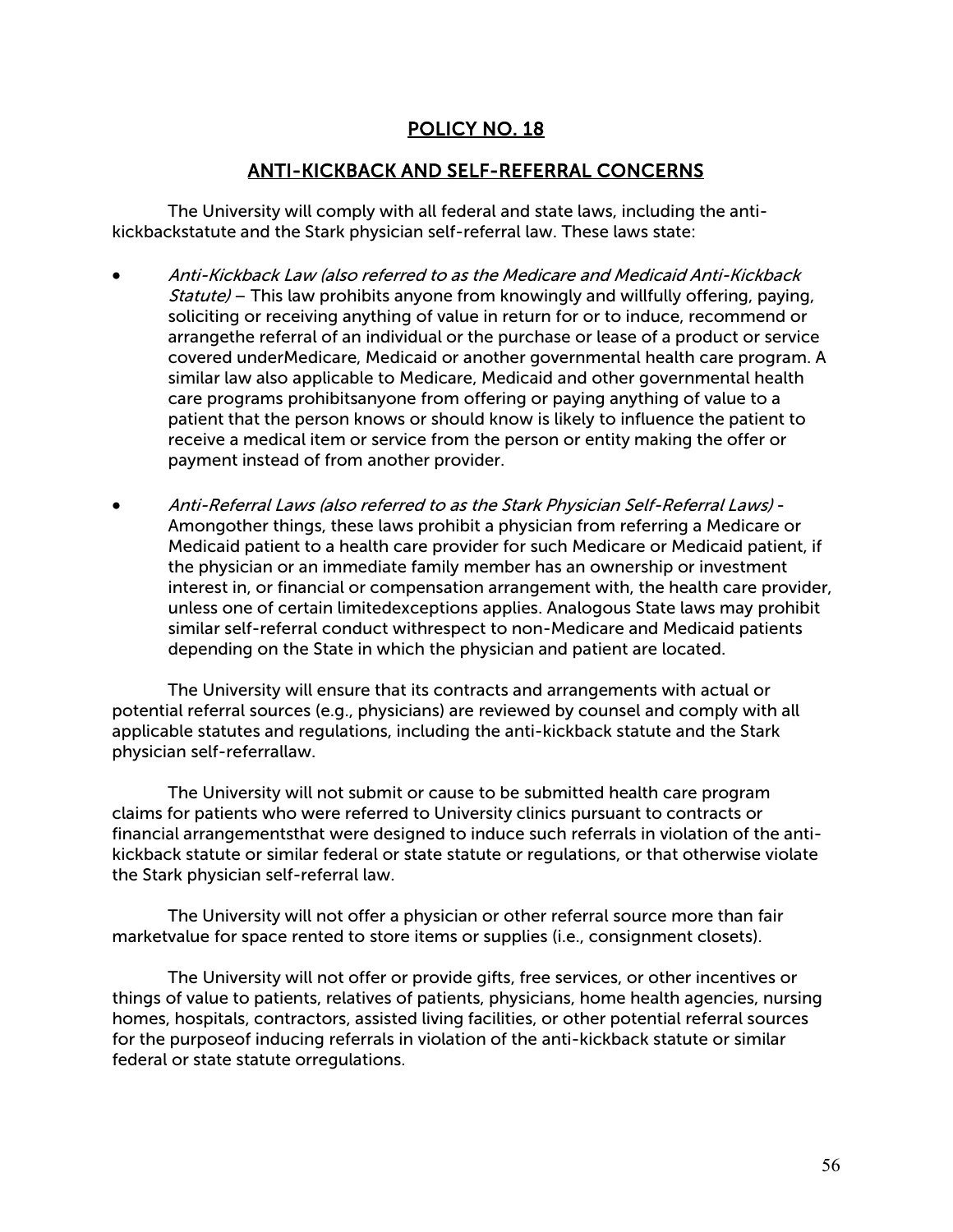### UNLAWFUL ADVERTISING

It is the University's policy to engage in honest, straightforward, fully informative and non-deceptive marketing. The University will not engage in any marketing activity that either explicitly or implicitly implies that Medicare beneficiaries are not obligated to pay their coinsurance or can receive "free services." The University will not promote items or services topatients or physicians that are not reasonable or necessary for the treatment of the individual patient.

The University will not use any symbols, emblems or names in reference to Social Security or Medicare in a manner that it knows or should know would convey the false impression that an item is approved, endorsed or authorized by the Social Security Administration, CMS or the Department of Health and Human Services, or that the Universityhas some connection with, or authorization from, any of these agencies.

It is the University's policy that all advertising and marketing activities shall be reviewedfor compliance with the standards set forth above in advance by the Compliance Officer.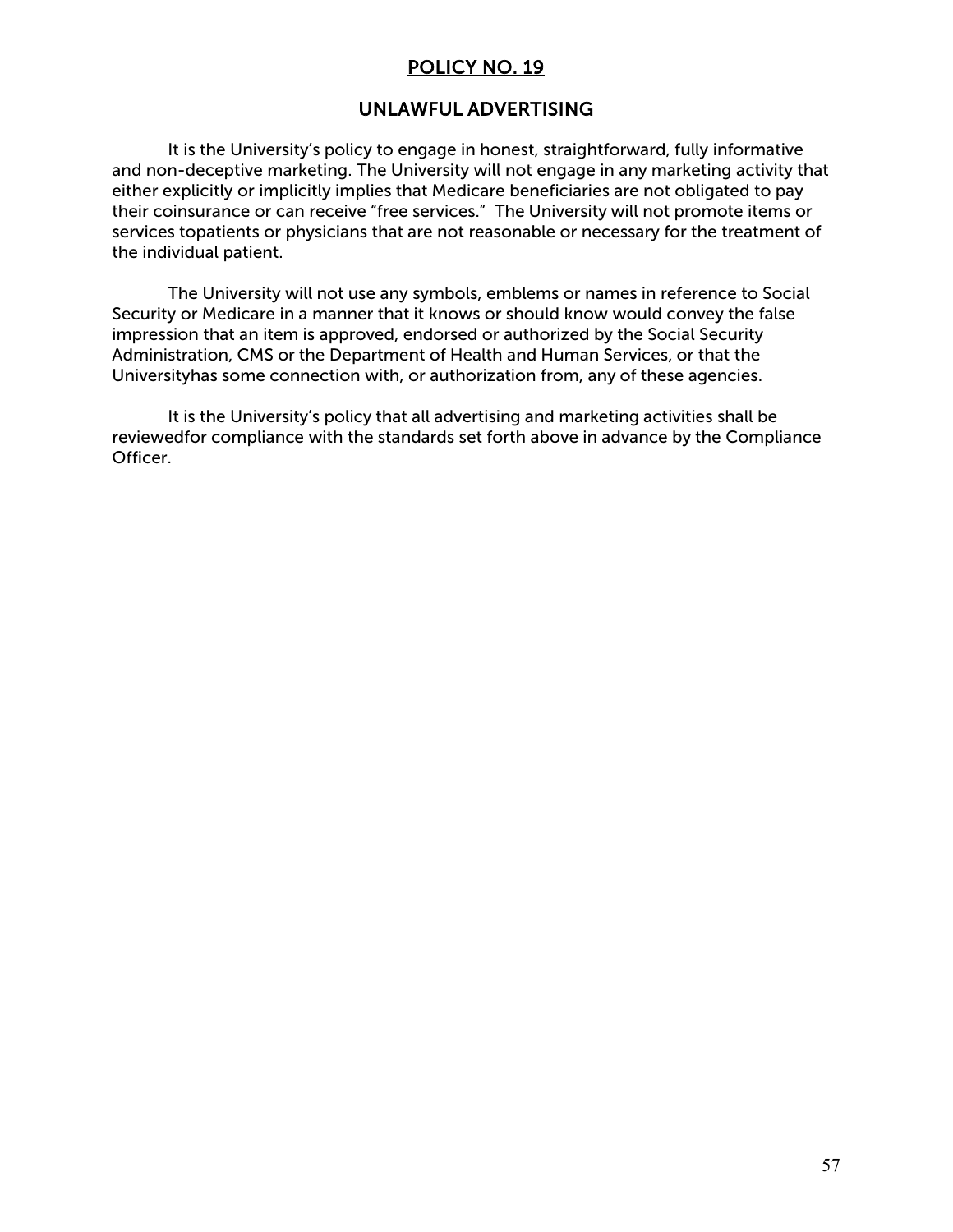# CHAPERONE POLICY FOR MINOR PATIENTS/CLIENTS

#### **INTRODUCTION**

The safety and well-being of our Minor Patients/Clients is of the upmost importance. A guardian or a participating Salus student or healthcare professional may request that a Chaperone attend an appointment for a Minor Patient/Client.

## DEFINITION OF TERMS

Appointment – a health care appointment at any university clinic or Salus-attended offsitefacility

Chaperone – a Salus faculty or staff member

Minor Patient – a patient or client under the age of 18, regardless of gender

#### PROCEDURES

- A. A guardian may request that a Chaperone be present during an appointment for a MinorPatient/Client.
- B. All requests will be directed to corresponding Clinic/Suite Director who shall assign the Chaperone. Guardians, family members or friends may not serve as Chaperones, but mayattend the Appointment.
- C. The designated Chaperone shall introduce themselves to the Minor Patient/Client and explain that they will be present in the room for the examination. The participating Salus student or health care professional will document the first and last name of the Chaperonein the medical record solely for the purposes of chaperoning and not to render any health care service.
- D. The designated Chaperone shall actively observe the Appointment.
- E. The designated Chaperone shall actively report any unprofessional behavior or allegations of misconduct to the corresponding Clinic Suite Director and the universityCompliance Officer.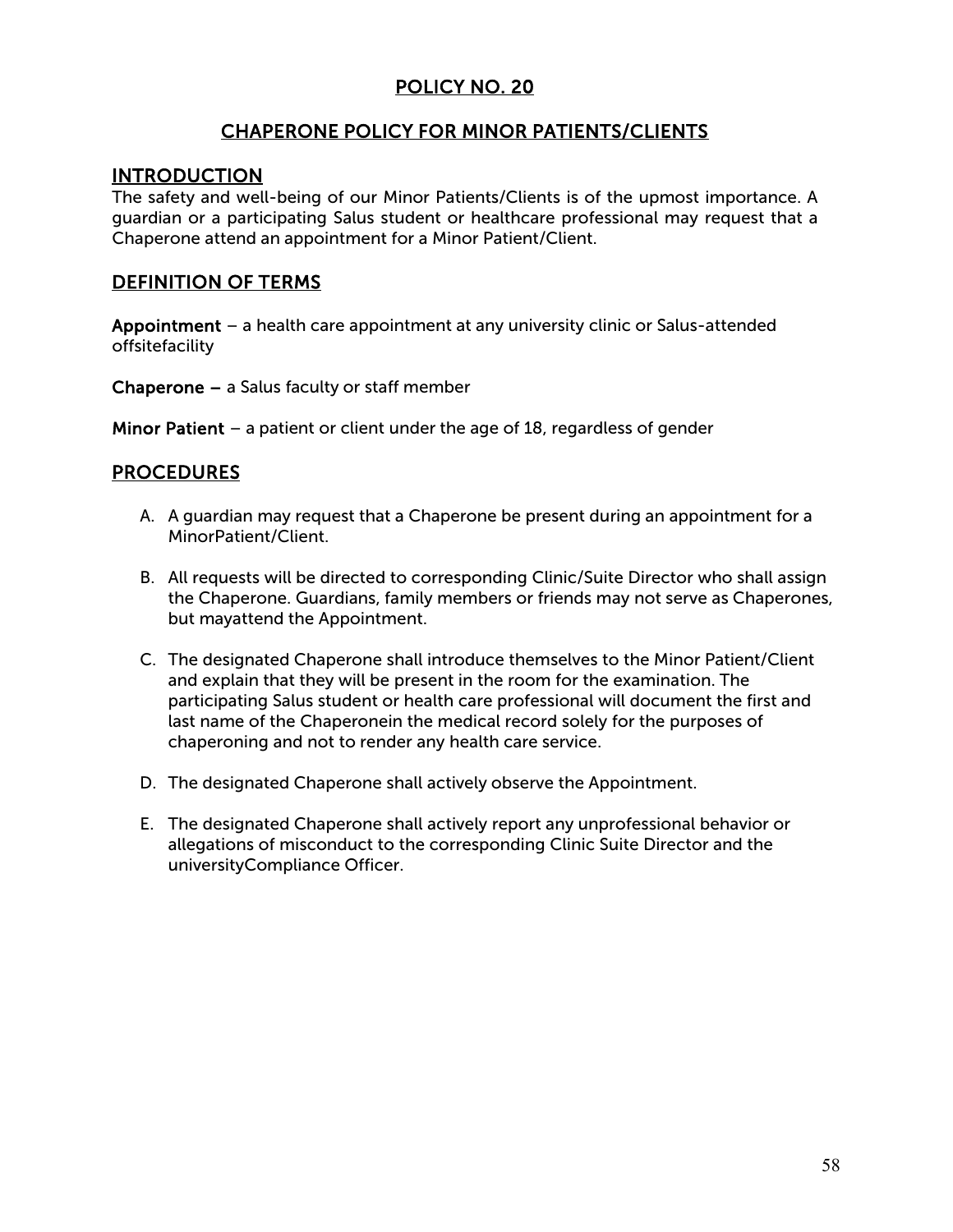# GLOSSARY OF TERMS

ABN – Advance Beneficiary Notice

UCP – University Compliance Plan

CPT – Current Procedural

TerminologyCMP - Civil Monetary

Penalties Law

CMS - Centers for Medicare and Medicaid

ServicesDOJ – United States Department of

**Justice** 

EEOC - Equal Employment Opportunity

CommissionFBI - Federal Bureau of **Investigation** 

GSA - General Service Administration

HHS - United States Department of Health and Human

ServicesHIPAA - Health Insurance Portability and

Accountability Act

ICD-9/10-CM - International Classification of Diseases, Clinical

ModificationMSP - Medicare Secondary Payor

OSHA - Occupational Safety and Health Administration

OIG - Office of Inspector General of the Department of Health and

Human ServicesPHRC - Pennsylvania Human Relations Commission

PHI - Protected Health Information

RCO – Salus University's Retaliation Complaint Officer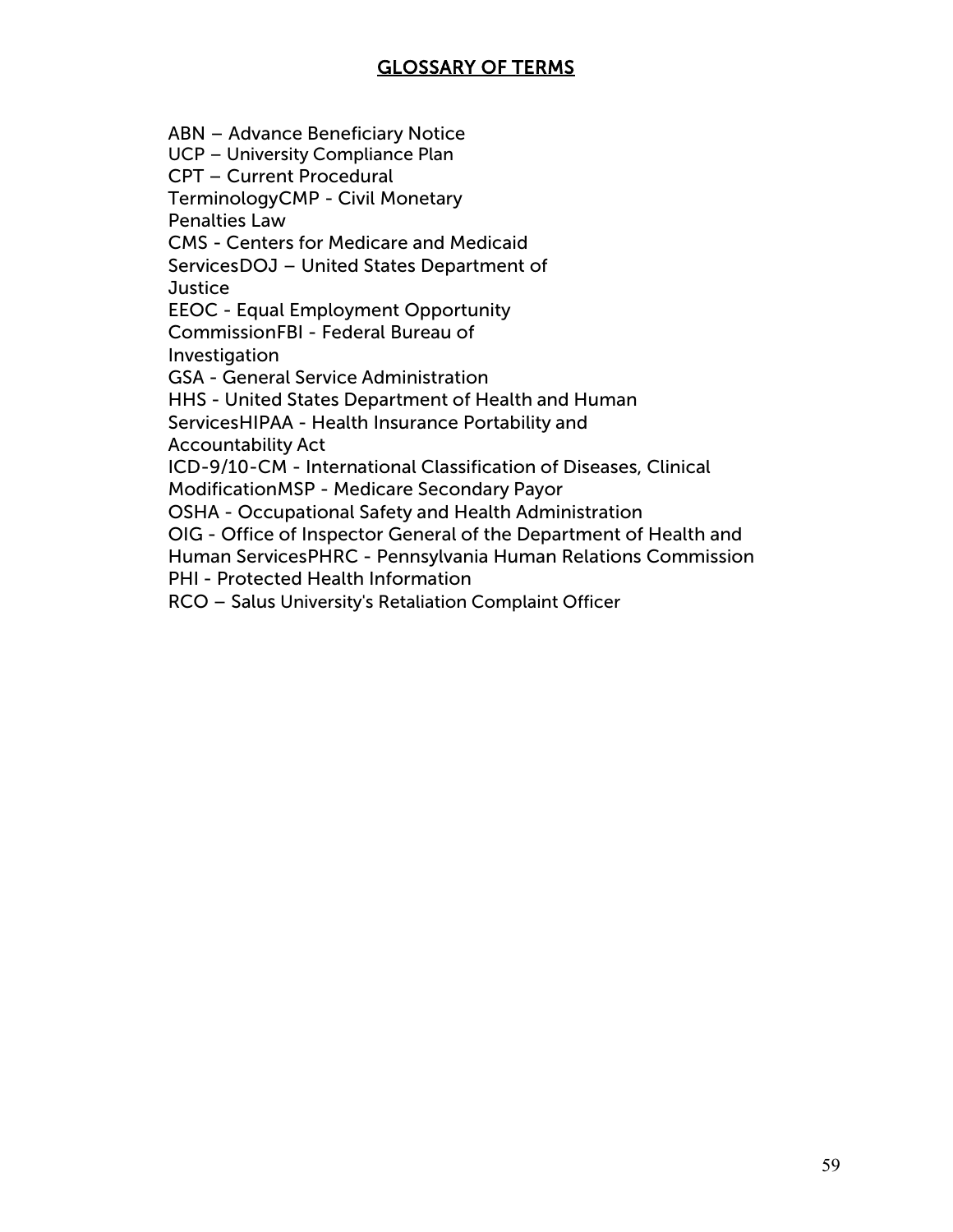# EXHIBIT A

## LISTING OF COMPLIANCE OFFICER AND REPORTING MECHANISMS

COMPLIANCE OFFICER: Mr. Brian Zuckerman

TELEPHONE NUMBER: 215-780-1281

EMAIL ADDRESS: [BZuckerman@salus.edu](mailto:BZuckerman@salus.edu) 

TO REPORT ANONYMOUSLY: (by phone or online anonymously)

844-570-SAFE [www.safewhistle.com](http://www.safewhistle.com/) Hotline code: 791755 Web code: 1QJkNA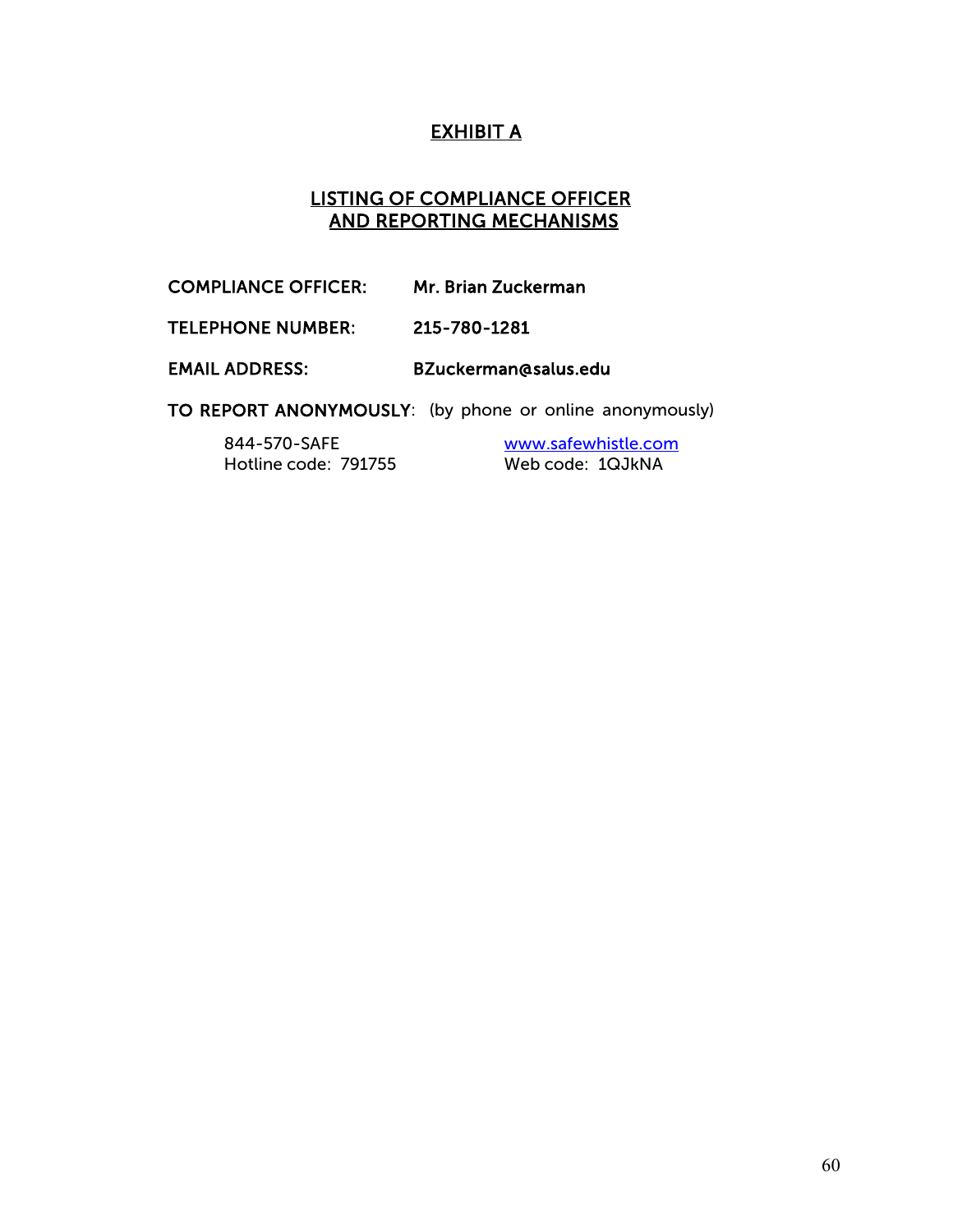# EXHIBIT B<br>I.D.#

(to be completed by Compliance Officer)

#### REPORT OF POTENTIAL COMPLIANCE ISSUE\*

(\*This form may be used by University personnel or others to report potential compliance issues)

Name of Reporting Person (*optional*): Mame of Reporting Person (*optional*):

Position Held by Reporting Person (*optional*):

Telephone Number (day or evening) of Reporting Person(*optional*):

Date of this Report: <u>contract and the set of the set of the set of the set of the set of the set of the set of the set of the set of the set of the set of the set of the set of the set of the set of the set of the set of </u>

1. Please describe the potential compliance issue, including the name(s) of the person(s)involved and, if known, the date(s) of the relevant incident(s):

2. Please describe when and how you became aware of this activity:

3. Please describe any evidence that exists to prove the improper conduct or other meansavailable to verify relevant incident(s):

4. Please list any other person(s) inside or outside of the University who may be able to verifythe relevant incident(s):

<u> 1989 - Johann Stoff, amerikansk politiker (d. 1989)</u>

5. Have you discussed the relevant incident(s) with any other person(s) inside or outside of theUniversity? Yes \_\_\_\_\_\_\_No \_\_\_. If "Yes," please list the identity of such person(s):

6. Would you be willing to discuss the potential wrongdoing with the University's ComplianceOfficer or legal counsel? Yes\_No\_\_\_\_.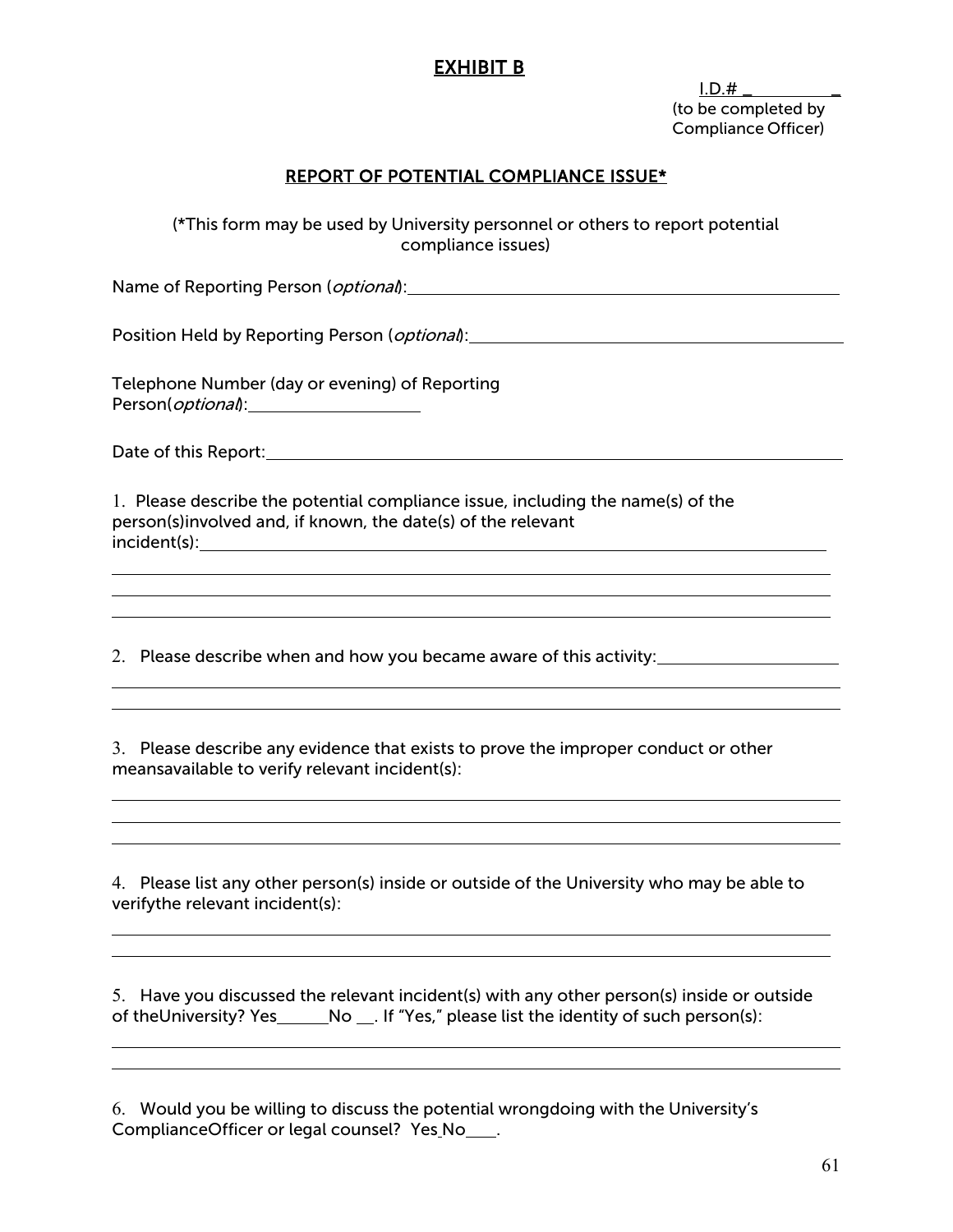# EXHIBIT C

SAMPLE

# COMPLIANCE INCIDENT REPORT

| Date Violation Occurred:<br><u>Date Violation Occurred:</u> |                                                                                                                                                                                                                                                                                                                                                                                                                                                                  |        |
|-------------------------------------------------------------|------------------------------------------------------------------------------------------------------------------------------------------------------------------------------------------------------------------------------------------------------------------------------------------------------------------------------------------------------------------------------------------------------------------------------------------------------------------|--------|
|                                                             | Report Received: By_________________Position:___________________________________                                                                                                                                                                                                                                                                                                                                                                                 |        |
|                                                             | Reporting Individual:_________________Position:_________________________________                                                                                                                                                                                                                                                                                                                                                                                 |        |
| Individuals and/or Department Involved:                     |                                                                                                                                                                                                                                                                                                                                                                                                                                                                  |        |
|                                                             |                                                                                                                                                                                                                                                                                                                                                                                                                                                                  |        |
| Description of Incident:                                    |                                                                                                                                                                                                                                                                                                                                                                                                                                                                  |        |
|                                                             |                                                                                                                                                                                                                                                                                                                                                                                                                                                                  |        |
| Type of Violation:                                          |                                                                                                                                                                                                                                                                                                                                                                                                                                                                  |        |
|                                                             | Billing: and the contract of the contract of the contract of the contract of the contract of the contract of the contract of the contract of the contract of the contract of the contract of the contract of the contract of t<br>Other: New York State State State State State State State State State State State State State State State State State State State State State State State State State State State State State State State State State State St |        |
|                                                             |                                                                                                                                                                                                                                                                                                                                                                                                                                                                  |        |
| [Name]                                                      |                                                                                                                                                                                                                                                                                                                                                                                                                                                                  |        |
|                                                             | on                                                                                                                                                                                                                                                                                                                                                                                                                                                               | [Date] |

Date of Last Revision: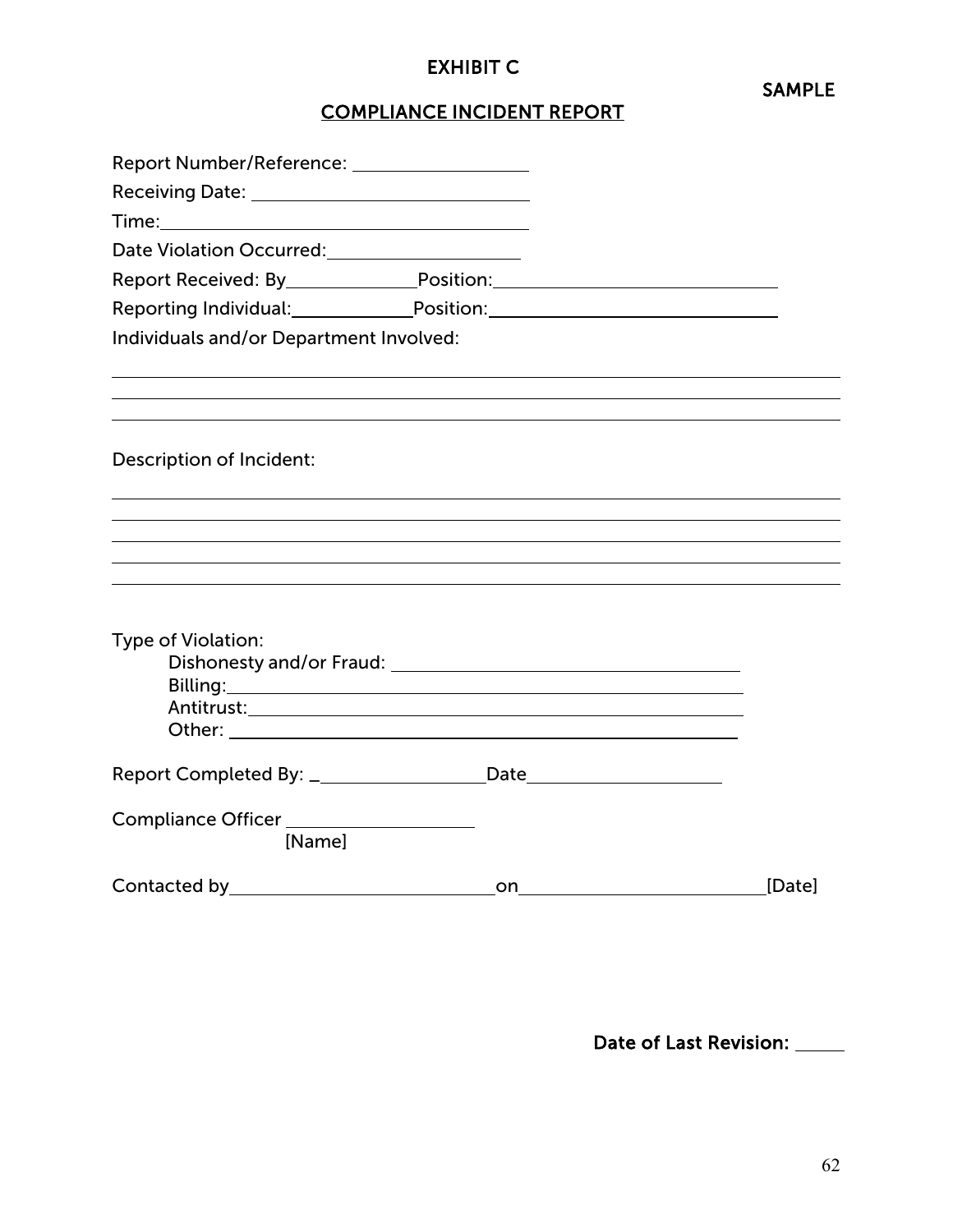# EXHIBIT D

# **PROTOCOL FOR MEDICARE CHART AUDIT (1)**

Background: The purpose of auditing the medical records of federal payor patients is to ensure that all clinical providers are following best practices in coding and billing. At all times, the chart documentation of the provider must support the code or level billed to the federal payor. The Vice- President for Clinical Operations will coordinate, schedule, and provide oversight for all audits. Audits will be conducted according to the outlined protocol. The Compliance Consultant will oversee the process.

To ensure consistency of care and compliance with best practices in coding and billing, a defined sample of federal payors (Medicare, Medicaid, Tricare, Veterans care) will be audited for each provider. Constructive education, feedback, and training will be provided to ensure compliance and accuracy with federal payor guidelines for coding and billing and supportive health record documentation.

## Protocol for Federal Payor Chart Audits:

- The criteria used for chart audits are based upon the Centers for Medicare and Medicaid Services Documentation Guidelines for Evaluation and Management Services.
- Based upon the results, if the provider has achieved 75% accuracy for one level differences and 95% for two level differences for the past six months ("acceptable accuracy rate"), the provider will revert to annual auditing. These accuracy percentages will apply to all CPT and ICD-10 codes.
- If a provider is new to Salus University and/or has not been previously audited, 100% of their federal payor claims will be reviewed for a period of six months.
- The audit process will differ depending upon the error rate and historical performance andis as described in the sections below as "annual auditing" or "continuous auditing".
- Each claim determined to have any failure will be logged and any errors identified will be corrected prior to billing, if performed prospectively. In those cases where retrospective auditing is completed, Salus will reprocess the claim or refund, as needed.
- A second auditor, provided by the Compliance Consultant, will be available for review if the provider believes any claim has been audited incorrectly. If the second auditor agrees with the provider, the initial revisions to the claim will be removed. If the second auditor agrees with the first auditor, no further review is necessary and the initial revisions will remain.

#### Annual Auditing

• The Compliance Consultant will determine the number of claims to retrospectively review based on a statistically valid sample. This sample, at a minimum, a two-sided confidence interval at 90 percent confidence level and 25 percent precision rate. Based on the overall sample size, the number of claims to review per provider will be determined. At a minimum, ten claims will be reviewed per provider. If a provider has fewer than 10 claims,all claims will be audited for the year.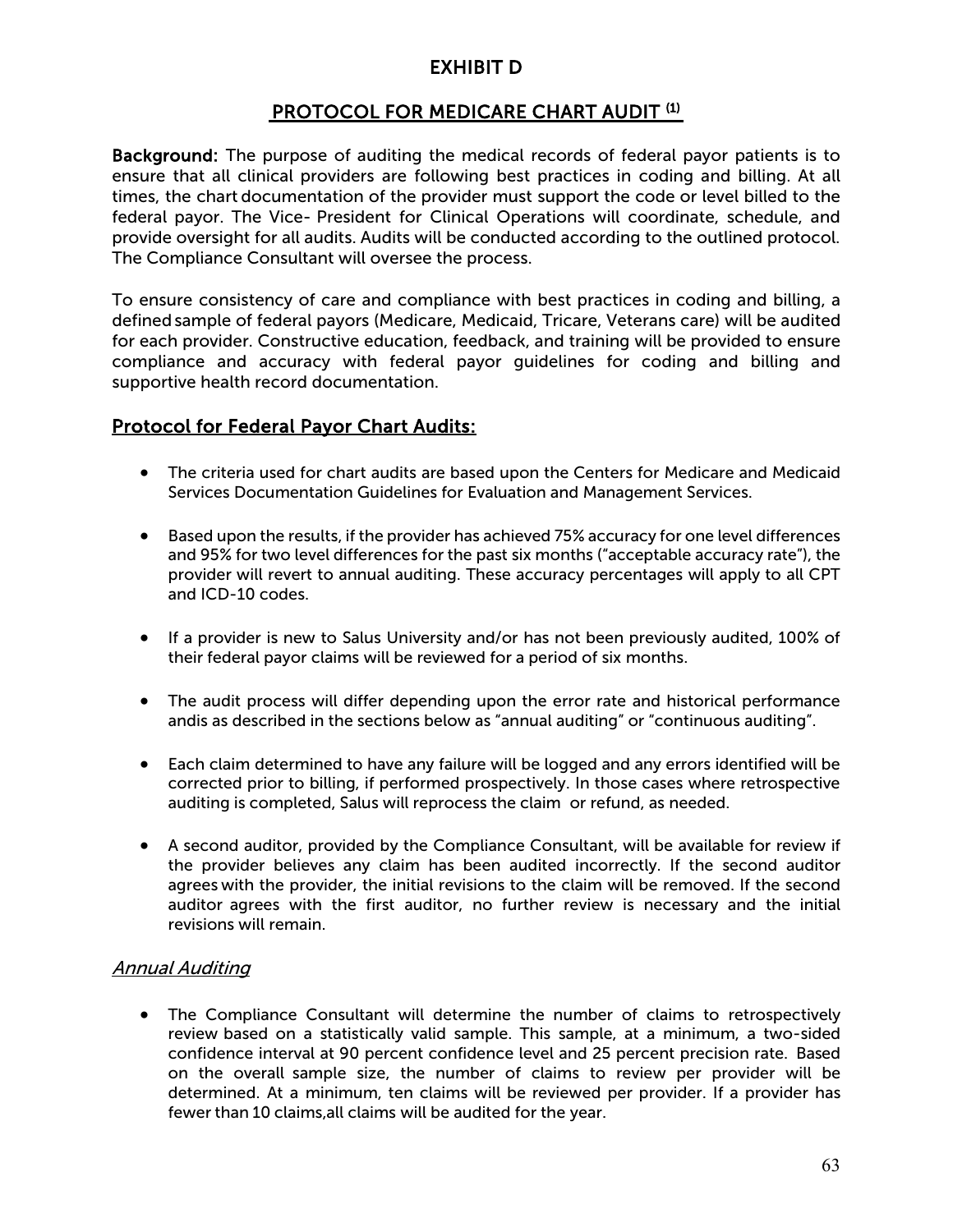- The annual audits will be scheduled throughout the year (in quarterly cohorts). The purpose of this is to quickly identify any systematic issues.
- Each claim audited during the audit period will have an equal chance of selection. Claims will be randomly selected for audit for providers having more than 10 claims per year. The results of all audits will be shared with the Vice-President for Clinical Operations and the Compliance Officer.

#### Ongoing Auditing

- If the provider has an error rate exceeding the acceptable accuracy rate, as defined above, the provider will be placed on "continuous auditing". This will be prospective auditing of 100% of the provider's federal claims. This applies to both the annual audit and those that, based on the initial review, have not met the acceptable accuracy rate. The Compliance Officer and the Vice-President for Clinical Operations will determine the most appropriate education plan within two weeks from data dissemination. This is consideredthe provider's first warning.
- Providers are encouraged to review any failing claims as quickly as possible with the Coordinator of Clinical Coding Compliance or his/her designee.
- The provider's accuracy rate will be reviewed again after six months of ongoing auditing. If after a six-month timeframe, the error rate is still unacceptable, this will be considered their second warning and ongoing auditing will occur for an additional six months. At this point, a corrective action plan will be implemented by the Vice-President for Clinical Operations in consultation with the Compliance Officer.
- If error rates are still not acceptable, the Vice-President for Clinical Operations will advise the provider that a specific corrective action plan has not been successfully completed and he/she may be removed from clinical provider responsibilities or that provider's clinical privileges may be suspended until successful remediation has been achieved. The Compliance Officer, the Director of Human Resources, the Dean of the College of Optometry, the Vice-President for Academic Affairs, and the President will be notified.
- If the provider fails the ongoing auditing process twice within a timeframe of eight consecutive quarters, their claims will be reviewed at 100 percent pre-claim submission for six months after the second failure occurrence; the process of "ongoing auditing" with a corrective action plan as described above will apply.

#### Reporting and Education

The Vice-President for Clinical Operations or his designee will distribute audit results to providers within two weeks of completion of a provider's audit. Results will be communicated via spreadsheet report that includes that individual provider's cumulative results as well as specific claim data for the audited time frame.

Providers will receive education twice a year. This education will be recorded. The external auditor will be made available for questions. Annual coding education will be more detailed and cover any applicable annual updates. This will also be recorded.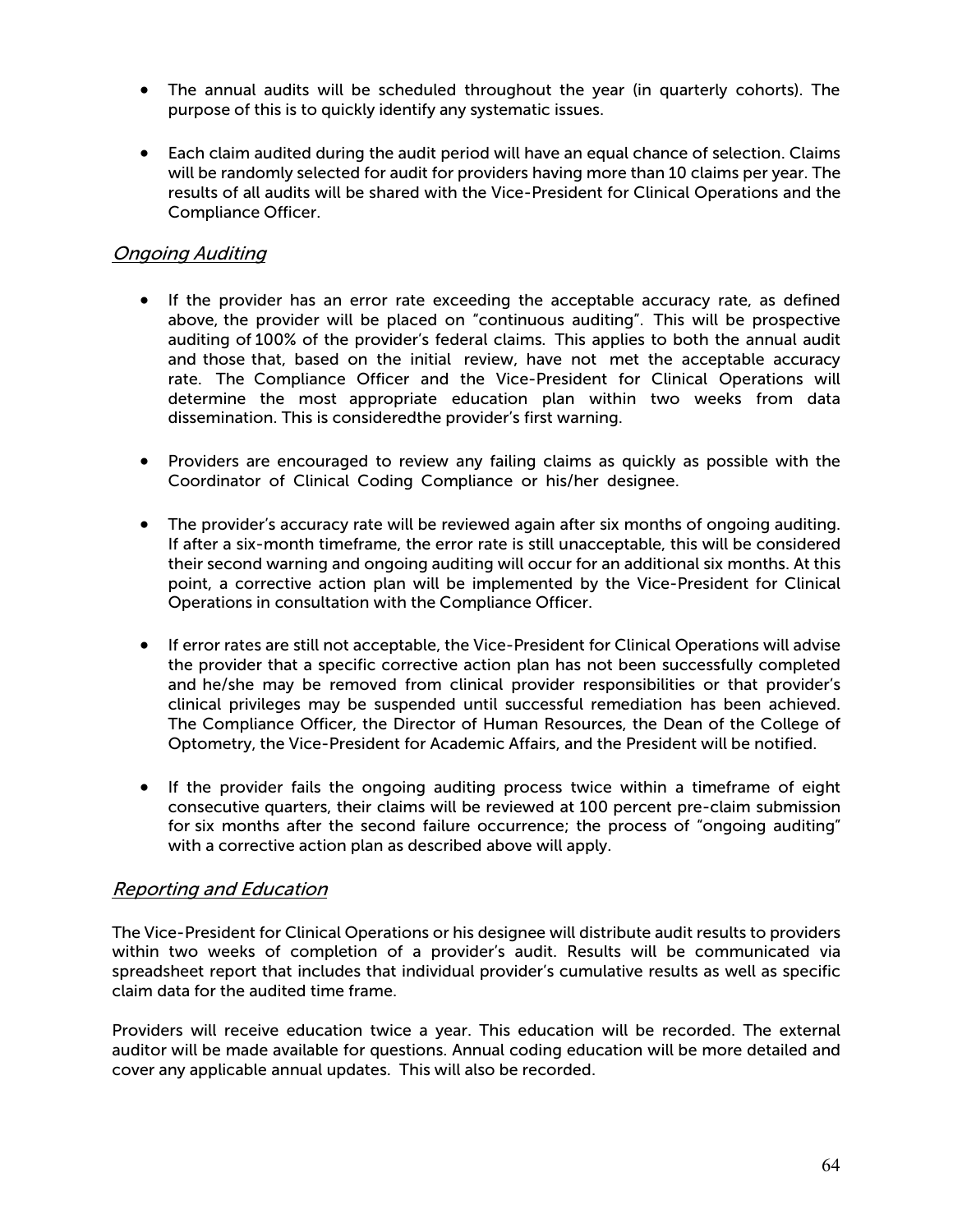#### Provider Petition

- Clinical providers may request to return to clinical care responsibility through a written petition to the Compliance Officer. The petition should include the rationale and the suggested time line for the return to clinical care responsibilities based upon their successful completion of their corrective action plan. The provider should demonstrate that significant coding and documentation education has occurred through all available internal and external sources. The Compliance Officer will review the petition, as well as the related history and details associated with the removal from clinical care, including audit results, attendance record at mandatory education and training sessions, and other related information. The Compliance Officer will make a recommendation to the Vice-President for Clinical Operations within one month from the date of the provider's petition.
- The Vice-President for Clinical Operations will review the recommendation and notify the faculty provider if he/she has accepted the recommendation from the Compliance Officer within two weeks.
- Clinical faculty providers who disagree with the determination of the Vice-President for Clinical Operations regarding the return to clinical care responsibilities may utilize the applicable procedures described in the Faculty Grievance Policy to challenge such determination. All non-faculty providers should follow the process outlined in the ClinicalPrivileging Policy starting with Section VI.
- If a provider exhibits a pattern of repeated audit failures, even if not for continuous audit periods, the auditing protocol will be modified to address these concerns. In addition, nothing contained in this discussion of the federal payor audits shall be interpreted to limit the right to implement additional compliance monitoring and auditing, or to take other corrective or disciplinary action, as it deems necessary based on relevant facts and circumstances.
- (1) Although Medicare is our predominant federal payor, sample claims from other federal payors willbe audited for consistency and accuracy according to the outlined protocol.

Updated 2/27/18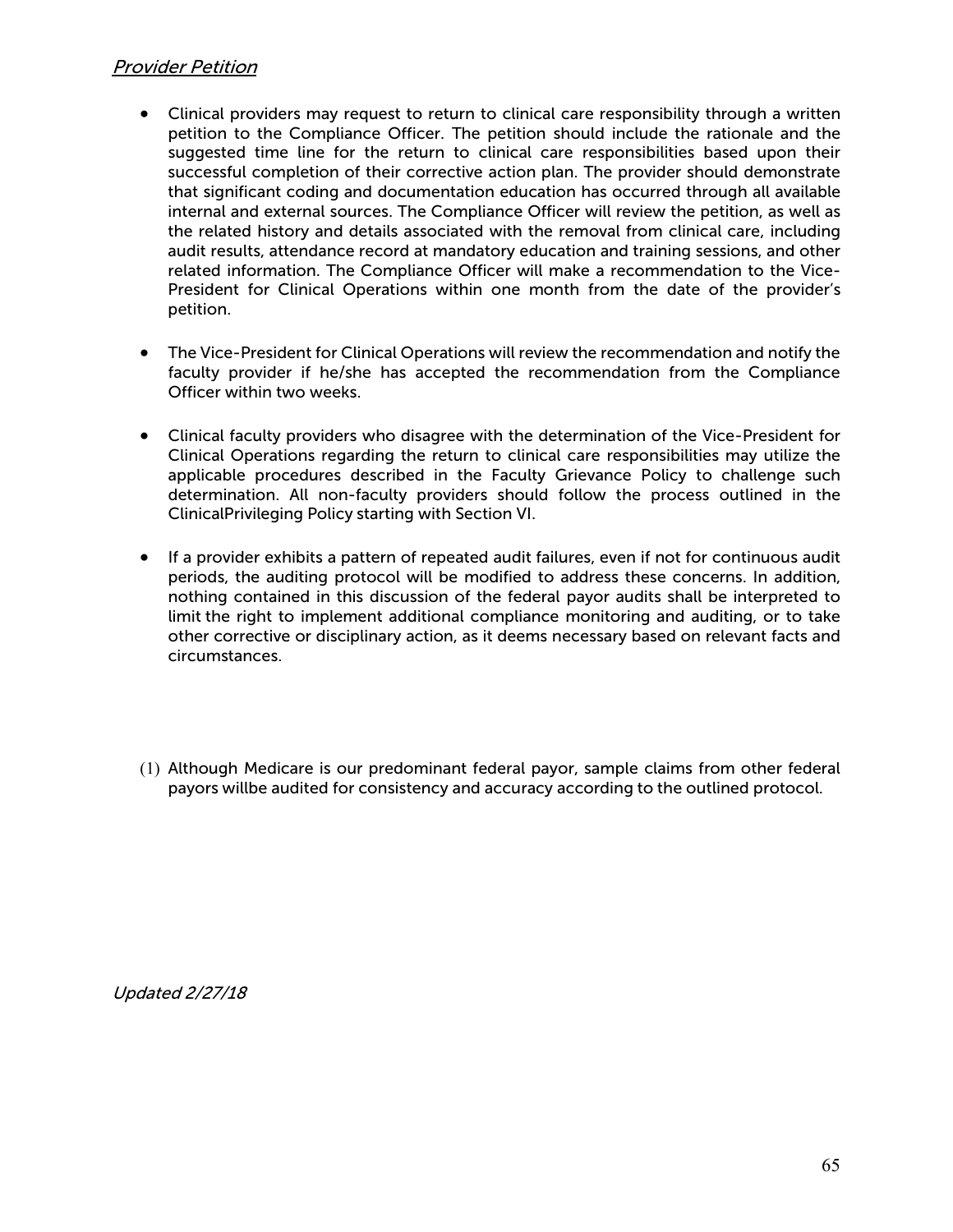# EXHIBIT E

# COMPLIANCE PROGRAM AWARENESS CERTIFICATION FORM

( \* To be completed by all University personnel upon distribution of the Compliance Plan, and by all new employees, contractors, agents, students and contractors)

I hereby certify that I have received and reviewed a copy of Salus University's Compliance Plan, including the University's Code of Conduct and Compliance Policies and

Procedures, and that I understand it is my responsibility to comply with the provisions containedin these documents and my responsibilities under the University's Compliance Program.

I also hereby agree that I will promptly report any matter that may be unethical, illegal orpotentially an issue of non-compliance or wrongdoing with any of the University's published policies or with applicable Medicaid or Medicare requirements or other pertinent laws or regulations, in accordance with the procedures set forth in the Compliance Plan.

I also hereby certify that, as of the present date, I am in full compliance with all policies,procedures and rules of conduct established by the University and communicated to me, including but not limited to, those contained in the University's Code of Conduct and Compliance Policies and Procedures.

Date Signature

Print Name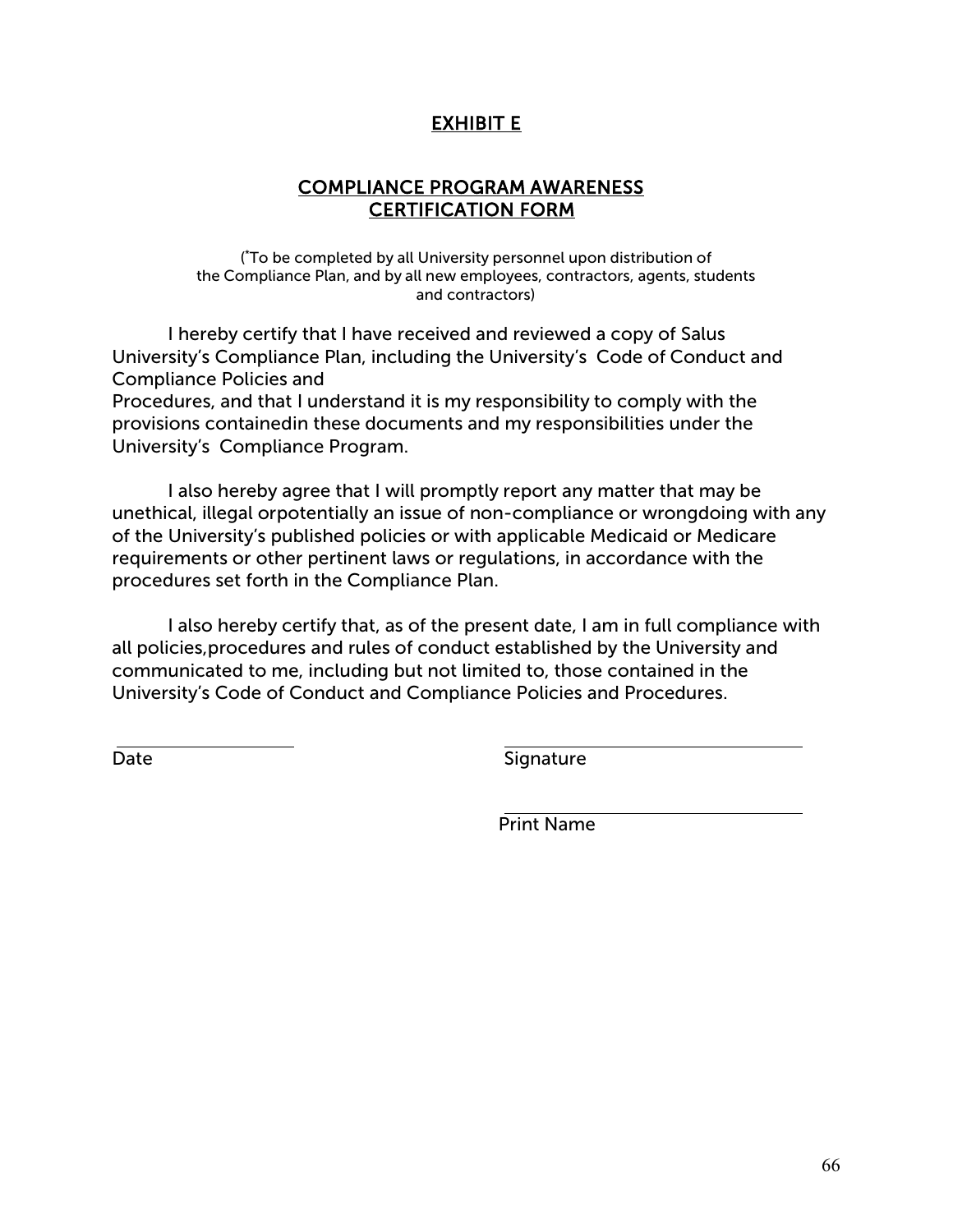# EXHIBIT F

# ANNUAL SALUS PROVIDER COMPLIANCE EDUCATION AND TRAINING

1. The Vice President for Clinical Operations will define the annual compliance training curriculum for each disciplie, based on the needs of their providers to maintain the highest levelof compliance.

2. The Vice President for Clinical Operations will arrange for training at least annually, with more frequent training required for providers who do not meet the compliance standards. Theannual training will include, at a minimum:

- Updates to the code sets (ICD and HCPCS)
- Practice updates relating to the University Compliance Program
- Regulatory and policy updates
- Trends in auditing results

3. The Vice President for Clinical Operations will ensure clinical records are audited for compliance on an ongoing basis, and provide feedback to the individual providers on a quarterlybasis. The Vice President for Clinical Operations will determine the best technique for auditing and compiling the audit data based on auditing resources and volume of work to be audited. Audit techniques most commonly used will be either (i) centralized audit by a committee/team of auditors, (ii) audit by a single trained auditor, or (iii) audit using a structured peer review process. Failure to meet compliance standards is addressed in the plan under Policy 4: Corrective Action and Disciplinary Procedures.

4. Attendance at all training and audit session will be monitored and documented. Failure to attend required training and audit sessions will result in the suspension of clinical privileges, andmay ultimately impact the non-compliant provider's employment by Salus University.

5. All providers, including full-time, part-time and part-time intermittent employees and contracted clinical consultants, are expected to comply with all compliance training requirements. Failure to do so may result in adverse employment action or the termination of anindependent contractor's services.